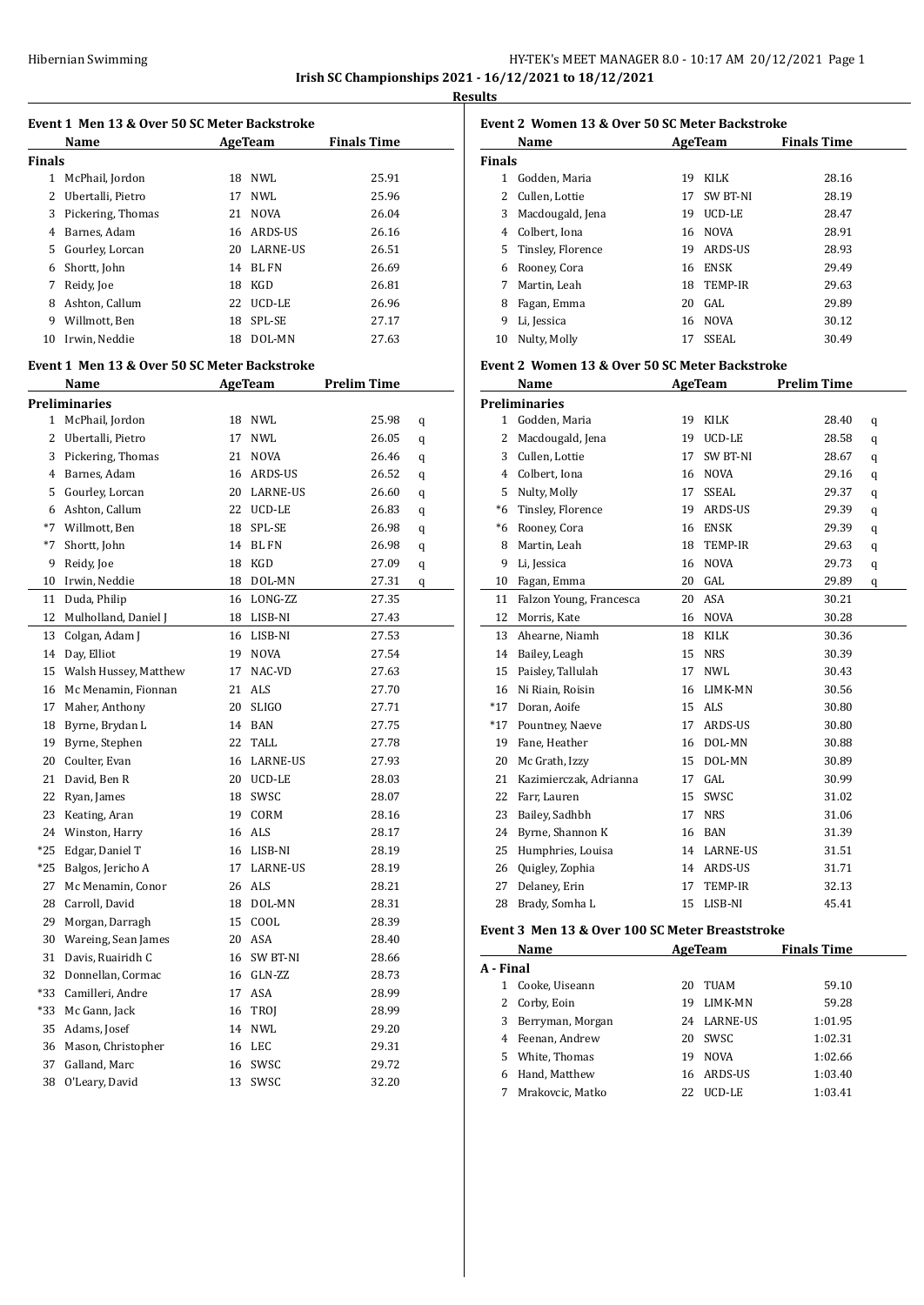### HY-TEK's MEET MANAGER 8.0 - 10:17 AM 20/12/2021 Page 2 **Irish SC Championships 2021 - 16/12/2021 to 18/12/2021 Results**

#### **A - Final ... (Event 3 Men 13 & Over 100 SC Meter Breaststroke)**

| $A$ - Timer  There is no ment to as over two sequence preases trong |           |                           |    |              |                    |  |  |  |
|---------------------------------------------------------------------|-----------|---------------------------|----|--------------|--------------------|--|--|--|
|                                                                     |           | Name                      |    | AgeTeam      | <b>Finals Time</b> |  |  |  |
|                                                                     | 8         | Naughton, Ben             | 18 | GAL          | 1:04.13            |  |  |  |
|                                                                     | 9         | Mc Lelland-Maher, Alex    | 19 | KILK         | 1:04.46            |  |  |  |
|                                                                     | 10        | Mc Ilroy-Sanchez, Conor S | 19 | SW BT-NI     | 1:04.69            |  |  |  |
|                                                                     | B - Final |                           |    |              |                    |  |  |  |
|                                                                     | 11        | Vedernikov, Nikita        | 21 | NAC-VD       | 1:04.13            |  |  |  |
|                                                                     | 12        | Woodside, Ben             | 18 | LARNE-US     | 1:05.13            |  |  |  |
|                                                                     | 13        | Mallia, Andrea            | 19 | ASA          | 1:05.19            |  |  |  |
|                                                                     | 14        | O'Connor, Liam            | 16 | TERE-VD      | 1:05.41            |  |  |  |
|                                                                     | 15        | Rayan, Ali                | 16 | COOL         | 1:06.14            |  |  |  |
|                                                                     | 16        | Mc Namara, Michael        | 20 | <b>CLM</b>   | 1:06.83            |  |  |  |
|                                                                     | 17        | Maher, Anthony            | 20 | <b>SLIGO</b> | 1:07.08            |  |  |  |
|                                                                     | 18        | Cummings, Benji           | 15 | ARDS-US      | 1:07.43            |  |  |  |
|                                                                     | 19        | Curley, Patrick           | 18 | ESB-IR       | 1:08.60            |  |  |  |
|                                                                     | 20        | Bourke-Carey, Samuel      | 16 | ST FC        | 1:09.36            |  |  |  |
|                                                                     | C - Final |                           |    |              |                    |  |  |  |
|                                                                     | 21        | Davaadorj, Kim            | 16 | <b>NOVA</b>  | 1:08.42            |  |  |  |
|                                                                     | 22        | Moyo, Zach R              | 15 | SW BT-NI     | 1:08.88            |  |  |  |
|                                                                     | 23        | Cardwell, Ben J           | 16 | <b>BAN</b>   | 1:09.07            |  |  |  |
|                                                                     | 24        | Carrig, Jack              | 16 | LIMK-MN      | 1:09.49            |  |  |  |
|                                                                     | 25        | Leggett, David            | 15 | LARNE-US     | 1:10.60            |  |  |  |
|                                                                     |           |                           |    |              |                    |  |  |  |

#### **Event 3 Men 13 & Over 100 SC Meter Breaststroke**

|              | Name                      |    | <b>AgeTeam</b>   | Prelim Time |   |  |
|--------------|---------------------------|----|------------------|-------------|---|--|
|              | <b>Preliminaries</b>      |    |                  |             |   |  |
| $\mathbf{1}$ | Cooke, Uiseann            | 20 | TUAM             | 59.44       | q |  |
| 2            | Corby, Eoin               | 19 | LIMK-MN          | 59.52       | q |  |
| 3            | Feenan, Andrew            | 20 | SWSC             | 1:02.56     | q |  |
| 4            | Berryman, Morgan          | 24 | LARNE-US         | 1:02.77     | q |  |
| 5            | White, Thomas             | 19 | <b>NOVA</b>      | 1:03.40     | q |  |
| 6            | Hand, Matthew             | 16 | ARDS-US          | 1:03.97     | q |  |
| 7            | Mc Lelland-Maher, Alex    | 19 | <b>KILK</b>      | 1:04.14     | q |  |
| 8            | Mrakovcic, Matko          | 22 | UCD-LE           | 1:04.21     | q |  |
| 9            | Naughton, Ben             | 18 | GAL              | 1:04.43     | q |  |
| 10           | Mc Ilroy-Sanchez, Conor S | 19 | SW BT-NI         | 1:04.44     | q |  |
| 11           | Stafrace, Michael         | 23 | <b>ASA</b>       | 1:04.55     | q |  |
| 12           | Vedernikov, Nikita        | 21 | NAC-VD           | 1:04.83     | q |  |
| 13           | O'Connor, Liam            | 16 | TERE-VD          | 1:05.34     | q |  |
| 14           | Mallia, Andrea            | 19 | <b>ASA</b>       | 1:05.58     | q |  |
| 15           | Woodside, Ben             | 18 | <b>LARNE-US</b>  | 1:06.14     | q |  |
| 16           | Rayan, Ali                | 16 | COOL             | 1:06.49     | q |  |
| 17           | Maher, Anthony            | 20 | <b>SLIGO</b>     | 1:06.88     | q |  |
| 18           | Mc Namara, Michael        | 20 | <b>CLM</b>       | 1:07.28     | q |  |
| 19           | Curley, Patrick           | 18 | ESB-IR           | 1:07.59     | q |  |
| 20           | Cummings, Benji           | 15 | ARDS-US          | 1:08.16     | q |  |
| 21           | Davaadorj, Kim            | 16 | <b>NOVA</b>      | 1:08.54     | q |  |
| 22           | Bourke-Carey, Samuel      | 16 | ST <sub>FC</sub> | 1:09.22     | q |  |
| 23           | Carrig, Jack              | 16 | LIMK-MN          | 1:09.40     | q |  |
| 24           | Cardwell, Ben J           | 16 | <b>BAN</b>       | 1:09.79     | q |  |
| 25           | Leggett, David            | 15 | <b>LARNE-US</b>  | 1:10.05     | q |  |
| 26           | Kelly, Shane              | 22 | NAC-VD           | 1:10.50     | q |  |
| 27           | Moyo, Zach R              | 15 | SW BT-NI         | 1:10.52     | q |  |

| Event 4 Women 13 & Over 100 SC Meter Breaststroke |                   |    |                |                    |  |  |
|---------------------------------------------------|-------------------|----|----------------|--------------------|--|--|
|                                                   | Name              |    | AgeTeam        | <b>Finals Time</b> |  |  |
| A - Final                                         |                   |    |                |                    |  |  |
| 1                                                 | Fletcher, Cira    | 23 | <b>NOVA</b>    | 1:08.62            |  |  |
| 2                                                 | Mc Cartney, Ellie | 16 | ARDS-US        | 1:09.26            |  |  |
| 3                                                 | Brown, Kelly      | 16 | NAC-VD         | 1:09.62            |  |  |
| 4                                                 | Doyle, Eimear     | 20 | LIMK-MN        | 1:10.60            |  |  |
| 5                                                 | Ward, Ellie       | 22 | <b>NOVA</b>    | 1:11.66            |  |  |
| 6                                                 | Jones, Ava        | 13 | PORT-LE        | 1:13.17            |  |  |
| 7                                                 | Gardiner, Beth    | 18 | NAC-VD         | 1:13.23            |  |  |
| 8                                                 | Mc Evoy, Lara     | 20 | <b>ALS</b>     | 1:13.28            |  |  |
| 9                                                 | Micallef, Amy     | 23 | ASA            | 1:13.38            |  |  |
| 10                                                | Nulty, Molly      | 17 | SSEAL          | 1:13.58            |  |  |
| <b>B</b> - Final                                  |                   |    |                |                    |  |  |
| 11                                                | Aiken, Keira      | 15 | ARDS-US        | 1:13.35            |  |  |
| 12                                                | Leonard, Emily    | 15 | NWI.           | 1:13.96            |  |  |
| 13                                                | Noble, Amy        | 15 | ASG-IR         | 1:14.21            |  |  |
| 14                                                | Nolan, Beth       | 19 | SWSC           | 1:14.33            |  |  |
| 15                                                | Urry, Amelia B    | 17 | <b>BAN</b>     | 1:14.96            |  |  |
| 16                                                | Galea, Maya       | 16 | ASA            | 1:15.53            |  |  |
| 17                                                | Jones, Megan      | 15 | PORT-LE        | 1:15.89            |  |  |
| 18                                                | Kidney, Isabel    | 15 | SWSC           | 1:16.04            |  |  |
| 19                                                | Daybell, Chloe    | 16 | <b>NOVA</b>    | 1:16.95            |  |  |
| 20                                                | Ni Riain, Roisin  | 16 | LIMK-MN        | 1:17.06            |  |  |
| C - Final                                         |                   |    |                |                    |  |  |
| 21                                                | Lund, Eline       | 15 | NAC-VD         | 1:15.04            |  |  |
| 22                                                | Maher, Cara       | 15 | <b>TERE-VD</b> | 1:18.81            |  |  |

### **Event 4 Women 13 & Over 100 SC Meter Breaststroke**

|    | Name                 | <b>AgeTeam</b> |                | <b>Prelim Time</b> |   |
|----|----------------------|----------------|----------------|--------------------|---|
|    | <b>Preliminaries</b> |                |                |                    |   |
| 1  | Mc Cartney, Ellie    | 16             | ARDS-US        | 1:09.68            | q |
| 2  | Brown, Kelly         | 16             | NAC-VD         | 1:09.91            | q |
| 3  | Fletcher, Cira       | 23             | <b>NOVA</b>    | 1:10.20            | q |
| 4  | Doyle, Eimear        | 20             | LIMK-MN        | 1:11.20            | q |
| 5  | Ward, Ellie          | 22             | <b>NOVA</b>    | 1:12.78            | q |
| 6  | Jones, Ava           | 13             | PORT-LE        | 1:13.20            | q |
| 7  | Nulty, Molly         | 17             | SSEAL.         | 1:13.47            | q |
| 8  | Mc Evoy, Lara        | 20             | ALS            | 1:13.55            | q |
| 9  | Gardiner, Beth       | 18             | NAC-VD         | 1:13.56            | q |
| 10 | Micallef, Amy        | 23             | <b>ASA</b>     | 1:13.58            | q |
| 11 | Leonard, Emily       | 15             | <b>NWL</b>     | 1:14.18            | q |
| 12 | Aiken, Keira         | 15             | <b>ARDS-US</b> | 1:14.55            | q |
| 13 | Mc Cracken, Sarah E  | 22             | LISB-NI        | 1:14.75            | q |
| 14 | Nolan, Beth          | 19             | SWSC           | 1:14.77            | q |
| 15 | Jones, Megan         | 15             | PORT-LE        | 1:15.08            | q |
| 16 | Urry, Amelia B       | 17             | <b>BAN</b>     | 1:15.16            | q |
| 17 | Noble, Amy           | 15             | ASG-IR         | 1:15.23            | q |
| 18 | Kidney, Isabel       | 15             | SWSC           | 1:15.47            | q |
| 19 | Galea, Maya          | 16             | <b>ASA</b>     | 1:15.55            | q |
| 20 | Daybell, Chloe       | 16             | <b>NOVA</b>    | 1:15.75            | q |
| 21 | Ni Riain, Roisin     | 16             | LIMK-MN        | 1:17.16            | q |
| 22 | Doran, Aoife         | 15             | <b>ALS</b>     | 1:17.25            | q |
| 23 | Lund, Eline          | 15             | NAC-VD         | 1:17.35            | q |
| 24 | Maher, Cara          | 15             | <b>TERE-VD</b> | 1:17.63            | q |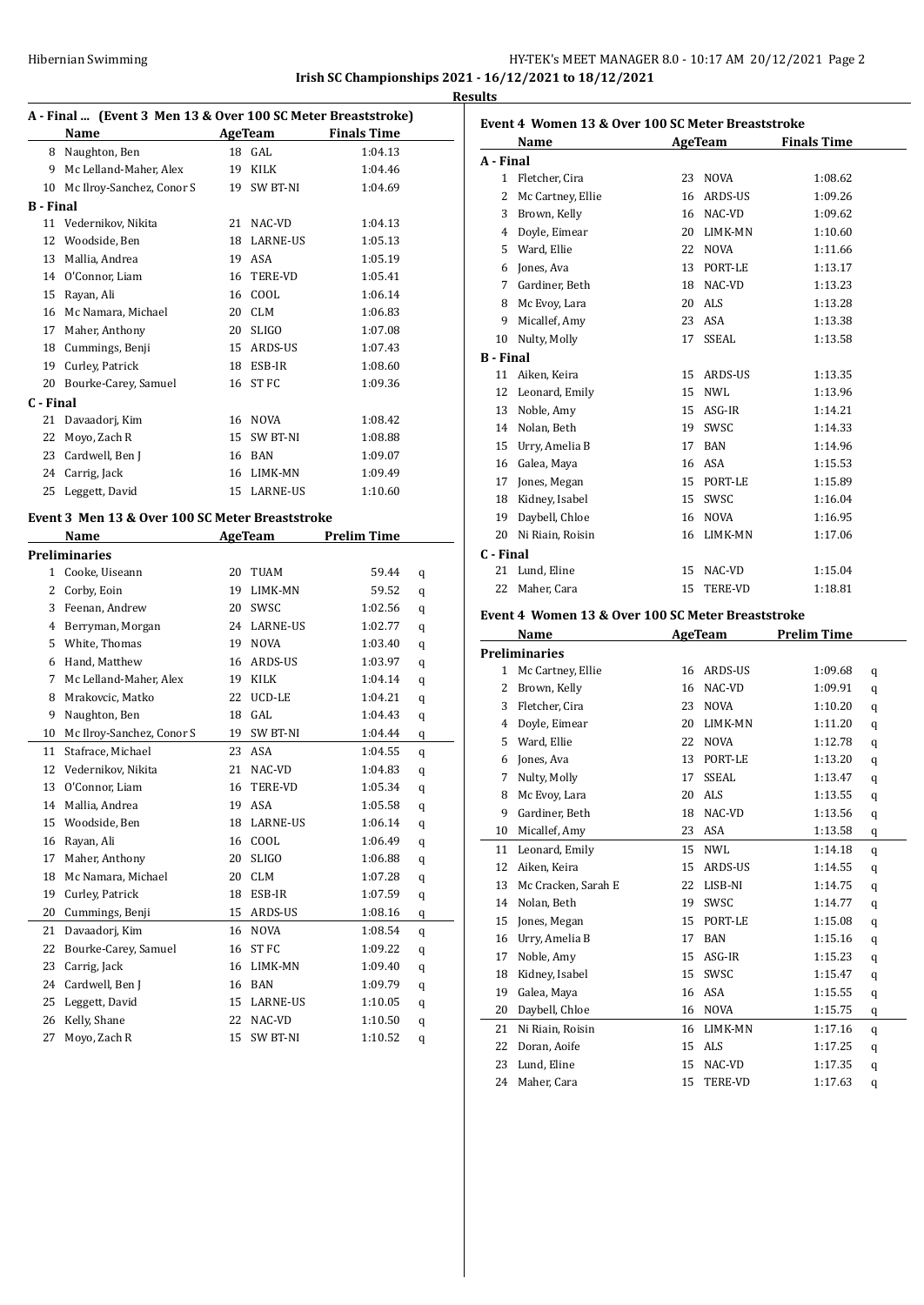### HY-TEK's MEET MANAGER 8.0 - 10:17 AM 20/12/2021 Page 3 **Irish SC Championships 2021 - 16/12/2021 to 18/12/2021 Results**

| Event 5 Men 13 & Over 100 SC Meter Freestyle |                                              |    |             |                    |   |  |  |
|----------------------------------------------|----------------------------------------------|----|-------------|--------------------|---|--|--|
|                                              | Name                                         |    | AgeTeam     | <b>Finals Time</b> |   |  |  |
| A - Final                                    |                                              |    |             |                    |   |  |  |
| $\mathbf{1}$                                 | Grace, Jack                                  |    | 23 KGD      | 49.22              |   |  |  |
| 2                                            | Bailey, Evan                                 |    | 16 NRS      | 49.38              |   |  |  |
| 3                                            | Thompson, David J                            |    | 28 ARDS-US  | 49.68              |   |  |  |
|                                              | 4 Cassin, Jack                               |    | 17 DOL-MN   | 50.14              |   |  |  |
| 5                                            | Morgan, Danny                                |    | 17 COOL     | 50.42              |   |  |  |
| 6                                            | Evans, Bradley                               |    | 18 NOVA     | 50.64              |   |  |  |
| 7                                            | Trueman, Tom                                 |    | 17 NOVA     | 50.91              |   |  |  |
| 8                                            | Fitzgerald, Conor                            |    | 15 SPL-SE   | 51.05              |   |  |  |
| 9                                            | Spiteri, Rudi                                |    | 19 ASA      | 51.14              |   |  |  |
| 10                                           | O'Keefe Tighe, Cian                          |    | 21 LIRSC    | 51.45              |   |  |  |
| B - Final                                    |                                              |    |             |                    |   |  |  |
| 11                                           | Dunnion, Cody                                |    | 17 ARDS-US  | 50.50              |   |  |  |
| 12                                           | Geddis, Adam R                               |    | 18 BANB     | 50.67              |   |  |  |
|                                              | 13 Winston, Sam                              |    | 19 ALS      | 51.45              |   |  |  |
|                                              | 14 Colgan, Adam J                            |    | 16 LISB-NI  | 51.75              |   |  |  |
|                                              | 15 Leong, Bryan                              |    | 18 NWL      | 51.83              |   |  |  |
| 16                                           | Leggett, Thomas                              |    | 17 LARNE-US | 52.15              |   |  |  |
|                                              | 17 Wareing, Sean James                       |    | 20 ASA      | 52.42              |   |  |  |
| 18                                           | Cook, Aidan                                  |    | 17 KILK     | 52.54              |   |  |  |
|                                              | 19 Savage, Odhrán                            |    | 22 SPL-SE   | 52.71              |   |  |  |
|                                              | 20 Shortt, John                              |    | 14 BL FN    | 54.98              |   |  |  |
| C - Final                                    |                                              |    |             |                    |   |  |  |
| 21                                           | Tebite, Oisin                                |    | 16 NAC-VD   | 52.21              |   |  |  |
| 22                                           | Pfeiffer, Robin                              |    | 18 BL FN    | 52.58              |   |  |  |
|                                              | 23 Cassidy, Charlie                          |    | 16 DOL-MN   | 52.65              |   |  |  |
|                                              | 24 Ubertalli, Pietro                         |    | 17 NWL      | 52.91              |   |  |  |
|                                              | 25 Winston, Harry                            |    | 16 ALS      | 52.98              |   |  |  |
| 26                                           | Duda, Philip                                 |    | 16 LONG-ZZ  | 53.37              |   |  |  |
| 27                                           | Riddell, Ben                                 |    | 16 ARDS-US  | 53.46              |   |  |  |
| 28                                           | Mulhall, John                                |    | 16 TROJ     | 53.60              |   |  |  |
| 29                                           | Galland, Marc                                |    | 16 SWSC     | 54.83              |   |  |  |
| 30                                           | Sheedy, Liam                                 |    | 18 CY DY    | 55.23              |   |  |  |
|                                              |                                              |    |             |                    |   |  |  |
|                                              | Event 5 Men 13 & Over 100 SC Meter Freestyle |    | AgeTeam     | <b>Prelim Time</b> |   |  |  |
|                                              | <u>Name</u>                                  |    |             |                    |   |  |  |
| 1                                            | Preliminaries<br>Grace, Jack                 | 23 | KGD         | 49.57              |   |  |  |
| 2                                            | Bailey, Evan                                 | 16 | NRS         | 50.06              | q |  |  |
|                                              | Morgan, Danny                                |    |             |                    | q |  |  |
| 3                                            |                                              | 17 | COOL        | 50.15              | q |  |  |
| 4                                            | Thompson, David J                            | 28 | ARDS-US     | 50.35              | q |  |  |
| 5                                            | Cassin, Jack                                 | 17 | DOL-MN      | 50.42              | q |  |  |
| 6                                            | Trueman, Tom                                 | 17 | NOVA        | 50.55              | q |  |  |
| 7                                            | Evans, Bradley                               | 18 | NOVA        | 50.90              | q |  |  |
| 8                                            | Fitzgerald, Conor                            | 15 | SPL-SE      | 51.28              | q |  |  |
| *9                                           | O'Keefe Tighe, Cian                          | 21 | LIRSC       | 51.30              | q |  |  |
| *9                                           | Spiteri, Rudi                                | 19 | ASA         | 51.30              | q |  |  |
| $*11$                                        | Leong, Bryan                                 | 18 | NWL         | 51.63              | q |  |  |
| $*11$                                        | Leggett, Thomas                              | 17 | LARNE-US    | 51.63              | q |  |  |
| 13                                           | Dunnion, Cody                                | 17 | ARDS-US     | 51.66              | q |  |  |
| 14                                           | Colgan, Adam J                               | 16 | LISB-NI     | 51.70              | q |  |  |
| 15                                           | Wareing, Sean James                          | 20 | ASA         | 52.03              | q |  |  |
| $*16$                                        | Ellul Sullivan, Luke                         | 18 | ASA         | 52.04              | q |  |  |
| $*16$                                        | Geddis, Adam R                               | 18 | BANB        | 52.04              | q |  |  |

| unts   |                            |    |                |       |   |
|--------|----------------------------|----|----------------|-------|---|
| $^*18$ | Galea, Matthew             | 25 | ASA            | 52.05 | q |
| $*18$  | Winston, Sam               | 19 | <b>ALS</b>     | 52.05 | q |
| 20     | Colvin, Cillian            | 24 | NAC-VD         | 52.29 | q |
| 21     | Shortt, John               | 14 | <b>BL FN</b>   | 52.32 | q |
| 22     | Savage, Odhrán             | 22 | SPL-SE         | 52.37 | q |
| 23     | Cook, Aidan                | 17 | KILK           | 52.45 | q |
| 24     | Harris, Myles              | 19 | <b>NOVA</b>    | 52.48 | q |
| 25     | Ubertalli, Pietro          | 17 | <b>NWL</b>     | 52.53 | q |
| 26     | Tebite, Oisin              | 16 | NAC-VD         | 52.56 | q |
| 27     | McPhail, Jordon            | 18 | <b>NWL</b>     | 52.64 | q |
| 28     | Pfeiffer, Robin            | 18 | <b>BLFN</b>    | 52.71 | q |
| 29     | Cassidy, Charlie           | 16 | DOL-MN         | 52.84 | q |
| 30     | Fitzmaurice, Isaac         |    | 21 UCD-LE      | 53.03 | q |
| 31     | Mallia, Simon              | 19 | <b>ASA</b>     | 53.21 |   |
| 32     | Riddell, Ben               | 16 | ARDS-US        | 53.29 |   |
| 33     | Winston, Harry             | 16 | <b>ALS</b>     | 53.60 |   |
| 34     | Duda, Philip               | 16 | LONG-ZZ        | 53.64 |   |
| 35     | Sheedy, Liam               | 18 | CY DY          | 53.82 |   |
|        | 36 Mulhall, John           | 16 | TROI           | 54.25 |   |
| 37     | Galland, Marc              | 16 | SWSC           | 54.52 |   |
| 38     | O'Loughlin Brophy, Killian | 15 | COOL           | 54.56 |   |
| 39     | O'Brien, Denis             |    | 14 LIMK-MN     | 55.00 |   |
| 40     | Morgan, Darragh            | 15 | COOL           | 55.03 |   |
| 41     | Byrne, Brydan L            | 14 | <b>BAN</b>     | 55.24 |   |
| 42     | O'Neill, Finn C            | 16 | GLN-ZZ         | 55.29 |   |
| 43     | Coulter, Evan              |    | 16 LARNE-US    | 55.47 |   |
| 44     | Behme, Johann              | 16 | <b>ECAV-US</b> | 55.50 |   |
| 45     | Brennan, Ollie             | 15 | COOL           | 55.58 |   |
| 46     | Mason, Christopher         |    | 16 LEC         | 55.97 |   |
| 47     | Adams, Josef               | 14 | <b>NWL</b>     | 56.34 |   |
| 48     | Donnellan, Cormac          | 16 | GLN-ZZ         | 56.46 |   |
| 49     | Rayan, Ali                 | 16 | COOL           | 57.22 |   |

#### **Event 6 Women 13 & Over 100 SC Meter Freestyle**

|                  | Name                    |    | AgeTeam        | <b>Finals Time</b> |
|------------------|-------------------------|----|----------------|--------------------|
| A - Final        |                         |    |                |                    |
| $\mathbf{1}$     | Colbert, Freya          | 17 | <b>NOVA</b>    | 54.26              |
| 2                | Catterson, Victoria     | 20 | <b>ARDS-US</b> | 54.39              |
| 3                | Riordan, Erin           | 22 | NAC-VD         | 54.81              |
| 4                | Godden, Maria           | 19 | <b>KILK</b>    | 55.95              |
| 5.               | Trait, Naomi            | 18 | <b>KILK</b>    | 56.38              |
| 6                | Kinch, Eleanor          | 20 | <b>NOVA</b>    | 57.14              |
| $*7$             | McAlorum, Mollie        | 16 | LEA-NI         | 57.19              |
| $*7$             | Farrell, Danielle       | 18 | <b>SLIGO</b>   | 57.19              |
| 9                | Gordon, Kennedy         | 16 | <b>NWL</b>     | 57.39              |
| 10               | Davison, Grace          | 14 | ARDS-US        | 58.11              |
| <b>B</b> - Final |                         |    |                |                    |
| 11               | Brown, Kelly            | 16 | NAC-VD         | 56.96              |
| 12               | Lowe, Rebecca           | 19 | UCD-LE         | 58.35              |
| 13               | Falzon Young, Francesca | 20 | ASA            | 58.39              |
| 14               | O'Shea, Hannah          | 17 | DOL-MN         | 58.57              |
| 15               | Valletta, Martina       | 18 | ASA            | 58.71              |
| 16               | Jones, Ava              | 13 | PORT-LE        | 58.88              |
| 17               | Farr, Lauren            | 15 | SWSC           | 59.74              |
| 18               | Bailey, Leagh           | 15 | <b>NRS</b>     | 1:00.02            |
| $*19$            | Rogers, Nemone          | 16 | <b>TROI</b>    | 1:00.09            |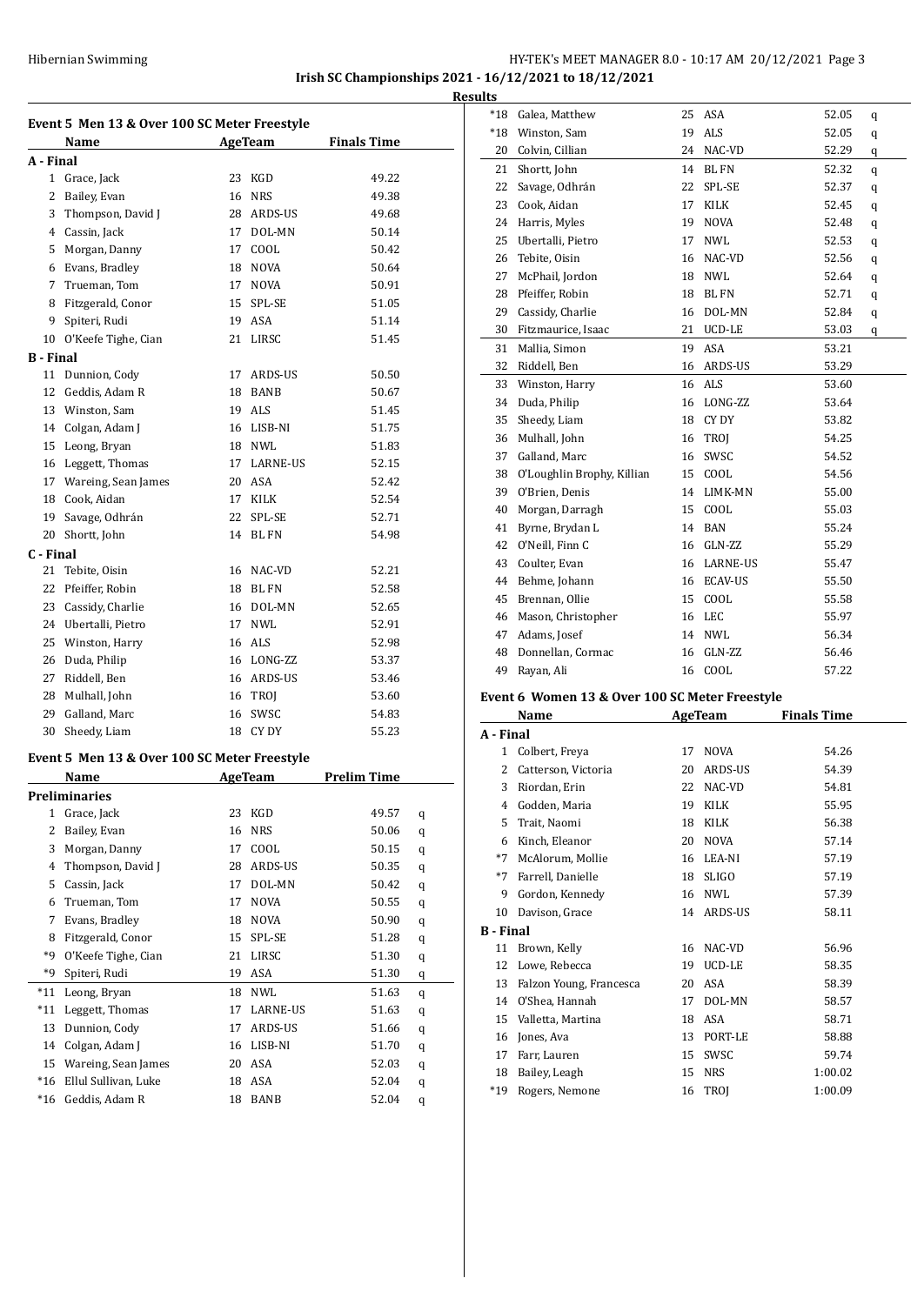### HY-TEK's MEET MANAGER 8.0 - 10:17 AM 20/12/2021 Page 4 **Irish SC Championships 2021 - 16/12/2021 to 18/12/2021 Results**

| B - Final  (Event 6 Women 13 & Over 100 SC Meter Freestyle) |                                                          |         |             |                    |   |  |  |  |  |  |
|-------------------------------------------------------------|----------------------------------------------------------|---------|-------------|--------------------|---|--|--|--|--|--|
|                                                             | Name                                                     | AgeTeam |             | <b>Finals Time</b> |   |  |  |  |  |  |
| $*19$                                                       | Whitten, Rosie                                           |         | 14 SW BT-NI | 1:00.09            |   |  |  |  |  |  |
| C - Final                                                   |                                                          |         |             |                    |   |  |  |  |  |  |
| 21                                                          | Miskelly, Olivia E                                       |         | 14 BANB     | 1:00.16            |   |  |  |  |  |  |
| 22                                                          | O' Bric, Molly                                           |         | 15 ASG-IR   | 1:00.42            |   |  |  |  |  |  |
| 23                                                          | Jones, Megan                                             |         | 15 PORT-LE  | 1:01.05            |   |  |  |  |  |  |
|                                                             | 24 Sheridan, Amy                                         |         | 17 NAC-VD   | 1:10.77            |   |  |  |  |  |  |
| 25                                                          | Brady, Somha L                                           |         | 15 LISB-NI  | 1:27.59            |   |  |  |  |  |  |
| Event 6 Women 13 & Over 100 SC Meter Freestyle              |                                                          |         |             |                    |   |  |  |  |  |  |
|                                                             | <b>Example 2.5 AgeTeam</b><br><b>Prelim Time</b><br>Name |         |             |                    |   |  |  |  |  |  |
|                                                             | <b>Preliminaries</b>                                     |         |             |                    |   |  |  |  |  |  |
|                                                             | 1 Colbert, Freya                                         | 17      | <b>NOVA</b> | 54.69              | q |  |  |  |  |  |
| $\overline{2}$                                              | Catterson, Victoria                                      |         | 20 ARDS-US  | 55.33              | q |  |  |  |  |  |
| 3                                                           | Riordan, Erin                                            |         | 22 NAC-VD   | 56.04              | q |  |  |  |  |  |
| 4                                                           | Trait, Naomi                                             |         | 18 KILK     | 56.38              | q |  |  |  |  |  |
| 5                                                           | Godden, Maria                                            |         | 19 KILK     | 56.56              | q |  |  |  |  |  |
| 6                                                           | Farrell, Danielle                                        |         | 18 SLIGO    | 57.02              | q |  |  |  |  |  |
| 7                                                           | McAlorum, Mollie                                         |         | 16 LEA-NI   | 57.15              | q |  |  |  |  |  |
| 8                                                           | Gordon, Kennedy                                          |         | 16 NWL      | 57.57              | q |  |  |  |  |  |
| 9                                                           | Davison, Grace                                           |         | 14 ARDS-US  | 57.66              | q |  |  |  |  |  |
| 10                                                          | Kinch, Eleanor                                           |         | 20 NOVA     | 57.75              | q |  |  |  |  |  |
| 11                                                          | Brown, Kelly                                             |         | 16 NAC-VD   | 57.80              | q |  |  |  |  |  |
| 12                                                          | Lowe, Rebecca                                            |         | 19 UCD-LE   | 58.62              | q |  |  |  |  |  |
| 13                                                          | O'Shea, Hannah                                           |         | 17 DOL-MN   | 58.64              | q |  |  |  |  |  |
| 14                                                          | Whitten, Rosie                                           |         | 14 SW BT-NI | 58.81              | q |  |  |  |  |  |
| 15                                                          | Mc Menamin, Hannah                                       |         | 24 ALS      | 59.08              | q |  |  |  |  |  |
| 16                                                          | Falzon Young, Francesca                                  |         | 20 ASA      | 59.09              | q |  |  |  |  |  |
| 17                                                          | Jones, Ava                                               |         | 13 PORT-LE  | 59.20              | q |  |  |  |  |  |
| 18                                                          | Valletta, Martina                                        |         | 18 ASA      | 59.49              | q |  |  |  |  |  |
| 19                                                          | Rogers, Nemone                                           |         | 16 TROJ     | 59.98              | q |  |  |  |  |  |
| 20                                                          | Paisley, Tallulah                                        |         | 17 NWL      | 1:00.03            | q |  |  |  |  |  |
| 21                                                          | Farr, Lauren                                             | 15      | SWSC        | 1:00.39            | q |  |  |  |  |  |
| 22                                                          | Bailey, Leagh                                            |         | 15 NRS      | 1:00.40            | q |  |  |  |  |  |
| 23                                                          | O' Bric, Molly                                           |         | 15 ASG-IR   | 1:00.62            | q |  |  |  |  |  |
| 24                                                          | Jones, Megan                                             |         | 15 PORT-LE  | 1:00.70            | q |  |  |  |  |  |
| 25                                                          | Miskelly, Olivia E                                       |         | 14 BANB     | 1:01.06            | q |  |  |  |  |  |
| 26                                                          | Sheridan, Amy                                            | 17      | NAC-VD      | 1:10.17            | q |  |  |  |  |  |
| 27                                                          | Brady, Somha L                                           | 15      | LISB-NI     | 1:29.32            | q |  |  |  |  |  |
|                                                             |                                                          |         |             |                    |   |  |  |  |  |  |

# **Event 7 Men 13 & Over 200 SC Meter Butterfly**

| Name                   | AgeTeam |              | <b>Finals Time</b> |
|------------------------|---------|--------------|--------------------|
| A - Final              |         |              |                    |
| Day, Elliot            | 19      | <b>NOVA</b>  | 2:02.19            |
| Hanson-Scheiper, Cyril | 19      | <b>NOVA</b>  | 2:03.56            |
| Mc Lelland-Maher, Alex | 19      | KILK         | 2:03.94            |
| Kennedy, Daniel        | 17      | ARDS-US      | 2:05.45            |
| Mc Aviney, Brogan      | 18      | KILK         | 2:05.48            |
| Wilson, Adam W         | 18      | BANB         | 2:05.76            |
| Nolan-Whitney, Jack D  | 20      | KILK         | 2:06.26            |
| Hand, Matthew          | 16      |              | 2:07.71            |
| Eatwell, Charlie       | 16      | ARDS-US      | 2:08.18            |
| Lynch, Daragh          | 18      | CORM         | 2:13.58            |
| B - Final              |         |              |                    |
| Registe, Dylan L       | 16      | LISB-NI      | 2:09.57            |
| Kilcoyne, Ronan        | 16      | <b>SLIGO</b> | 2:09.72            |
|                        |         |              | ARDS-US            |

| ullo      |                       |    |              |         |
|-----------|-----------------------|----|--------------|---------|
|           | 13 Johnson, Conor     | 17 | KILK         | 2:09.76 |
|           | 14 Donnellan, Sean    |    | 14 GLN-ZZ    | 2:10.27 |
|           | 15 Wright, Samuel L   |    | 16 BAN       | 2:14.74 |
|           | 16 Ronan, Dara        | 17 | <b>ENSK</b>  | 2:14.77 |
| 17        | McMullan, Alexander J | 17 | BAN          | 2:18.64 |
|           | 18 Lynch, Adam        | 16 | SLBGH        | 2:22.76 |
| 19        | Calwell, Luke         |    | 16 LARNE-US  | 2:23.60 |
| 20        | Barrett, Alex         | 14 | <b>BLKRK</b> | 2:24.12 |
| C - Final |                       |    |              |         |
| 21        | Bowden, Corey         | 16 | LIMK-MN      | 2:21.08 |
|           | 22 Larkin, James      |    | 16 KILK      | 2:21.46 |
| 23        | Mc Goldrick, Ewan     |    | 16 ARM       | 2:27.25 |
|           |                       |    |              |         |

#### **Event 7 Men 13 & Over 200 SC Meter Butterfly**

|    | Name                   |    | AgeTeam         | <b>Prelim Time</b> |   |
|----|------------------------|----|-----------------|--------------------|---|
|    | <b>Preliminaries</b>   |    |                 |                    |   |
| 1  | Day, Elliot            | 19 | <b>NOVA</b>     | 2:02.18            | q |
| 2  | Mc Lelland-Maher, Alex | 19 | <b>KILK</b>     | 2:04.11            | q |
| 3  | Hanson-Scheiper, Cyril | 19 | <b>NOVA</b>     | 2:05.07            | q |
| 4  | Mc Aviney, Brogan      | 18 | <b>KILK</b>     | 2:05.96            | q |
| 5  | Wilson, Adam W         | 18 | <b>BANB</b>     | 2:06.93            | q |
| 6  | Kennedy, Daniel        | 17 | <b>ARDS-US</b>  | 2:06.94            | q |
| 7  | Hand, Matthew          | 16 | ARDS-US         | 2:07.93            | q |
| 8  | Eatwell, Charlie       | 16 | ARDS-US         | 2:08.04            | q |
| 9  | Nolan-Whitney, Jack D  | 20 | <b>KILK</b>     | 2:09.84            | q |
| 10 | Lynch, Daragh          | 18 | CORM            | 2:09.89            | q |
| 11 | Registe, Dylan L       | 16 | LISB-NI         | 2:11.01            | q |
| 12 | Donnellan, Sean        | 14 | GLN-ZZ          | 2:11.14            | q |
| 13 | Kilcoyne, Ronan        | 16 | <b>SLIGO</b>    | 2:12.17            | q |
| 14 | Johnson, Conor         | 17 | <b>KILK</b>     | 2:12.78            | q |
| 15 | Wright, Samuel L       | 16 | <b>BAN</b>      | 2:16.57            | q |
| 16 | Ronan, Dara            | 17 | <b>ENSK</b>     | 2:18.06            | q |
| 17 | McMullan, Alexander J  | 17 | <b>BAN</b>      | 2:20.07            | q |
| 18 | Calwell, Luke          | 16 | <b>LARNE-US</b> | 2:22.47            | q |
| 19 | Barrett, Alex          | 14 | <b>BLKRK</b>    | 2:24.76            | q |
| 20 | Lynch, Adam            | 16 | <b>SLBGH</b>    | 2:24.88            | q |
| 21 | Bowden, Corey          | 16 | LIMK-MN         | 2:26.05            | q |
| 22 | Larkin, James          | 16 | <b>KILK</b>     | 2:28.20            | q |
| 23 | Mc Goldrick, Ewan      | 16 | <b>ARM</b>      | 2:29.64            | q |
|    |                        |    |                 |                    |   |

#### **Event 8 Women 13 & Over 200 SC Meter Butterfly**

|           | Name               |    | <b>AgeTeam</b> | <b>Finals Time</b> |
|-----------|--------------------|----|----------------|--------------------|
| A - Final |                    |    |                |                    |
| 1         | Erskine, Emma      | 17 | <b>NOVA</b>    | 2:14.42            |
| 2         | Preece, Anya       | 18 | <b>NOVA</b>    | 2:15.50            |
| 3         | Donegan, Éle       | 18 | LARNE-US       | 2:16.22            |
| 4         | Morris, Kate       | 16 | NOVA           | 2:18.09            |
| 5         | Phillips, Connie   | 15 | <b>NOVA</b>    | 2:18.65            |
| 6         | O'Shea, Hannah     | 17 | DOL-MN         | 2:20.31            |
| 7         | Johnson, Evie      | 14 | <b>NOVA</b>    | 2:20.65            |
| 8         | Demicoli, Sarah    |    | 21 ASA         | 2:21.10            |
| 9         | Kingsland, Livia   | 16 | NOVA           | 2:21.22            |
| 10        | Jamison, Toni M    | 16 | LISB-NI        | 2:23.84            |
| B - Final |                    |    |                |                    |
| 11        | Semchiy, Sharon    | 20 | SWSC           | 2:19.36            |
| 12        | Burns-Atkin, Alana | 15 | BANB           | 2:21.22            |
| 13        | Hammond, Katie     | 18 | <b>NOVA</b>    | 2:22.22            |
|           |                    |    |                |                    |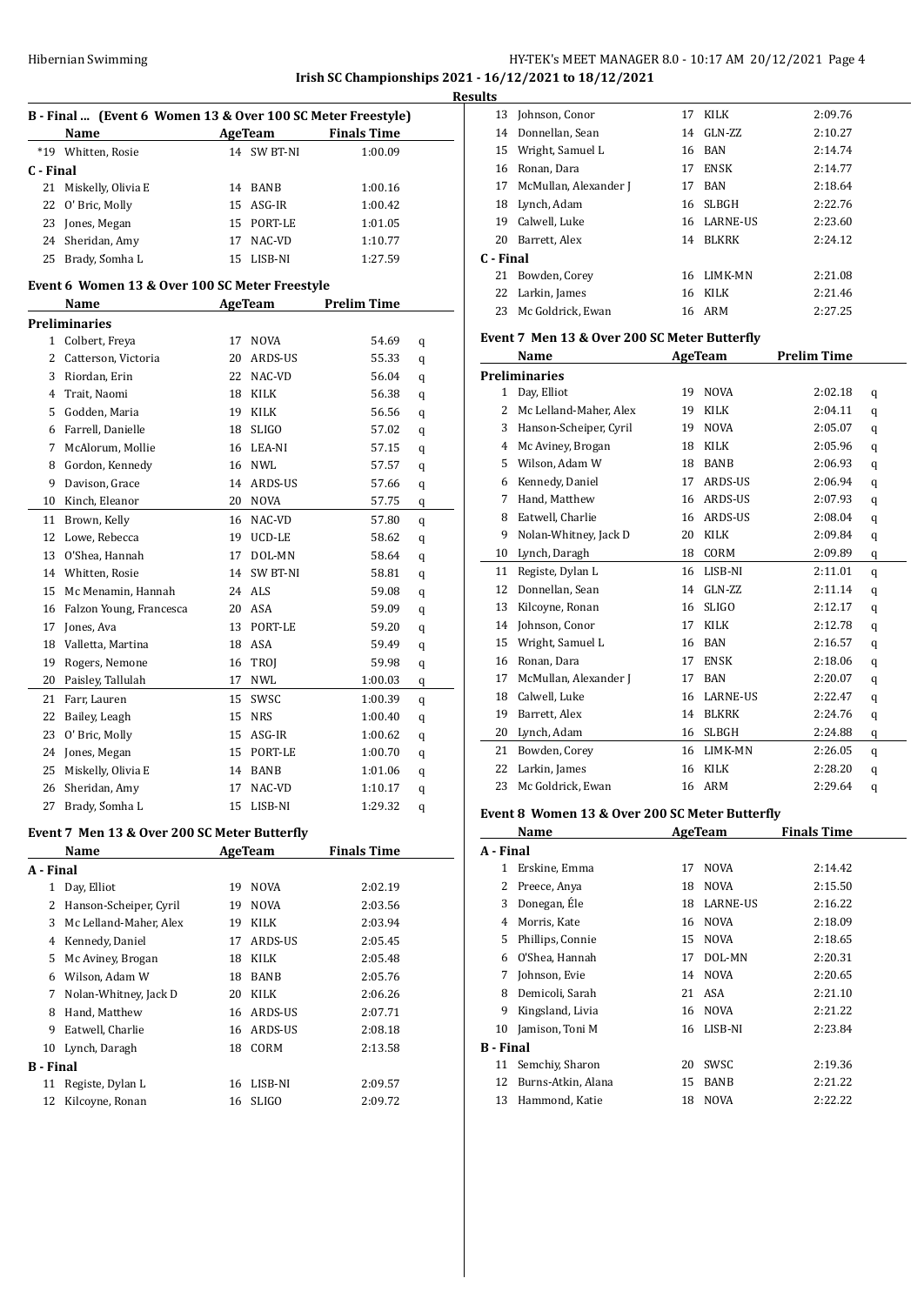# HY-TEK's MEET MANAGER 8.0 - 10:17 AM 20/12/2021 Page 5 **Irish SC Championships 2021 - 16/12/2021 to 18/12/2021 Resu**

|              | B - Final  (Event 8 Women 13 & Over 200 SC Meter Butterfly) |                                                |                  |                    |   |
|--------------|-------------------------------------------------------------|------------------------------------------------|------------------|--------------------|---|
|              | Name                                                        | AgeTeam                                        |                  | <b>Finals Time</b> |   |
| 14           | Heyburn, Faith                                              | 17                                             | SW BT-NI         | 2:23.97            |   |
| 15           | Quigley, Zophia                                             |                                                | 14 ARDS-US       | 2:25.90            |   |
| 16           | Harris, Rachael                                             |                                                | 16 NWL           | 2:27.17            |   |
| 17           | Kelly, Ruth                                                 |                                                | 16 NRS           | 2:28.55            |   |
| 18           | Bayley, Eva                                                 |                                                | 14 NRS           | 2:30.84            |   |
| 19           | Becker, Fallon                                              |                                                | 16 GLN-ZZ        | 2:31.42            |   |
| 20           | Coyle, Grace M                                              | 17                                             | <b>BAN</b>       | 2:33.28            |   |
| C - Final    |                                                             |                                                |                  |                    |   |
| 21           | Waters, Katie                                               |                                                | 16 GAL           | 2:32.20            |   |
| 22           | Sallai, Sara                                                |                                                | 16 ST FC         | 2:34.52            |   |
| 23           |                                                             |                                                | 16 ALS           | 2:37.43            |   |
|              | Kenny, Nevaeh                                               |                                                |                  |                    |   |
| 24           | Mulloy, Hannah                                              |                                                | 14 TROJ          | 2:39.06            |   |
| 25           | Bursztyn, Neve                                              | 14                                             | <b>NOVA</b>      | 2:39.48            |   |
| 26           | Nita, Kseniya                                               | 15                                             | <b>NEN</b>       | 2:44.37            |   |
|              |                                                             | Event 8 Women 13 & Over 200 SC Meter Butterfly |                  |                    |   |
|              | Name                                                        |                                                | AgeTeam          | <b>Prelim Time</b> |   |
|              | Preliminaries                                               |                                                |                  |                    |   |
| $\mathbf{1}$ | Erskine, Emma                                               | 17                                             | <b>NOVA</b>      | 2:14.67            | q |
| 2            | Preece, Anya                                                |                                                | 18 NOVA          | 2:15.99            | q |
| 3            | Phillips, Connie                                            |                                                | 15 NOVA          | 2:17.44            | q |
| 4            | Kingsland, Livia                                            |                                                | 16 NOVA          | 2:17.58            | q |
| 5            | Donegan, Éle                                                |                                                | 18 LARNE-US      | 2:18.12            | q |
| 6            | Morris, Kate                                                |                                                | 16 NOVA          | 2:18.80            | q |
| 7            | O'Shea, Hannah                                              |                                                | 17 DOL-MN        | 2:20.82            | q |
| 8            | Johnson, Evie                                               |                                                | 14 NOVA          | 2:21.19            | q |
| 9            | Jamison, Toni M                                             |                                                | 16 LISB-NI       | 2:22.14            | q |
| 10           | Demicoli, Sarah                                             |                                                | 21 ASA           | 2:22.36            | q |
| 11           | Semchiy, Sharon                                             |                                                | 20 SWSC          | 2:22.85            | q |
| 12           | Burns-Atkin, Alana                                          |                                                | 15 BANB          | 2:22.93            | q |
| 13           | Heyburn, Faith                                              |                                                | 17 SW BT-NI      | 2:23.38            | q |
| 14           | Hammond, Katie                                              |                                                | 18 NOVA          | 2:24.73            | q |
| 15           | Quigley, Zophia                                             |                                                | 14 ARDS-US       | 2:26.89            | q |
| 16           | Coyle, Grace M                                              |                                                | 17 BAN           | 2:28.73            | q |
| 17           | Kelly, Ruth                                                 |                                                | 16 NRS           | 2:29.49            | q |
| 18           | Bayley, Eva                                                 |                                                | 14 NRS           | 2:32.78            | q |
| 19           | Harris, Rachael                                             |                                                | 16 NWL           | 2:33.10            | q |
| 20           | Becker, Fallon                                              | 16                                             | GLN-ZZ           | 2:35.12            | q |
| 21           | Waters, Katie                                               | 16                                             | GAL              | 2:35.65            | q |
| 22           | Sallai, Sara                                                | 16                                             | ST <sub>FC</sub> | 2:36.33            | q |
| 23           | Kenny, Nevaeh                                               | 16                                             | ALS              | 2:36.98            | q |
| 24           | Daly, Caoimhe                                               | 18                                             | KILK             | 2:37.95            | q |
| 25           | Bursztyn, Neve                                              | 14                                             | NOVA             | 2:38.45            | q |
| 26           | Friel, Rebekah                                              | 15                                             | ADSC             | 2:38.88            | q |
| 27           | Mulloy, Hannah                                              | 14                                             | TROJ             | 2:39.90            | q |
| 28           | Poynton, Hannah                                             | 13                                             | TROI             | 2:41.50            | q |
| 29           | Buckley, Marguerite                                         | 15                                             | CLNM             | 2:41.59            | q |
| 30           | O'Donnell, Naoise                                           | 18                                             | SHARK-IR         | 2:46.57            | q |
| 31           | Nita, Kseniya                                               | 15                                             | NEN              | 2:47.33            |   |
|              |                                                             |                                                |                  |                    |   |

#### **Event 9 Men 13 & Over 100 SC Meter IM**

| Name   |                |    | AgeTeam    | <b>Finals Time</b> |       |  |
|--------|----------------|----|------------|--------------------|-------|--|
| Finals |                |    |            |                    |       |  |
|        | 1 Corby, Eoin  |    | 19 LIMK-MN |                    | 54.99 |  |
|        | 2 Cassin, Jack | 17 | DOL-MN     |                    | 55.64 |  |

| ılts |                                       |    |              |                    |   |
|------|---------------------------------------|----|--------------|--------------------|---|
| 3    | Bailey, Evan                          | 16 | <b>NRS</b>   | 55.79              |   |
| 4    | Ashton, Callum                        | 22 | UCD-LE       | 58.83              |   |
| 5    | Stafrace, Michael                     | 23 | ASA          | 59.02              |   |
| 6    | Galea, Matthew                        | 25 | ASA          | 59.14              |   |
| 7    | Naughton, Ben                         |    | 18 GAL       | 59.74              |   |
| 8    | Mulholland, Daniel J                  |    | 18 LISB-NI   | 59.76              |   |
| 9    | Mc Ilroy-Sanchez, Conor S             |    | 19 SW BT-NI  | 59.89              |   |
| 10   | Reidy, Joe                            | 18 | KGD          | 1:00.10            |   |
|      | Event 9 Men 13 & Over 100 SC Meter IM |    |              |                    |   |
|      | Name                                  |    | AgeTeam      | <b>Prelim Time</b> |   |
|      | Preliminaries                         |    |              |                    |   |
|      | 1 Cassin, Jack                        | 17 | DOL-MN       | 55.63              | q |
| 2    | Bailey, Evan                          | 16 | NRS          | 56.06              | q |
| 3    | Corby, Eoin                           | 19 | LIMK-MN      | 56.34              | q |
|      | 4 Ashton, Callum                      | 22 | UCD-LE       | 59.02              | q |
| 5    | Galea, Matthew                        |    | 25 ASA       | 59.38              | q |
| 6    | Stafrace, Michael                     | 23 | ASA          | 59.59              | q |
| 7    | Naughton, Ben                         |    | 18 GAL       | 59.79              | q |
| 8    | Mc Ilroy-Sanchez, Conor S             |    | 19 SW BT-NI  | 1:00.01            | q |
| 9    | Mulholland, Daniel J                  | 18 | LISB-NI      | 1:00.30            | q |
| 10   | Reidy, Joe                            |    | 18 KGD       | 1:00.33            | q |
| 11   | O'Connor, Liam                        | 16 | TERE-VD      | 1:00.91            |   |
| 12   | Mc Sweeney, Richard                   | 17 | DOL-MN       | 1:01.28            |   |
| 13   | Cassidy, Charlie                      |    | 16 DOL-MN    | 1:01.31            |   |
| 14   | Kilcoyne, Ronan                       | 16 | SLIGO        | 1:01.51            |   |
| 15   | Balgos, Jericho A                     | 17 | LARNE-US     | 1:01.67            |   |
| 16   | Ellul Sullivan, Luke                  | 18 | ASA          | 1:01.72            |   |
| 17   | Mulhall, John                         | 16 | TROJ         | 1:01.88            |   |
| 18   | Cummings, Benji                       | 15 | ARDS-US      | 1:01.98            |   |
| 19   | Shortt, John                          | 14 | <b>BL FN</b> | 1:02.11            |   |
| *20  | Cooke, Uiseann                        | 20 | TUAM         | 1:02.36            |   |
| *20  | Maher, Anthony                        | 20 | <b>SLIGO</b> | 1:02.36            |   |
| 22   | Galland, Marc                         |    | 16 SWSC      | 1:03.27            |   |
| 23   | Behme, Johann                         |    | 16 ECAV-US   | 1:03.49            |   |
| 24   | Rusk, Darragh                         | 16 | ATH          | 1:03.74            |   |
| 25   | Carrig, Jack                          | 16 | LIMK-MN      | 1:04.14            |   |
| 26   | Morgan, Darragh                       | 15 | COOL         | 1:04.57            |   |
| 27   | Merrigan, Ben                         |    | 15 DOL-MN    | 1:04.59            |   |
| 28   | Fagan, Kyle                           |    | 16 ATH       | 1:04.86            |   |
| 29   | Bourke-Carey, Samuel                  | 16 | ST FC        | 1:04.89            |   |
| 30   | Kearney, Rian                         | 16 | <b>BLFN</b>  | 1:05.14            |   |
| 31   | Rynn, Cormac                          | 16 | TRID         | 1:05.50            |   |
| 32   | Pau, David                            | 15 | PORT-LE      | 1:06.00            |   |
| 33   | Langton, Killian                      | 16 | <b>SLIGO</b> | 1:06.13            |   |

# **Event 10 Women 13 & Over 100 SC Meter IM**

| Name          |                   |    | AgeTeam      | <b>Finals Time</b> |
|---------------|-------------------|----|--------------|--------------------|
| <b>Finals</b> |                   |    |              |                    |
|               | Lebl, Ilektra V   | 22 | GRCE         | 1:02.50            |
| $\mathbf{Z}$  | Macdougald, Jena  | 19 | UCD-LE       | 1:03.50            |
| 3             | Mc Cartney, Ellie |    | 16 ARDS-US   | 1:03.53            |
| 4             | Davison, Grace    | 14 | ARDS-US      | 1:04.77            |
| 5.            | Farrell, Danielle | 18 | <b>SLIGO</b> | 1:04.81            |
| 6             | Tinsley, Florence | 19 | ARDS-US      | 1:05.39            |
| 7             | Colbert, Iona     | 16 | NOVA         | 1:06.72            |
|               | Nolan, Beth       | 19 | SWSC         | 1:07.34            |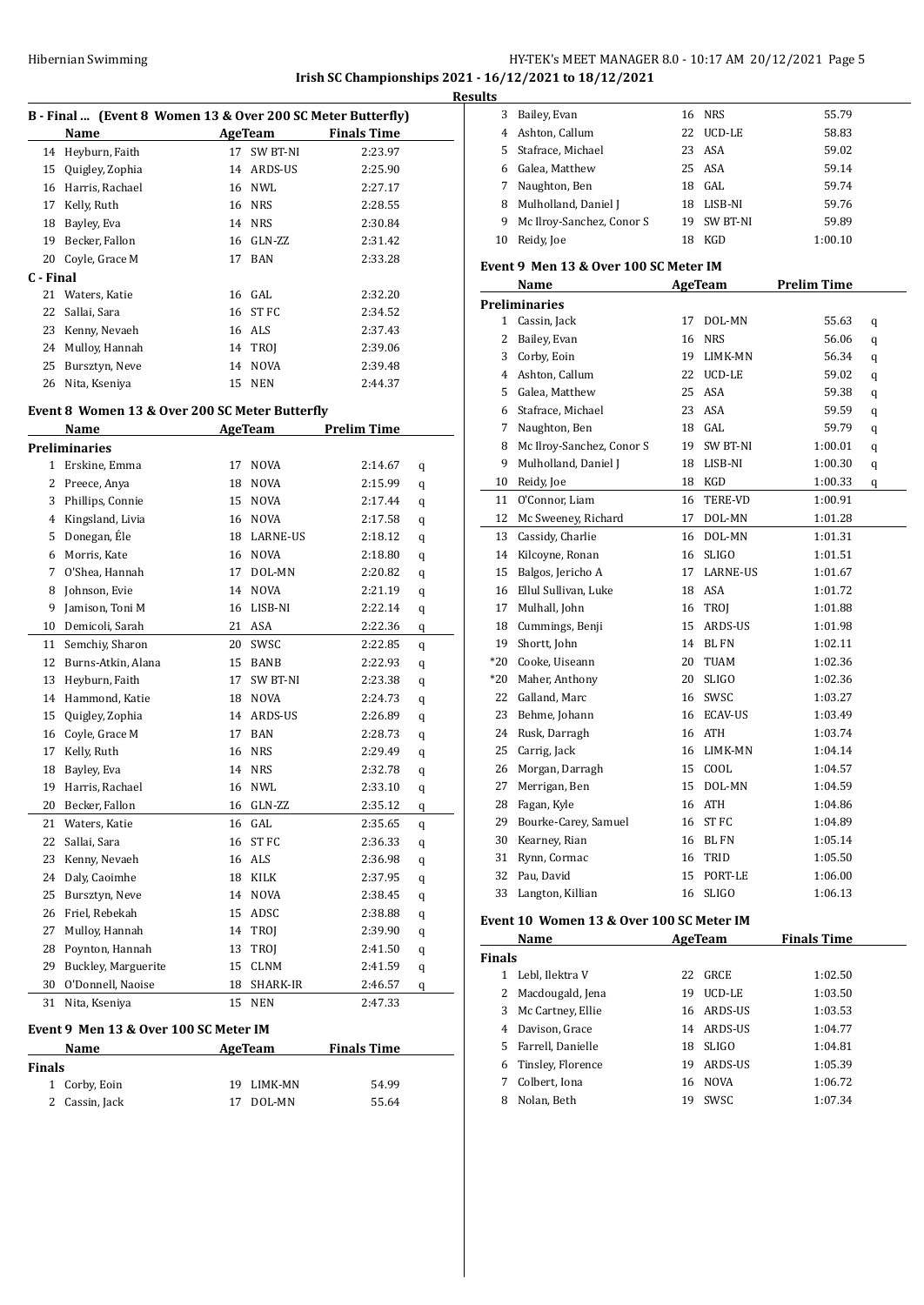# HY-TEK's MEET MANAGER 8.0 - 10:17 AM 20/12/2021 Page 6 **Irish SC Championships 2021 - 16/12/2021 to 18/12/2021 Results**

| Finals  (Event 10 Women 13 & Over 100 SC Meter IM) |                                          |    |              |                    |   |  |
|----------------------------------------------------|------------------------------------------|----|--------------|--------------------|---|--|
|                                                    | Name                                     |    | AgeTeam      | <b>Finals Time</b> |   |  |
| 9                                                  | Mc Menamin, Hannah                       |    | 24 ALS       | 1:07.41            |   |  |
|                                                    | 10 Micallef, Amy                         |    | 23 ASA       | 1:07.96            |   |  |
|                                                    | Event 10 Women 13 & Over 100 SC Meter IM |    |              |                    |   |  |
|                                                    | Name                                     |    | AgeTeam      | <b>Prelim Time</b> |   |  |
|                                                    | <b>Preliminaries</b>                     |    |              |                    |   |  |
|                                                    | 1 Lebl, Ilektra V                        | 22 | GRCE         | 1:02.69            | q |  |
|                                                    | 2 Macdougald, Jena                       | 19 | UCD-LE       | 1:04.11            | q |  |
| 3                                                  | Mc Cartney, Ellie                        | 16 | ARDS-US      | 1:04.24            | q |  |
| $\overline{4}$                                     | Farrell, Danielle                        | 18 | <b>SLIGO</b> | 1:04.31            | q |  |
| 5                                                  | Davison, Grace                           | 14 | ARDS-US      | 1:05.13            | q |  |
|                                                    | 6 Colbert, Iona                          |    | 16 NOVA      | 1:05.87            | q |  |
| 7                                                  | Micallef, Amy                            | 23 | ASA          | 1:06.15            | q |  |
| 8                                                  | Tinsley, Florence                        | 19 | ARDS-US      | 1:06.20            | q |  |
| 9                                                  | Nolan, Beth                              | 19 | SWSC         | 1:06.72            | q |  |
| 10                                                 | Mc Menamin, Hannah                       | 24 | ALS          | 1:07.10            | q |  |
| 11                                                 | Jones, Ava                               | 13 | PORT-LE      | 1:07.17            |   |  |
| 12                                                 | Ahearne, Niamh                           | 18 | KILK         | 1:07.76            |   |  |
| 13                                                 | Urry, Amelia B                           | 17 | <b>BAN</b>   | 1:07.77            |   |  |
| 14                                                 | Mc Evoy, Lara                            | 20 | ALS          | 1:07.94            |   |  |
| 15                                                 | Fane, Heather                            | 16 | DOL-MN       | 1:08.08            |   |  |
| 16                                                 | Kidney, Isabel                           | 15 | SWSC         | 1:08.45            |   |  |
| 17                                                 | Doran, Aoife                             | 15 | ALS          | 1:08.49            |   |  |
| 18                                                 | Mc Cabrey, Hannah A                      | 16 | LURG         | 1:08.69            |   |  |
| 19                                                 | Mc Grath, Izzy                           | 15 | DOL-MN       | 1:08.87            |   |  |
|                                                    | 20 Gardiner, Beth                        | 18 | NAC-VD       | 1:08.90            |   |  |
| 21                                                 | Mc Cracken, Sarah E                      | 22 | LISB-NI      | 1:08.93            |   |  |
| *22                                                | Ivory, Aoibheann E                       | 15 | ASG-IR       | 1:09.15            |   |  |
| *22                                                | Noble, Amy                               | 15 | ASG-IR       | 1:09.15            |   |  |
| 24                                                 | Jones, Megan                             | 15 | PORT-LE      | 1:09.29            |   |  |
| 25                                                 | Galea, Maya                              | 16 | ASA          | 1:09.38            |   |  |
| 26                                                 | Bayley, Eva                              | 14 | <b>NRS</b>   | 1:10.32            |   |  |
| 27                                                 | Liddane, Leanna                          | 15 | LIMK-MN      | 1:10.55            |   |  |
| 28                                                 | Maher, Cara                              | 15 | TERE-VD      | 1:11.09            |   |  |
| 29                                                 | Marriott, Aisling                        | 15 | SWAN-VD      | 1:11.13            |   |  |
| 30                                                 | Harrington, Eva                          | 15 | SWSC         | 1:11.30            |   |  |
| 31                                                 | Campbell, Ellie                          | 14 | TROJ         | 1:11.43            |   |  |
| 32                                                 | Lund, Eline                              | 15 | NAC-VD       | 1:11.53            |   |  |
| 33                                                 | Connell, Leah                            | 14 | ATH          | 1:11.84            |   |  |
| 34                                                 | Logan, Eliza M                           | 15 | <b>BANB</b>  | 1:12.17            |   |  |
| 35                                                 | Sherriff, Esme                           | 14 | TROJ         | 1:12.62            |   |  |
| 36                                                 | Lynch, Amy                               | 14 | SWSC         | 1:13.08            |   |  |

# **Event 11 Men 13 & Over 200 SC Meter Freestyle Relay**

 $\frac{1}{2}$ 

|    | Team                        | Relav | <b>Finals Time</b>       |
|----|-----------------------------|-------|--------------------------|
|    | <b>LARNE-US</b>             | A     | 1:33.73                  |
|    | 1) Leggett, Thomas 17       |       | 2) Ferguson, Conor 22    |
|    | 3) Gourley, Lorcan 20       |       | 4) Berryman, Morgan 24   |
| 2. | <b>NOVA</b>                 | A     | 1:34.25                  |
|    | 1) Trueman, Tom 17          |       | 2) Pickering, Thomas 21  |
|    | 3) Evans, Bradley 18        |       | 4) Harris, Myles 19      |
| 3  | NAC-VD                      | A     | 1:34.29                  |
|    | 1) Walsh Hussey, Matthew 17 |       | 2) Colvin, Cillian 24    |
|    | 3) Tebite, Oisin 16         |       | 4) Vedernikov, Nikita 21 |
|    |                             |       |                          |

| 4   | <b>NWL</b>                       | A<br>1:35.25                 |
|-----|----------------------------------|------------------------------|
|     | 1) McPhail, Jordon 18            | 2) Ubertalli, Pietro 17      |
|     | 3) Adams, Josef 14               | 4) Leong, Bryan 18           |
| 5   | <b>ARDS-US</b>                   | А<br>1:35.67                 |
|     | 1) Dunnion, Cody 17              | 2) Hand, Matthew 16          |
|     | 3) Kennedy, Daniel 17            | 4) Barnes, Adam 16           |
|     | 6 ALS                            | A<br>1:35.73                 |
|     | 1) Winston, Harry 16             | 2) Winston, Sam 19           |
|     | 3) O'Gara, Hugh 21               | 4) Noonan, Senan 17          |
| 7   | <b>KILK</b>                      | 1:36.12<br>A                 |
|     | 1) Mc Aviney, Brogan 18          | 2) Johnson, Conor 17         |
|     | 3) Mc Lelland-Maher, Alex 19     | 4) Cook, Aidan 17            |
| 8   | COOL                             | A<br>1:36.45                 |
|     | 1) Morgan, Danny 17              | 2) Morgan, Darragh 15        |
|     | 3) O'Loughlin Brophy, Killian 15 | 4) Rayan, Ali 16             |
| 9   | <b>NRS</b>                       | A<br>1:36.70                 |
|     | 1) Csarodai-Nagy, Krisztian 18   | 2) Bailey, Evan 16           |
|     | 3) Foley, Cian 22                | 4) Kilbride, Denis 20        |
| 10  | LISB-NI                          | A<br>1:37.42                 |
|     | 1) Colgan, Adam J 16             | 2) Registe, Dylan L 16       |
|     | 3) Edgar, Daniel T 16            | 4) Mulholland, Daniel J 18   |
| 11  | SWSC                             | А<br>1:38.89                 |
|     | 1) Feenan, Andrew 20             | 2) Galland, Marc 16          |
|     | 3) Lee, Rory 20                  | 4) Ryan, James 18            |
| 12  | DOL-MN                           | A<br>1:39.45                 |
|     | 1) Carroll, David 18             | 2) Mc Sweeney, Richard 17    |
|     | 3) Merrigan, Ben 15              | 4) O'Sullivan, Caleb 18      |
| 13  | GLN-ZZ                           | A<br>1:40.90                 |
|     | 1) O'Connor, Killian 18          | 2) Donnellan, Sean 14        |
|     | 3) Donnellan, Cormac 16          | 4) O'Neill, Finn C 16        |
| 14  | <b>TALL</b>                      | A<br>1:41.44                 |
|     | 1) Byrne, Stephen 22             | 2) Mc Cabe, Evan 14          |
|     | 3) Cassidy, Joseph 31            | 4) Harmon, Patrick 19        |
| 15  | <b>BAN</b>                       | A<br>1:42.11                 |
|     | 1) Smith, Gene 14                | 2) McMullan, Alexander J 17  |
|     | 3) Slagter, Callum 16            | 4) Byrne, Brydan L 14        |
| 16  | <b>SLIGO</b>                     | A<br>1:47.82                 |
|     | 1) Kilcoyne, Ronan 16            | 2) Langton, Killian 16       |
|     | 3) Kelly, Kyle 14                | 4) Rowley Hopkins, Callum 15 |
|     | SPL-SE                           | A<br>DQ                      |
|     | 1) Fitzgerald, Conor 15          | 2) Willmott, Kai 22          |
|     | 3) Savage, Odhrán 22             | 4) Willmott, Ben 18          |
| --- | COOL                             | B<br>DQ                      |
|     | 1) Onitiu, Remus 16              | 2) Colac, Egor 15            |
|     | 3) Mc Grath, Cian 15             | 4) Brennan, Darragh 15       |

#### **Event 12 Women 200 SC Meter Freestyle Relay**

|    | Team                    | Relay                | <b>Finals Time</b>        |
|----|-------------------------|----------------------|---------------------------|
| 1. | <b>NOVA</b>             | A                    | 1:45.77                   |
|    | 1) Colbert, Freya 17    | 2) Kinch, Eleanor 20 |                           |
|    | 3) Li, Jessica 16       | 4) Fletcher, Cira 23 |                           |
| 2  | ARDS-US                 | A                    | 1:46.18                   |
|    | 1) Kane, Amelia 18      |                      | 2) Davison, Grace 14      |
|    | 3) Tinsley, Florence 19 |                      | 4) Catterson, Victoria 20 |
| 3  | KILK                    | A                    | 1:48.47                   |
|    | 1) Godden, Maria 19     | 2) Daly, Caoimhe 18  |                           |
|    | 3) Ahearne, Niamh 18    | 4) Trait, Naomi 18   |                           |
| 4  | NWI.                    | A                    | 1:49.55                   |
|    | 1) Paisley, Tallulah 17 |                      | 2) Leonard, Emily 15      |
|    | 3) Harris, Rachael 16   |                      | 4) Gordon, Kennedy 16     |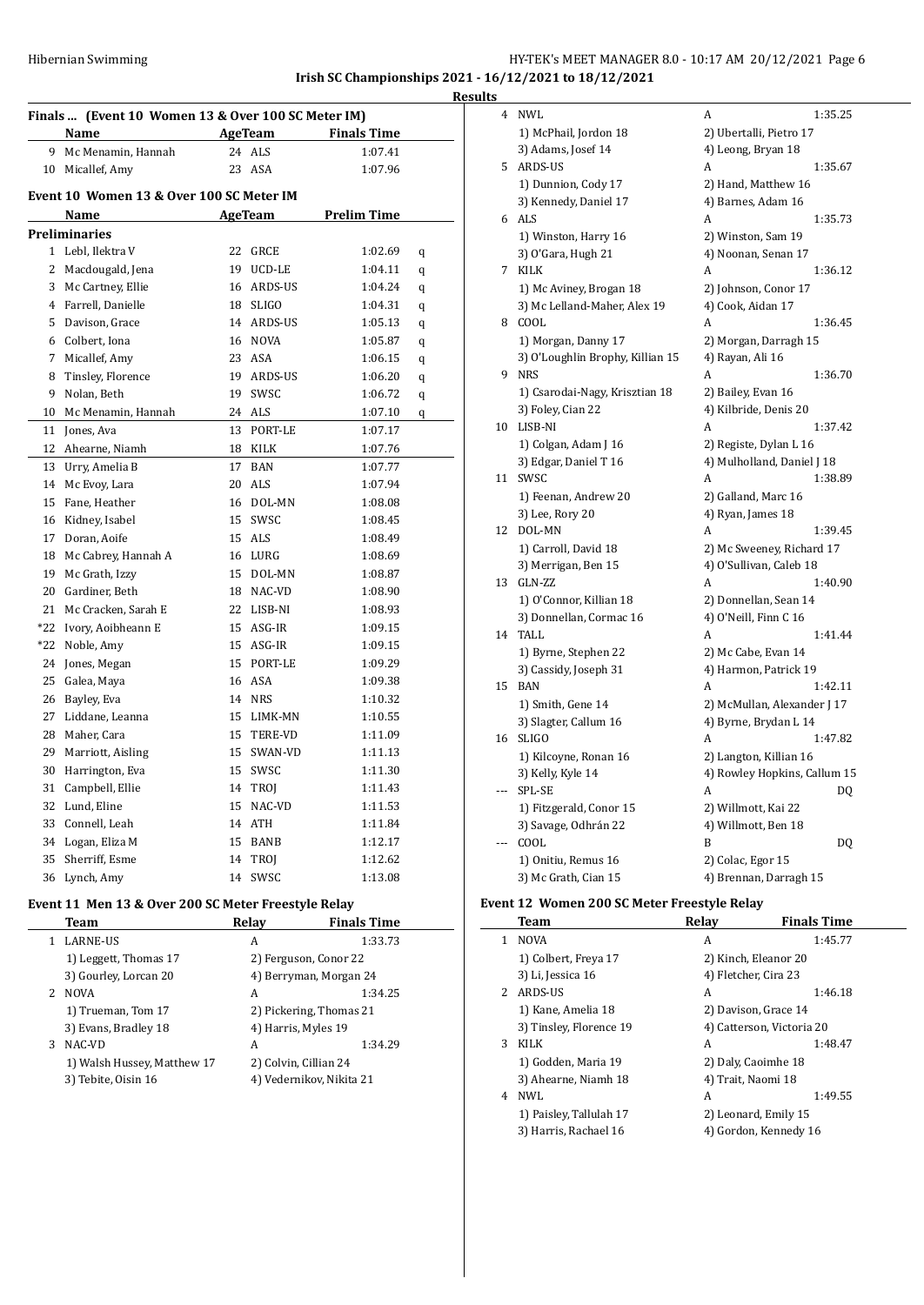# Hibernian Swimming HY-TEK's MEET MANAGER 8.0 - 10:17 AM 20/12/2021 Page 7 **Irish SC Championships 2021 - 16/12/2021 to 18/12/2021**

**Results**

# **(Event 12 Women 200 SC Meter Freestyle Relay)**

|    | Team                     | Relay               | <b>Finals Time</b>      |
|----|--------------------------|---------------------|-------------------------|
| 5  | <b>SWSC</b>              | A                   | 1:50.57                 |
|    | 1) Semchiy, Sharon 20    | 2) Farr, Lauren 15  |                         |
|    | 3) Feenan, Anna 18       | 4) Nolan, Beth 19   |                         |
| 6  | ALS <sub></sub>          | A                   | 1:52.69                 |
|    | 1) Mc Menamin, Hannah 24 |                     | 2) Kenny, Nevaeh 16     |
|    | 3) Doran, Aoife 15       |                     | 4) Mc Evoy, Lara 20     |
| 7  | DOL-MN                   | A                   | 1:53.32                 |
|    | 1) Fane, Heather 16      |                     | 2) Mc Grath, Izzy 15    |
|    | 3) O'Shea, Michelle 15   |                     | 4) O'Shea, Hannah 17    |
| 8  | <b>BANB</b>              | A                   | 1:53.46                 |
|    | 1) Miskelly, Olivia E 14 |                     | 2) Walker, Darcy 14     |
|    | 3) Burns-Atkin, Alana 15 |                     | 4) Logan, Eliza M 15    |
| 9  | <b>SW BT-NI</b>          | A                   | 1:53.62                 |
|    | 1) Whitten, Rosie 14     |                     | 2) Mathias, Poppy A 15  |
|    | 3) Heyburn, Faith 17     |                     | 4) Cullen, Lottie 17    |
| 10 | <b>NRS</b>               | A                   | 1:54.37                 |
|    | 1) Bailey, Sadhbh 17     | 2) Bayley, Eva 14   |                         |
|    | 3) Butler, Holly 17      | 4) Bailey, Leagh 15 |                         |
| 11 | NAC-VD                   | A                   | 1:57.14                 |
|    | 1) Brown, Kelly 16       |                     | 2) Gardiner, Beth 18    |
|    | 3) Lund, Eline 15        |                     | 4) Sheridan, Amy 17     |
| 12 | COOL                     | A                   | 2:01.02                 |
|    | 1) Lee, Kate 14          |                     | 2) Mc Fadden, Alisha 15 |
|    | 3) Burge, Caoimhe 15     |                     | 4) Turner, Abigail 16   |

#### **Event 13 Mixed 13 & Over 800 SC Meter Freestyle**

|              | Name                |    | AgeTeam         | <b>Finals Time</b> |
|--------------|---------------------|----|-----------------|--------------------|
| $\mathbf{1}$ | Wiffen, Nathan J    | 20 | <b>LARNE-US</b> | 7:50.71            |
| 2            | Kingsland, Joseph   | 18 | <b>NOVA</b>     | 8:25.29            |
| 3            | Fleming, Jack H     | 20 | LISB-NI         | 8:27.08            |
| 4            | Moran, Ben          | 16 | <b>ALS</b>      | 8:33.95            |
| 5            | Palmer, Joseph      | 18 | <b>NOVA</b>     | 8:35.46            |
| 6            | Fahey, Ronan        | 16 | TROI            | 8:39.05            |
| 7            | Lebl, Ilektra V     | 22 | <b>GRCE</b>     | 8:39.50            |
| 8            | O'Brien, Denis      | 14 | LIMK-MN         | 8:39.83            |
| 9            | Pfeiffer, Robin     | 18 | <b>BL FN</b>    | 8:43.18            |
| 10           | Edgar, Daniel T     | 16 | LISB-NI         | 8:49.31            |
| 11           | Hodgins, Grace S    | 16 | TROJ            | 8:50.55            |
| 12           | Catterson, Victoria | 20 | ARDS-US         | 8:55.06            |
| 13           | David, Ben R        | 20 | UCD-LE          | 9:06.72            |
| 14           | Brandom, Jessica    | 14 | <b>NOVA</b>     | 9:07.56            |
| 15           | Carroll, Ella       | 16 | LIMK-MN         | 9:08.12            |
| 16           | Mc Aleer, Aleksandr | 15 | GAL             | 9:09.93            |
| 17           | Nikishkina, Anna    | 15 | PORT-LE         | 9:20.21            |
| 18           | Mathias, Poppy A    | 15 | SW BT-NI        | 9:26.01            |
| 19           | Friel, Rebekah      | 15 | ADSC            | 9:26.95            |
| 20           | Robson, Jessika K   | 15 | LISB-NI         | 9:27.48            |
| 21           | Bentley, Hazel C    | 17 | ASG-IR          | 9:28.91            |
| 22           | Demandt, Emma       | 15 | <b>NOVA</b>     | 9:29.63            |
| 23           | Kelly, Ruth         | 16 | <b>NRS</b>      | 9:30.27            |
| 24           | Cochrane, Grace E   | 14 | LURG            | 9:34.03            |
| 25           | Kennedy, Niamh      | 16 | GAL             | 9:35.93            |
| 26           | Dawson, Aimee       | 15 | LURG            | 9:36.25            |
| 27           | Stewart, Shae       | 15 | <b>NOVA</b>     | 9:38.09            |
| 28           | Walshe, Eva         | 14 | TEMP-IR         | 9:41.32            |
| 29           | Parkins, Emily      | 14 | <b>NOVA</b>     | 9:42.44            |
| 30           | McInerney, Holly    | 13 | TEMP-IR         | 9:47.67            |
|              |                     |    |                 |                    |

| 31           | Potts, Laura                                | 13 | TEMP-IR                  | 9:53.45                    |
|--------------|---------------------------------------------|----|--------------------------|----------------------------|
| 32           | O'Neill, Aine H                             | 15 | TROI                     | 9:55.54                    |
|              |                                             |    |                          |                            |
|              | Event 14 Mixed 200 SC Meter Freestyle Relay |    |                          |                            |
|              | Team                                        |    | Relay                    | <b>Finals Time</b>         |
| $\mathbf{1}$ | ARDS-US                                     |    | A                        | 1:37.20                    |
|              | 1) Dunnion, Cody M17                        |    |                          | 2) Thompson, David J M28   |
|              | 3) Mc Cartney, Ellie W16                    |    |                          | 4) Catterson, Victoria W20 |
| 2            | NAC-VD                                      |    | A                        | 1:38.57                    |
|              | 1) Colvin, Cillian M24                      |    | 2) Tebite, Oisin M16     |                            |
|              | 3) Gardiner, Beth W18                       |    | 4) Riordan, Erin W22     |                            |
|              | 3 LARNE-US                                  |    | A                        | 1:38.71                    |
|              | 1) Mc Caw, Kaitlyn W25                      |    | 2) Donegan, Éle W18      |                            |
|              | 3) Leggett, Thomas M17                      |    | 4) Ferguson, Conor M22   |                            |
|              | 4 ALS                                       |    | A                        | 1:41.33                    |
|              | 1) Winston, Sam M19                         |    | 2) Winston, Harry M16    |                            |
|              | 3) Mc Menamin, Hannah W24                   |    | 4) Kenny, Nevaeh W16     |                            |
|              | 5 SPL-SE                                    |    | A                        | 1:41.93                    |
|              | 1) Fitzgerald, Conor M15                    |    | 2) Savage, Odhrán M22    |                            |
|              | 3) O'Sullivan, Cathy F W17                  |    | 4) Corkery, Hannah W16   |                            |
|              | 6 DOL-MN                                    |    | A                        | 1:42.06                    |
|              | 1) O'Sullivan, Caleb M18                    |    | 2) Carroll, Anna W15     |                            |
|              | 3) O'Shea, Hannah W17                       |    | 4) Cassin, Jack M17      |                            |
|              | 7 SWSC                                      |    | A                        | 1:43.10                    |
|              | 1) Semchiy, Sharon W20                      |    | 2) Higgins, Paul M18     |                            |
|              | 3) Nolan, Beth W19                          |    | 4) Ryan, James M18       |                            |
|              | 8 NRS                                       |    | A                        | 1:44.31                    |
|              | 1) Bailey, Evan M16                         |    | 2) Foley, Cian M22       |                            |
|              | 3) Bailey, Sadhbh W17                       |    | 4) Bailey, Leagh W15     |                            |
|              | 9 TEMP-IR                                   |    | A                        | 1:46.42                    |
|              | 1) Walsh, Daniel M17                        |    | 2) Osing, Cara W18       |                            |
|              | 3) Murphy, Stephen M17                      |    | 4) Martin, Leah W18      |                            |
| 10           | SW BT-NI                                    |    | A                        | 1:47.01                    |
|              | 1) Mc Ilroy-Sanchez, Conor S M19            |    | 2) Mitchell, Bradley M16 |                            |
|              | 3) Wolseley, Rachel W18                     |    | 4) Whitten, Rosie W14    |                            |
| 11           | GAL                                         |    | A                        | 1:47.92                    |
|              | 1) Geng, Kaelan M16                         |    | 2) Mulhall, Ailbhe W18   |                            |
|              | 3) Waters, Katie W16                        |    | 4) Naughton, Ben M18     |                            |
|              |                                             |    |                          |                            |

#### **Event 15 Women 13 & Over 400 SC Meter IM**

|                  | Name              |    | AgeTeam     | <b>Finals Time</b> |
|------------------|-------------------|----|-------------|--------------------|
| A - Final        |                   |    |             |                    |
| 1                | Colbert, Freya    | 17 | <b>NOVA</b> | 4:34.21            |
| 2                | Lebl, Ilektra V   | 22 | GRCE        | 4:46.23            |
| 3                | Erskine, Emma     | 17 | <b>NOVA</b> | 4:49.23            |
| 4                | Kingsland, Livia  | 16 | <b>NOVA</b> | 4:52.28            |
| 5                | Morris, Kate      | 16 | <b>NOVA</b> | 4:52.95            |
| 6                | Davison, Grace    | 14 | ARDS-US     | 4:56.43            |
| 7                | Aiken, Keira      | 15 | ARDS-US     | 4:58.28            |
| 8                | Valletta, Martina | 18 | ASA         | 5:04.51            |
| 9                | Johnson, Evie     | 14 | <b>NOVA</b> | 5:07.58            |
| 10               | Friel, Rebekah    | 15 | ADSC        | 5:09.35            |
| <b>B</b> - Final |                   |    |             |                    |
| 11               | Mathias, Poppy A  | 15 | SW BT-NI    | 5:06.35            |
| 12               | Mc Evoy, Lara     | 20 | ALS         | 5:07.53            |
| 13               | O'Connor, Hannah  | 17 | LIMK-MN     | 5:09.71            |
| 14               | Fane, Heather     | 16 | DOL-MN      | 5:10.36            |
| 15               | Waters, Katie     | 16 | GAL         | 5:12.03            |
| 16               | Urry, Amelia B    | 17 | BAN         | 5:12.52            |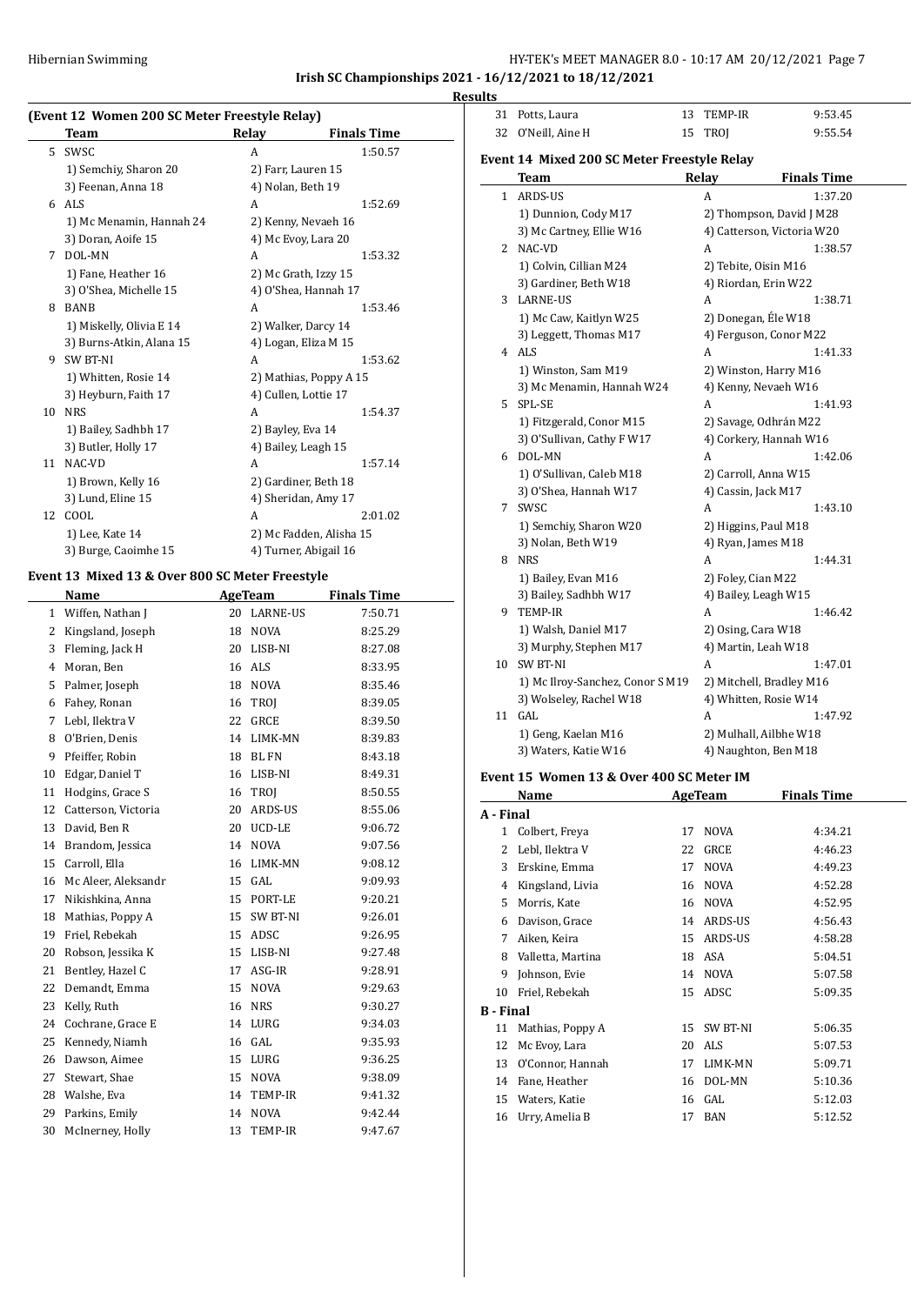### HY-TEK's MEET MANAGER 8.0 - 10:17 AM 20/12/2021 Page 8 **Irish SC Championships 2021 - 16/12/2021 to 18/12/2021 Results**

|                | B - Final  (Event 15 Women 13 & Over 400 SC Meter IM) |         |             |                    |   |  |
|----------------|-------------------------------------------------------|---------|-------------|--------------------|---|--|
|                | Name                                                  | AgeTeam |             | <b>Finals Time</b> |   |  |
| 17             | Demandt, Emma                                         |         | 15 NOVA     | 5:13.03            |   |  |
| 18             | Bayley, Eva                                           |         | 14 NRS      | 5:16.44            |   |  |
|                | 19 Kelly, Ruth                                        |         | 16 NRS      | 5:19.11            |   |  |
|                | 20 Burns-Atkin, Alana                                 |         | 15 BANB     | 5:19.80            |   |  |
| C - Final      |                                                       |         |             |                    |   |  |
| 21             | Harris, Rachael                                       |         | 16 NWL      | 5:13.82            |   |  |
| 22             | Bursztyn, Neve                                        |         | 14 NOVA     | 5:25.03            |   |  |
|                | --- Campbell, Ellie                                   |         | 14 TROI     | DQ                 |   |  |
|                | Event 15  Women 13 & Over 400 SC Meter IM             |         |             |                    |   |  |
|                | Name                                                  |         | AgeTeam     | <b>Prelim Time</b> |   |  |
|                | Preliminaries                                         |         |             |                    |   |  |
| 1              | Colbert, Freya                                        | 17      | <b>NOVA</b> | 4:35.26            | q |  |
| 2              | Erskine, Emma                                         | 17      | <b>NOVA</b> | 4:47.33            | q |  |
| 3              | Lebl, Ilektra V                                       |         | 22 GRCE     | 4:47.58            | q |  |
| $\overline{4}$ | Kingsland, Livia                                      |         | 16 NOVA     | 4:54.53            | q |  |
| 5              | Morris, Kate                                          |         | 16 NOVA     | 4:56.65            | q |  |
| 6              | Davison, Grace                                        |         | 14 ARDS-US  | 4:56.96            | q |  |
| 7              | Aiken, Keira                                          |         | 15 ARDS-US  | 5:06.54            | q |  |
| 8              | Valletta, Martina                                     |         | 18 ASA      | 5:07.78            | q |  |
| 9              | Johnson, Evie                                         |         | 14 NOVA     | 5:07.80            | q |  |
| 10             | Friel, Rebekah                                        |         | 15 ADSC     | 5:09.15            | q |  |
| 11             | Doyle, Eimear                                         |         | 20 LIMK-MN  | 5:09.69            | q |  |
| 12             | Urry, Amelia B                                        | 17      | <b>BAN</b>  | 5:11.59            | q |  |
| 13             | Mc Evoy, Lara                                         |         | 20 ALS      | 5:12.28            | q |  |
| 14             | Mathias, Poppy A                                      |         | 15 SW BT-NI | 5:12.33            | q |  |
| 15             | O'Connor, Hannah                                      |         | 17 LIMK-MN  | 5:12.42            | q |  |
| 16             | Demandt, Emma                                         |         | 15 NOVA     | 5:15.26            | q |  |
| 17             | Fane, Heather                                         |         | 16 DOL-MN   | 5:15.40            | q |  |
| 18             | Bayley, Eva                                           |         | 14 NRS      | 5:18.94            | q |  |
| 19             | Waters, Katie                                         |         | 16 GAL      | 5:20.29            | q |  |
| 20             | Burns-Atkin, Alana                                    |         | 15 BANB     | 5:20.79            | q |  |
| 21             | Kelly, Ruth                                           |         | 16 NRS      | 5:20.98            | q |  |
| 22             | Nikishkina, Anna                                      |         | 15 PORT-LE  | 5:21.10            | q |  |
| 23             | Harris, Rachael                                       |         | 16 NWL      | 5:21.75            | q |  |
| 24             | Campbell, Ellie                                       |         | 14 TROJ     | 5:24.38            | q |  |
| 25             | Bentley, Hazel C                                      |         | 17 ASG-IR   | 5:26.03            | q |  |
| 26             | Bursztyn, Neve                                        |         | 14 NOVA     | 5:28.65            | q |  |
| 27             | Daly, Caoimhe                                         |         | 18 KILK     | 5:29.02            | q |  |
| 28             | Sheehy, Lily J                                        |         | 16 ASG-IR   | 5:31.98            | q |  |
| ---            | Sallai, Sara                                          |         | 16 ST FC    | DQ                 |   |  |
| $\overline{a}$ | Walker, Darcy                                         |         | 14 BANB     | DQ                 |   |  |

### **Event 16 Men 13 & Over 400 SC Meter IM**

|           | Name                   |    | AgeTeam        | <b>Finals Time</b> |  |
|-----------|------------------------|----|----------------|--------------------|--|
| A - Final |                        |    |                |                    |  |
| 1         | Mc Carthy, Cadan       | 21 | MAL-MN         | 4:15.51            |  |
| 2         | Kennedy, Daniel        | 17 | <b>ARDS-US</b> | 4:23.56            |  |
| 3         | Bailey, Evan           | 16 | <b>NRS</b>     | 4:24.23            |  |
| 4         | Wilson, Adam W         | 18 | <b>BANB</b>    | 4:27.14            |  |
| 5.        | Jeal, Luke             | 18 | <b>NOVA</b>    | 4:29.84            |  |
| 6         | Hanson-Scheiper, Cyril | 19 | <b>NOVA</b>    | 4:29.90            |  |
|           | Hand, Matthew          | 16 | ARDS-US        | 4:29.99            |  |
| 8         | Kilcoyne, Ronan        | 16 | SLIGO          | 4:40.27            |  |
| 9         | Fahey, Ronan           | 16 | TROI           | 4:43.65            |  |
|           |                        |    |                |                    |  |

| ullo           |                           |    |              |         |
|----------------|---------------------------|----|--------------|---------|
| $---$          | Camilleri, Andre          |    | 17 ASA       | DQ      |
| <b>B</b> Final |                           |    |              |         |
|                | 11 Cummings-Candal, James |    | 16 ARDS-US   | 4:40.19 |
|                | 12 Mc Geown, Niall P      | 17 | <b>BANB</b>  | 4:40.75 |
|                | 13 Donnellan, Cormac      | 16 | GLN-ZZ       | 4:45.41 |
|                | 14 Keogh, Michael         | 17 | TERE-VD      | 4:51.51 |
|                | 15 Mc Aleer, Aleksandr    |    | $15$ GAL     | 4:53.07 |
|                | 16 Cooke, Aonghus         |    | 16 LIMK-MN   | 4:53.31 |
| 17             | Donnellan, Sean           | 14 | GLN-ZZ       | 4:53.54 |
| 18             | Merrigan, Ben             | 15 | DOL-MN       | 4:56.20 |
| 19             | Cummings, Benji           |    | 15 ARDS-US   | 4:56.88 |
| 20             | Langton, Killian          | 16 | <b>SLIGO</b> | 5:03.55 |

#### **Event 16 Men 13 & Over 400 SC Meter IM**

|              | Name                   |    | <b>AgeTeam</b> | <b>Prelim Time</b> |   |
|--------------|------------------------|----|----------------|--------------------|---|
|              | <b>Preliminaries</b>   |    |                |                    |   |
| $\mathbf{1}$ | Mc Carthy, Cadan       | 21 | MAL-MN         | 4:23.79            | q |
| 2            | Kennedy, Daniel        | 17 | <b>ARDS-US</b> | 4:26.18            | q |
| 3            | Bailey, Evan           | 16 | <b>NRS</b>     | 4:27.89            | q |
| 4            | Wilson. Adam W         | 18 | <b>BANB</b>    | 4:28.13            | q |
| 5            | Hanson-Scheiper, Cyril | 19 | <b>NOVA</b>    | 4:29.72            | q |
| 6            | Hand, Matthew          | 16 | <b>ARDS-US</b> | 4:32.05            | q |
| 7            | Jeal, Luke             | 18 | <b>NOVA</b>    | 4:34.34            | q |
| 8            | Kilcoyne, Ronan        | 16 | <b>SLIGO</b>   | 4:39.04            | q |
| 9            | Camilleri, Andre       | 17 | ASA            | 4:40.36            | q |
| 10           | Fahey, Ronan           | 16 | <b>TROI</b>    | 4:42.54            | q |
| 11           | Pfeiffer, Robin        | 18 | BL FN          | 4:43.25            | q |
| 12           | Cummings-Candal, James | 16 | <b>ARDS-US</b> | 4:47.14            | q |
| 13           | Donnellan, Cormac      | 16 | $GLN-ZZ$       | 4:47.20            | q |
| 14           | Mc Geown, Niall P      | 17 | <b>BANB</b>    | 4:50.95            | q |
| 15           | Mc Aleer, Aleksandr    | 15 | GAL.           | 4:53.26            | q |
| 16           | Donnellan, Sean        | 14 | $GLN-ZZ$       | 4:53.54            | q |
| 17           | Keogh, Michael         | 17 | <b>TERE-VD</b> | 4:54.60            | q |
| 18           | Merrigan, Ben          | 15 | DOL-MN         | 4:59.69            | q |
| 19           | Cummings, Benji        | 15 | <b>ARDS-US</b> | 5:00.19            | q |
| 20           | Langton, Killian       | 16 | <b>SLIGO</b>   | 5:02.71            | q |
| 21           | Cooke, Aonghus         | 16 | LIMK-MN        | 5:05.24            | q |

#### **Event 17 Women 13 & Over 50 SC Meter Butterfly**

|               | Name                    |    | AgeTeam      | <b>Finals Time</b> |  |
|---------------|-------------------------|----|--------------|--------------------|--|
| <b>Finals</b> |                         |    |              |                    |  |
| 1             | Phillips, Connie        | 15 | <b>NOVA</b>  | 27.81              |  |
|               | *2 Gordon, Kennedy      |    | 16 NWL       | 27.98              |  |
|               | *2 Paisley, Tallulah    | 17 | NWI.         | 27.98              |  |
| 4             | Mc Caw, Kaitlyn         |    | 25 LARNE-US  | 28.14              |  |
|               | 5 Semchiy, Sharon       | 20 | SWSC         | 28.22              |  |
| 6             | Rooney, Cora            | 16 | ENSK         | 28.49              |  |
| 7             | Falzon Young, Francesca | 20 | ASA          | 29.01              |  |
| 8             | Farrell, Danielle       | 18 | <b>SLIGO</b> | 29.10              |  |
| 9             | Li, Jessica             | 16 | <b>NOVA</b>  | 29.21              |  |
| 10            | Cullen, Lottie          | 17 | SW BT-NI     | 29.56              |  |

# **Event 17 Women 13 & Over 50 SC Meter Butterfly**

| Name |                    | AgeTeam | <b>Prelim Time</b> |       |   |
|------|--------------------|---------|--------------------|-------|---|
|      | Preliminaries      |         |                    |       |   |
|      | 1 Phillips, Connie | 15 NOVA |                    | 27.99 | a |
|      | 2 Gordon, Kennedy  | 16 NWL  |                    | 28.46 | a |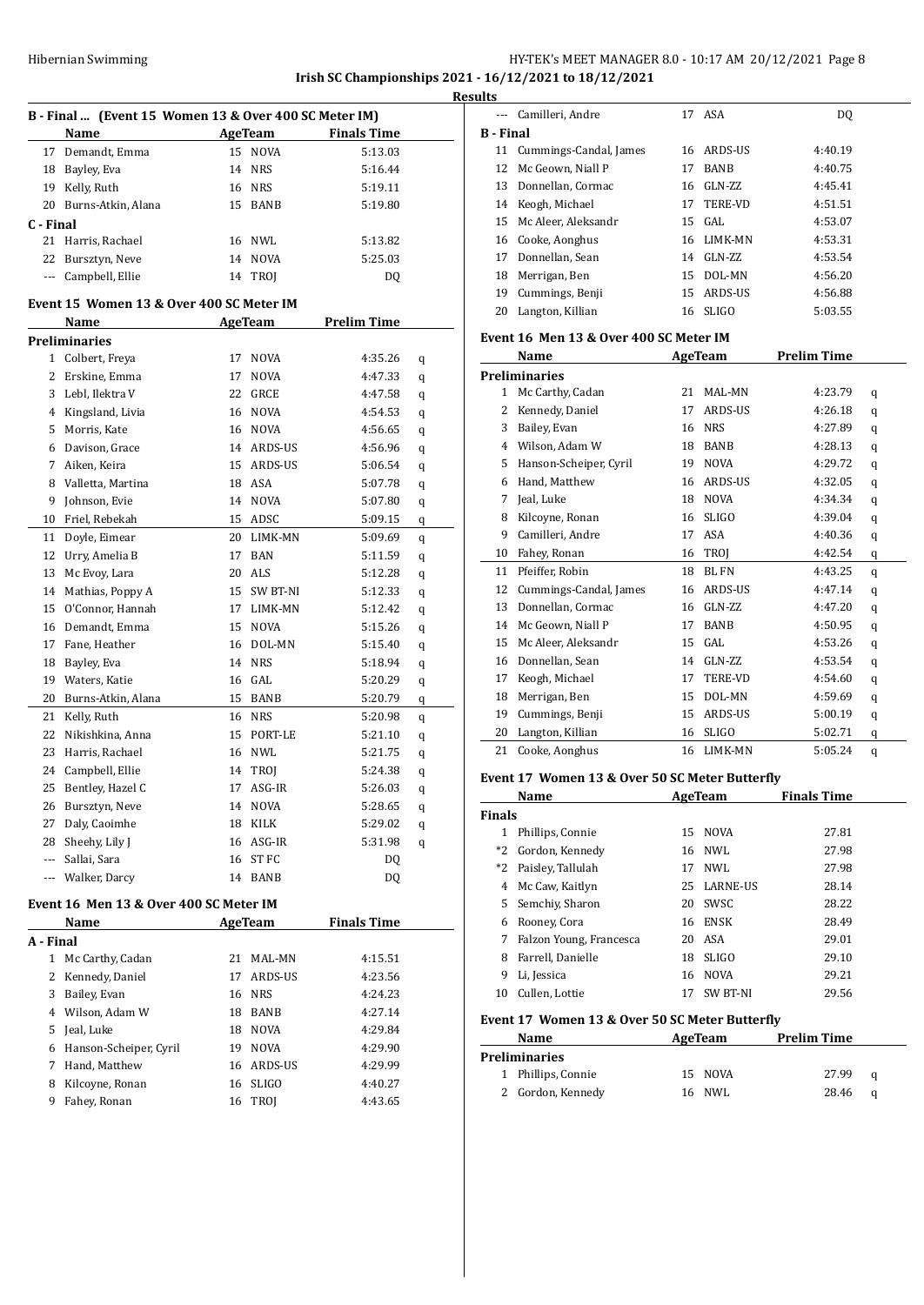# HY-TEK's MEET MANAGER 8.0 - 10:17 AM 20/12/2021 Page 9 **Irish SC Championships 2021 - 16/12/2021 to 18/12/2021 Results**

|              |                                                                 |    |                |                    | ł |
|--------------|-----------------------------------------------------------------|----|----------------|--------------------|---|
|              | Preliminaries  (Event 17 Women 13 & Over 50 SC Meter Butterfly) |    |                |                    |   |
|              | Name                                                            |    | <b>AgeTeam</b> | <b>Prelim Time</b> |   |
| 3            | Paisley, Tallulah                                               | 17 | <b>NWL</b>     | 28.47              | q |
| 4            | Li, Jessica                                                     | 16 | NOVA           | 28.81              | q |
| 5            | Mc Caw, Kaitlyn                                                 |    | 25 LARNE-US    | 28.82              | q |
| 6            | Falzon Young, Francesca                                         |    | 20 ASA         | 28.93              | q |
| $*7$         | Semchiy, Sharon                                                 |    | 20 SWSC        | 29.02              | q |
| $*7$         | Rooney, Cora                                                    |    | 16 ENSK        | 29.02              | q |
| 9            | Farrell, Danielle                                               |    | 18 SLIGO       | 29.25              | q |
| 10           | Cullen, Lottie                                                  |    | 17 SW BT-NI    | 29.26              | q |
| 11           | Mc Menamin, Hannah                                              |    | 24 ALS         | 29.33              |   |
| 12           | Mc Grath, Izzy                                                  |    | 15 DOL-MN      | 29.34              |   |
| 13           | Mulhall, Pippa                                                  | 19 | TROJ           | 29.37              |   |
| 14           | Ni Riain, Roisin                                                | 16 | LIMK-MN        | 29.51              |   |
| 15           | Ivory, Aoibheann E                                              |    | 15 ASG-IR      | 29.52              |   |
| 16           | Wolseley, Rachel                                                |    | 18 SW BT-NI    | 29.58              |   |
| 17           | O'Hara, Brogán                                                  |    | 23 LEA-NI      | 29.75              |   |
| 18           | Allen, Naoise                                                   |    | 16 TERE-VD     | 29.86              |   |
| 19           | Coyle, Grace M                                                  |    | 17 BAN         | 29.92              |   |
| 20           | Heyburn, Faith                                                  | 17 | SW BT-NI       | 29.95              |   |
| 21           | Domingo, Mikaila                                                |    | 19 UCD-LE      | 29.96              |   |
| 22           | Burns-Atkin, Alana                                              |    | 15 BANB        | 30.00              |   |
| 23           | Mc Cabrey, Hannah A                                             |    | 16 LURG        | 30.03              |   |
| 24           | Whitten, Rosie                                                  |    | 14 SW BT-NI    | 30.08              |   |
| 25           | Fane, Heather                                                   |    | 16 DOL-MN      | 30.09              |   |
| 26           | O'Sullivan, Cathy F                                             | 17 | SPL-SE         | 30.11              |   |
| 27           | Buckley, Marguerite                                             |    | 15 CLNM        | 30.25              |   |
| 28           | Fagan, Emma                                                     |    | 20 GAL         | 30.35              |   |
| 29           | Noble, Amy                                                      |    | 15 ASG-IR      | 30.52              |   |
| 30           | Harris, Rachael                                                 |    | 16 NWL         | 30.59              |   |
| 31           | Logan, Eliza M                                                  |    | 15 BANB        | 30.68              |   |
| 32           | Niskanen Moran, Eva G                                           |    | 17 TALL        | 30.80              |   |
| 33           | Daly, Caoimhe                                                   |    | 18 KILK        | 30.95              |   |
| 34           | Becker, Fallon                                                  |    | 16 GLN-ZZ      | 31.42              |   |
| 35           | O'Donnell, Naoise                                               |    | 18 SHARK-IR    | 31.47              |   |
| 36           | Rogers, Nemone                                                  |    | 16 TROJ        | 31.60              |   |
| 37           | Bracken, Lucy A                                                 | 17 | ASG-IR         | 32.11              |   |
| 38           | Mulhall, Ailbhe                                                 |    | 18 GAL         | 32.74              |   |
| 39           | O'Brien, Paola                                                  | 22 | GAL            | 34.26              |   |
| 40           | Turner, Nicole                                                  | 19 | NAC-VD         | 38.04              |   |
|              | Event 18 Men 13 & Over 50 SC Meter Butterfly                    |    |                |                    |   |
|              | Name                                                            |    | <b>AgeTeam</b> | <b>Finals Time</b> |   |
| Finals       |                                                                 |    |                |                    |   |
| $\mathbf{1}$ | Leong, Bryan                                                    | 18 | NWL            | 24.50              |   |
| 2            | Spiteri, Rudi                                                   | 19 | ASA            | 24.93              |   |
| 3            | Colvin, Cillian                                                 |    | 24 NAC-VD      | 25.20              |   |
|              | 4 Mc Lelland-Maher, Alex                                        |    | 19 KILK        | 25.21              |   |
| 5            | Mc Aviney, Brogan                                               | 18 | KILK           | 25.25              |   |
| 6            | Eatwell, Charlie                                                | 16 | ARDS-US        | 25.28              |   |
| 7            | Higgins, Peter                                                  | 20 | UCD-LE         | 25.52              |   |

 Higgins, Paul 18 SWSC 25.53 Mallia, Simon 19 ASA 25.69 Mc Menamin, Fionnan 21 ALS 25.81

| Event 18 Men 13 & Over 50 SC Meter Butterfly |                           |    |             |                    |   |  |
|----------------------------------------------|---------------------------|----|-------------|--------------------|---|--|
|                                              | Name                      |    | AgeTeam     | <b>Prelim Time</b> |   |  |
|                                              | <b>Preliminaries</b>      |    |             |                    |   |  |
|                                              | 1 Leong, Bryan            |    | 18 NWL      | 24.90              | q |  |
|                                              | 2 Eatwell, Charlie        |    | 16 ARDS-US  | 25.11              | q |  |
|                                              | 3 Spiteri, Rudi           |    | 19 ASA      | 25.25              | q |  |
|                                              | 4 Colvin, Cillian         |    | 24 NAC-VD   | 25.35              | q |  |
|                                              | 5 Higgins, Paul           |    | 18 SWSC     | 25.46              | q |  |
|                                              | 6 Mallia, Simon           |    | 19 ASA      | 25.56              | q |  |
|                                              | 7 Mc Lelland-Maher, Alex  |    | 19 KILK     | 25.58              | q |  |
|                                              | *8 Mc Aviney, Brogan      |    | 18 KILK     | 25.61              | q |  |
| *8                                           | Higgins, Peter            | 20 | UCD-LE      | 25.61              | q |  |
| 10                                           | Mc Menamin, Fionnan       |    | 21 ALS      | 25.68              | q |  |
| 11                                           | Day, Elliot               | 19 | <b>NOVA</b> | 25.83              |   |  |
| 12                                           | Mulholland, Daniel J      |    | 18 LISB-NI  | 25.84              |   |  |
|                                              | *13 Ashton, Callum        | 22 | UCD-LE      | 25.90              |   |  |
|                                              | *13 Nolan-Whitney, Jack D | 20 | KILK        | 25.90              |   |  |
|                                              | *15 Johnson, Conor        |    | 17 KILK     | 25.99              |   |  |
|                                              | *15 Stafrace, Michael     |    | 23 ASA      | 25.99              |   |  |
|                                              | 17 Willmott, Ben          |    | 18 SPL-SE   | 26.26              |   |  |
|                                              | *18 Barnes. Adam          |    | 16 ARDS-US  | 26.38              |   |  |
|                                              | *18 Colgan, Adam J        |    | 16 LISB-NI  | 26.38              |   |  |
|                                              | 20 Ryan, James            | 18 | SWSC        | 26.42              |   |  |
|                                              | 21 Lynch, Daragh          | 18 | CORM        | 26.49              |   |  |
|                                              | *22 Harris, Myles         | 19 | <b>NOVA</b> | 26.52              |   |  |
|                                              | *22 Gorman, Colin         | 23 | SLBGH       | 26.52              |   |  |
|                                              | 24 Ronan, Dara            | 17 | ENSK        | 26.57              |   |  |
|                                              | 25 Mc Namara, Michael     | 20 | <b>CLM</b>  | 26.61              |   |  |
|                                              | 26 Tebite, Oisin          |    | 16 NAC-VD   | 26.70              |   |  |
|                                              | 27 Behme, Johann          |    | 16 ECAV-US  | 26.78              |   |  |
|                                              | 28 Mulhall, John          |    | 16 TROJ     | 26.85              |   |  |
|                                              | 29 Walsh, Daniel          | 17 | TEMP-IR     | 26.86              |   |  |
|                                              | 30 O'Connor, Liam         | 16 | TERE-VD     | 26.89              |   |  |
|                                              | *31 Harmon, Patrick       | 19 | TALL        | 26.94              |   |  |
|                                              | *31 Millar, Michael       | 18 | SLBGH       | 26.94              |   |  |
|                                              | 33 Carroll, David         |    | 18 DOL-MN   | 26.97              |   |  |
|                                              | 34 Noonan, Senan          |    | 17 ALS      | 27.00              |   |  |
|                                              | 35 Balgos, Jericho A      |    | 17 LARNE-US | 27.03              |   |  |
|                                              | 36 Keogh, Michael         | 17 | TERE-VD     | 27.08              |   |  |
| 37                                           | McMullan, Alexander J     | 17 | BAN         | 27.14              |   |  |
| 38                                           | Fagan, Kyle               | 16 | ATH         | 27.15              |   |  |
|                                              | 39 Byrne, Stephen         | 22 | TALL        | 27.24              |   |  |
| 40                                           | Brennan, Ollie            | 15 | COOL        | 27.33              |   |  |
| 41                                           | O'Sullivan, Caleb         | 18 | DOL-MN      | 27.38              |   |  |
| 42                                           | Lynch, Adam               | 16 | SLBGH       | 27.49              |   |  |
| 43                                           | Mason, Cian               | 16 | KGD         | 27.80              |   |  |
| 44                                           | Geng, Kaelan              | 16 | GAL         | 28.05              |   |  |
| 45                                           | Mc Cabe, Evan             | 14 | TALL        | 28.07              |   |  |
| 46                                           | Wright, Samuel L          | 16 | BAN         | 28.12              |   |  |
| 47                                           | Mitchell, Bradley         | 16 | SW BT-NI    | 28.16              |   |  |
| 48                                           | Galland, Marc             | 16 | SWSC        | 28.17              |   |  |
|                                              | 49 Treanor, Eoin          | 16 | CLM         | 28.59              |   |  |
|                                              | *50 Bowden, Corey         | 16 | LIMK-MN     | 28.82              |   |  |
|                                              | *50 Lapko, Alex           | 15 | ADSC        | 28.82              |   |  |
|                                              | 52 Rogers, Zach           | 16 | LURG        | 28.91              |   |  |
| ---                                          | Registe, Dylan L          | 16 | LISB-NI     | DQ                 |   |  |
|                                              |                           |    |             |                    |   |  |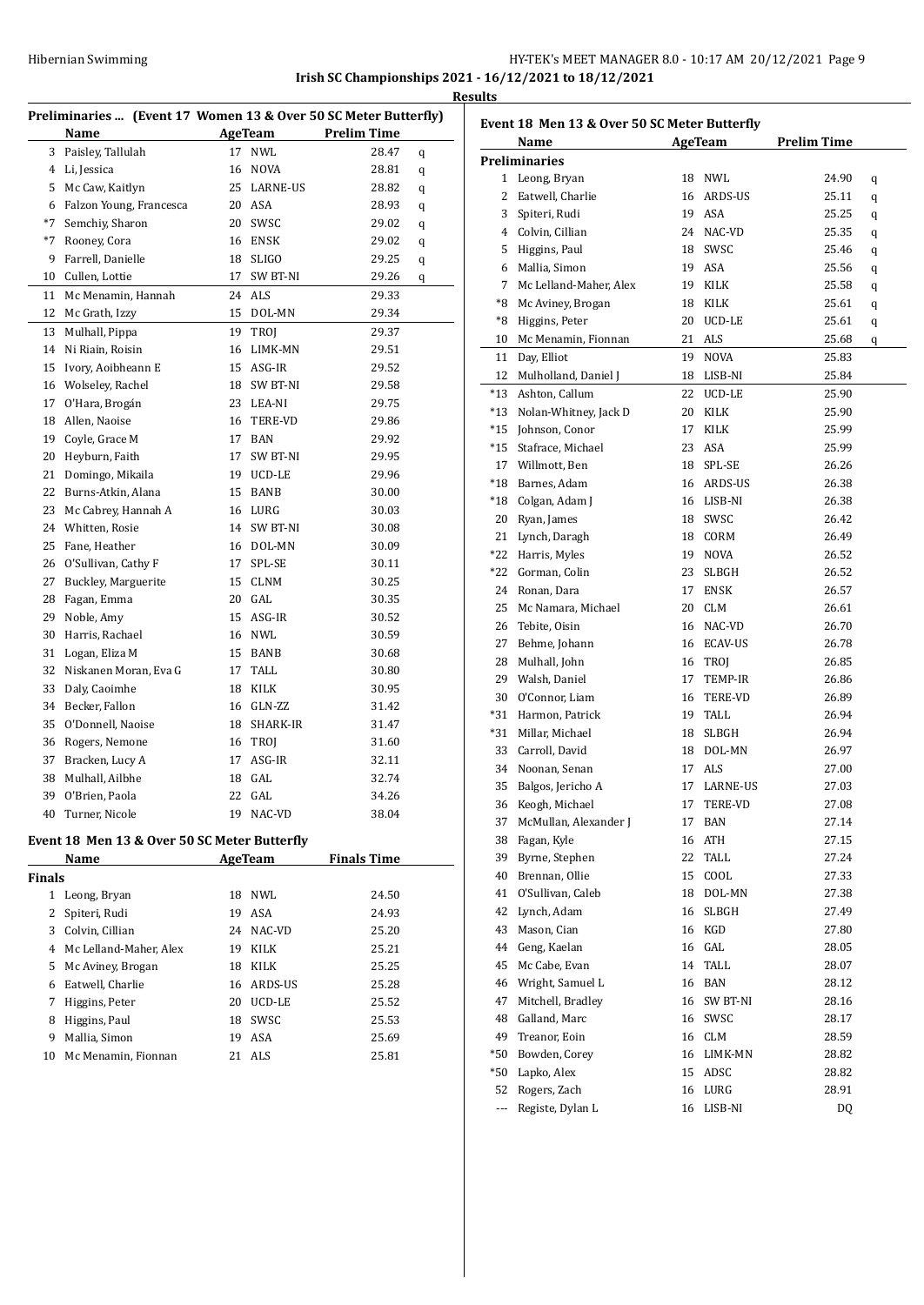#### Hibernian Swimming HY-TEK's MEET MANAGER 8.0 - 10:17 AM 20/12/2021 Page 10 **Irish SC Championships 2021 - 16/12/2021 to 18/12/2021**

**Results**

 $\overline{a}$ 

**Event 19 Women 13 & Over 200 SC Meter Freestyle Name Age Team Finals Time A - Final** Colbert, Freya 17 NOVA 1:56.51 2 Catterson, Victoria 20 ARDS-US 1:57.91 Kinch, Eleanor 20 NOVA 2:01.43 Trait, Naomi 18 KILK 2:02.31 Riordan, Erin 22 NAC-VD 2:02.73 McAlorum, Mollie 16 LEA-NI 2:03.47 7 Donegan, Éle 18 LARNE-US 2:04.11 O'Shea, Hannah 17 DOL-MN 2:06.32 Brown, Kelly 16 NAC-VD 2:06.53 Jones, Ava 13 PORT-LE 2:07.63 **B - Final** Hammond, Katie 18 NOVA 2:06.78 Morris, Kate 16 NOVA 2:07.29 Whitten, Rosie 14 SW BT-NI 2:07.35 Osing, Cara 18 TEMP-IR 2:08.11 Feenan, Anna 18 SWSC 2:09.04 Falls, Ellie 18 LARNE-US 2:10.74 17 Mulhall, Pippa 19 TROJ 2:11.07 Kenny, Nevaeh 16 ALS 2:11.76 Noble, Amy 15 ASG-IR 2:12.07 Jones, Megan 15 PORT-LE 2:15.35 **C - Final** Phillips, Connie 15 NOVA 2:08.73 **Event 19 Women 13 & Over 200 SC Meter Freestyle Name AgeTeam Prelim Time Preliminaries** Colbert, Freya 17 NOVA 1:58.79 q Catterson, Victoria 20 ARDS-US 1:59.20 q Godden, Maria 19 KILK 1:59.98 q Trait, Naomi 18 KILK 2:02.23 q Kinch, Eleanor 20 NOVA 2:03.12 q McAlorum, Mollie 16 LEA-NI 2:03.75 q Riordan, Erin 22 NAC-VD 2:05.01 q 8 Donegan, Éle LARNE-US  $2:05.86$  q Brown, Kelly 16 NAC-VD 2:06.68 q O'Shea, Hannah 17 DOL-MN 2:06.74 q Gordon, Kennedy 16 NWL 2:07.21 q 12 Jones, Ava 13 PORT-LE 2:08.35 q Morris, Kate 16 NOVA 2:08.61 q O'Hara, Brogaín 23 LEA-NI 2:08.88 q Whitten, Rosie 14 SW BT-NI 2:09.87 q Hammond, Katie 18 NOVA 2:10.12 q Demicoli, Sarah 21 ASA 2:10.15 q Phillips, Connie 15 NOVA 2:10.65 q Feenan, Anna 18 SWSC 2:10.73 q Falls, Ellie 18 LARNE-US 2:10.79 q Osing, Cara 18 TEMP-IR 2:11.23 q Kenny, Nevaeh 16 ALS 2:12.60 q Mulhall, Pippa 19 TROJ 2:12.64 q Rogers, Nemone 16 TROJ 2:12.97 q Noble, Amy 15 ASG-IR 2:13.30 q Friel, Rebekah 15 ADSC 2:13.46 q

|           | 28 Lee, Danielle M                                                             |    | 16 ASG-IR       | 2:15.10     | q |  |  |  |  |
|-----------|--------------------------------------------------------------------------------|----|-----------------|-------------|---|--|--|--|--|
|           | 29 Henderson, Emma R                                                           |    | 23 LEA-NI       | 2:15.34     | q |  |  |  |  |
|           |                                                                                |    |                 |             |   |  |  |  |  |
|           | Event 20 Men 13 & Over 200 SC Meter Freestyle<br>AgeTeam<br><b>Finals Time</b> |    |                 |             |   |  |  |  |  |
| A - Final | Name                                                                           |    |                 |             |   |  |  |  |  |
| 1         | Wiffen, Nathan J                                                               |    | 20 LARNE-US     | 1:47.81     |   |  |  |  |  |
| 2         | Grace, Jack                                                                    | 23 | KGD             | 1:48.60     |   |  |  |  |  |
| 3         | Morgan, Danny                                                                  | 17 | COOL            | 1:48.79     |   |  |  |  |  |
|           | 4 Cassin, Jack                                                                 |    | 17 DOL-MN       |             |   |  |  |  |  |
|           |                                                                                |    |                 | 1:48.95     |   |  |  |  |  |
|           | 5 Ubertalli, Pietro                                                            | 17 | NWL             | 1:50.70     |   |  |  |  |  |
| 6         | Fleming, Jack H                                                                |    | 20 LISB-NI      | 1:52.09     |   |  |  |  |  |
| 7         | Evans, Bradley                                                                 |    | 18 NOVA         | 1:52.21     |   |  |  |  |  |
| 8         | Trueman, Tom                                                                   |    | 17 NOVA         | 1:52.48     |   |  |  |  |  |
| 9         | Fitzgerald, Conor                                                              | 15 | SPL-SE          | 1:52.96     |   |  |  |  |  |
| 10        | Palmer, Joseph                                                                 |    | 18 NOVA         | 1:54.51     |   |  |  |  |  |
| B - Final |                                                                                |    |                 |             |   |  |  |  |  |
| 11        | Cook, Aidan                                                                    |    | 17 KILK         | 1:53.07     |   |  |  |  |  |
| 12        | Leggett, Thomas                                                                |    | 17 LARNE-US     | 1:54.17     |   |  |  |  |  |
| 13        | Mc Aviney, Brogan                                                              |    | 18 KILK         | 1:54.73     |   |  |  |  |  |
|           | 14 Pfeiffer, Robin                                                             |    | 18 BLFN         | 1:55.01     |   |  |  |  |  |
|           | 15 Dunnion, Cody                                                               |    | 17 ARDS-US      | 1:55.08     |   |  |  |  |  |
|           | 16 Cassidy, Charlie                                                            |    | 16 DOL-MN       | 1:55.18     |   |  |  |  |  |
|           | 17 Walsh Hussey, Matthew                                                       |    | 17 NAC-VD       | 1:55.56     |   |  |  |  |  |
| 18        | Wright, Finlay J                                                               | 17 | <b>BANB</b>     | 1:56.22     |   |  |  |  |  |
|           | 19 Wareing, Sean James                                                         |    | 20 ASA          | 1:56.35     |   |  |  |  |  |
| 20        | Riddell, Ben                                                                   |    | 16 ARDS-US      | 1:57.36     |   |  |  |  |  |
| C - Final |                                                                                |    |                 |             |   |  |  |  |  |
| 21        | Ellul Sullivan, Luke                                                           |    | 18 ASA          | 1:56.43     |   |  |  |  |  |
| 22        | O'Neill, Finn C                                                                |    | 16 GLN-ZZ       | 1:56.96     |   |  |  |  |  |
| 23        | O'Brien, Denis                                                                 |    | 14 LIMK-MN      | 1:57.12     |   |  |  |  |  |
| 24        | Edgar, Daniel T                                                                |    | 16 LISB-NI      | 1:58.01     |   |  |  |  |  |
| 25        | Morgan, Darragh                                                                |    | 15 COOL         | 1:58.05     |   |  |  |  |  |
| 26        | O'Loughlin Brophy, Killian                                                     |    | 15 COOL         | 1:59.44     |   |  |  |  |  |
| 27        | Brennan, Ollie                                                                 |    | 15 COOL         | 1:59.59     |   |  |  |  |  |
| 28        | Moran, Ben                                                                     |    | 16 ALS          | 2:01.78     |   |  |  |  |  |
| 29        | Quirke, Kallum                                                                 | 15 | <b>NOVA</b>     | 2:02.14     |   |  |  |  |  |
|           |                                                                                |    |                 |             |   |  |  |  |  |
|           | Event 20 Men 13 & Over 200 SC Meter Freestyle                                  |    |                 |             |   |  |  |  |  |
|           | Name                                                                           |    | AgeTeam         | Prelim Time |   |  |  |  |  |
|           | <b>Preliminaries</b>                                                           |    |                 |             |   |  |  |  |  |
| 1         | Wiffen, Nathan J                                                               | 20 | <b>LARNE-US</b> | 1:48.53     | q |  |  |  |  |
| 2         | Grace, Jack                                                                    | 23 | KGD             | 1:49.67     | q |  |  |  |  |
| 3         | Ubertalli, Pietro                                                              | 17 | <b>NWL</b>      | 1:49.92     | q |  |  |  |  |
| 4         | Bailey, Evan                                                                   | 16 | <b>NRS</b>      | 1:50.19     | q |  |  |  |  |
| 5         | Morgan, Danny                                                                  | 17 | COOL            | 1:50.38     | q |  |  |  |  |
| 6         | Cassin, Jack                                                                   | 17 | DOL-MN          | 1:50.74     | q |  |  |  |  |
| 7         | Evans, Bradley                                                                 | 18 | NOVA            | 1:52.37     | q |  |  |  |  |
| 8         | Fitzgerald, Conor                                                              | 15 | SPL-SE          | 1:52.68     | q |  |  |  |  |
| 9         | Trueman, Tom                                                                   | 17 | NOVA            | 1:52.74     | q |  |  |  |  |
| 10        | Kennedy, Daniel                                                                | 17 | ARDS-US         | 1:53.78     | q |  |  |  |  |
| 11        | Palmer, Joseph                                                                 | 18 | NOVA            | 1:53.92     | q |  |  |  |  |
| 12        | Fleming, Jack H                                                                | 20 | LISB-NI         | 1:54.04     | q |  |  |  |  |
| 13        | Galea, Matthew                                                                 | 25 | ASA             | 1:54.91     | q |  |  |  |  |
| 14        | Dunnion, Cody                                                                  | 17 | ARDS-US         | 1:55.05     | q |  |  |  |  |
| 15        | Cook, Aidan                                                                    | 17 | KILK            | 1:55.40     | q |  |  |  |  |

Jones, Megan 15 PORT-LE 2:13.51 q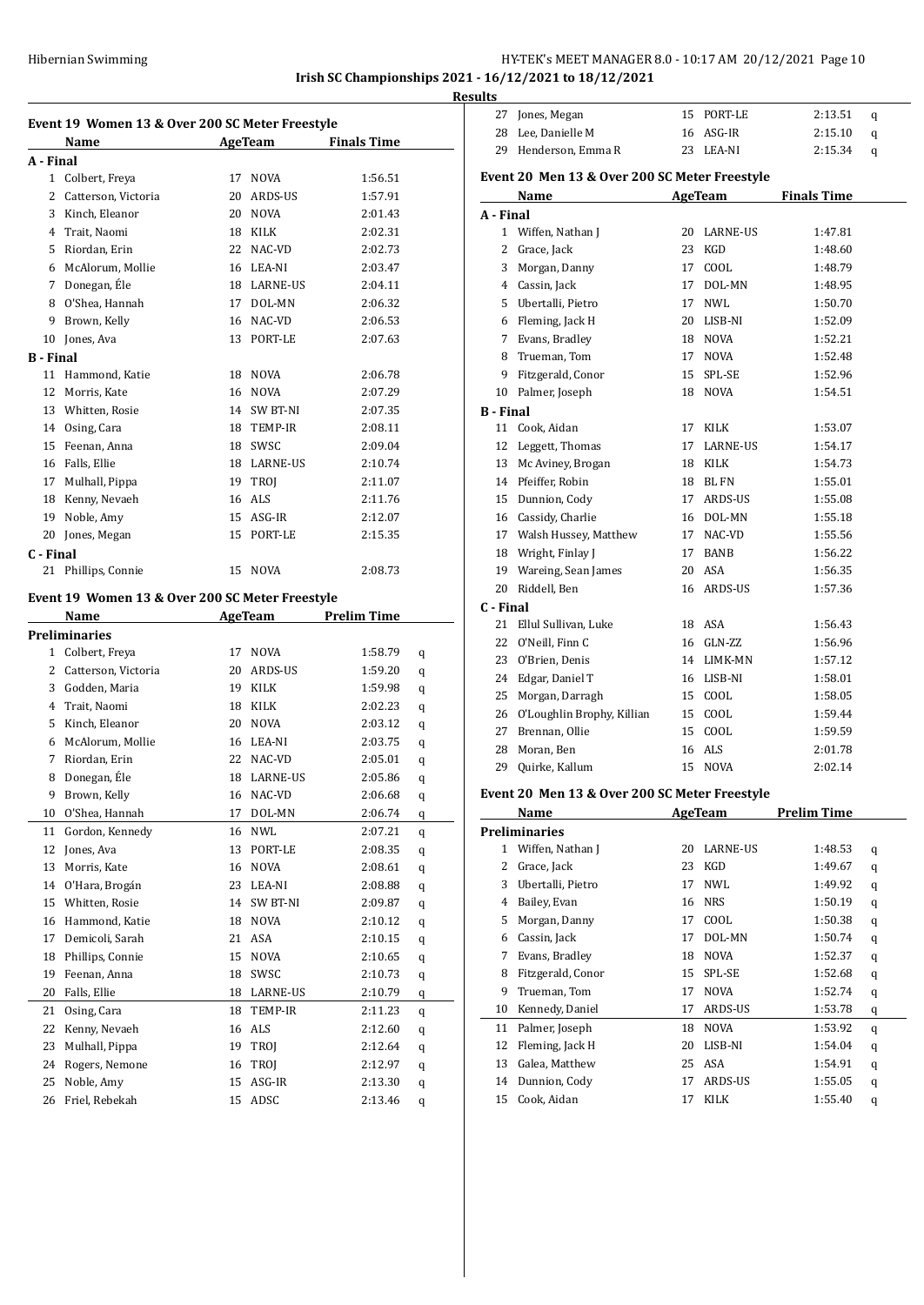### Hibernian Swimming **HY-TEK's MEET MANAGER 8.0 - 10:17 AM 20/12/2021** Page 11 **Irish SC Championships 2021 - 16/12/2021 to 18/12/2021 Results**

| Preliminaries  (Event 20 Men 13 & Over 200 SC Meter Freestyle) |                            |    |                 |                    |   |  |
|----------------------------------------------------------------|----------------------------|----|-----------------|--------------------|---|--|
|                                                                | Name                       |    | AgeTeam         | <b>Prelim Time</b> |   |  |
| 16                                                             | Mc Aviney, Brogan          | 18 | KILK            | 1:55.50            | q |  |
| 17                                                             | Wareing, Sean James        | 20 | ASA             | 1:55.66            | q |  |
| 18                                                             | Leggett, Thomas            | 17 | <b>LARNE-US</b> | 1:56.18            | q |  |
| 19                                                             | Pfeiffer, Robin            | 18 | <b>BL FN</b>    | 1:56.22            | q |  |
| 20                                                             | Walsh Hussey, Matthew      | 17 | NAC-VD          | 1:56.43            | q |  |
| 21                                                             | Wright, Finlay J           | 17 | <b>BANB</b>     | 1:56.49            | q |  |
| 22                                                             | Cassidy, Charlie           | 16 | DOL-MN          | 1:56.65            | q |  |
| 23                                                             | Riddell, Ben               | 16 | ARDS-US         | 1:56.70            | q |  |
| 24                                                             | Savage, Odhrán             | 22 | SPL-SE          | 1:56.72            | q |  |
| 25                                                             | Shortt, John               | 14 | <b>BLFN</b>     | 1:56.84            | q |  |
| 26                                                             | O'Neill, Finn C            | 16 | GLN-ZZ          | 1:57.46            | q |  |
| 27                                                             | Nolan-Whitney, Jack D      | 20 | <b>KILK</b>     | 1:57.68            | q |  |
| 28                                                             | Ellul Sullivan, Luke       | 18 | ASA             | 1:58.09            | q |  |
| 29                                                             | O'Brien, Denis             | 14 | LIMK-MN         | 1:58.14            | q |  |
| 30                                                             | Byrne, Brydan L            | 14 | <b>BAN</b>      | 1:58.44            | q |  |
| 31                                                             | Morgan, Darragh            | 15 | COOL            | 1:58.77            |   |  |
| 32                                                             | Edgar, Daniel T            | 16 | LISB-NI         | 1:59.07            |   |  |
| 33                                                             | O'Loughlin Brophy, Killian | 15 | COOL            | 1:59.33            |   |  |
| 34                                                             | Brennan, Ollie             | 15 | COOL            | 2:00.80            |   |  |
| 35                                                             | Tebite, Oisin              | 16 | NAC-VD          | 2:01.46            |   |  |
| 36                                                             | Moran, Ben                 | 16 | <b>ALS</b>      | 2:01.94            |   |  |
| 37                                                             | Adams, Josef               | 14 | NWL             | 2:02.47            |   |  |
| 38                                                             | Quirke, Kallum             | 15 | <b>NOVA</b>     | 2:02.55            |   |  |
| 39                                                             | Galland, Marc              | 16 | SWSC            | 2:05.18            |   |  |
|                                                                |                            |    |                 |                    |   |  |

#### **Event 21 Women 13 & Over 100 SC Meter Backstroke**

|                  | Name              |    | AgeTeam        | <b>Finals Time</b> |
|------------------|-------------------|----|----------------|--------------------|
| A - Final        |                   |    |                |                    |
| $\mathbf{1}$     | Macdougald, Jena  | 19 | UCD-LE         | 1:00.68            |
| 2                | Godden, Maria     | 19 | <b>KILK</b>    | 1:01.19            |
| 3                | Colbert, Iona     | 16 | <b>NOVA</b>    | 1:01.32            |
| 4                | Lebl, Ilektra V   | 22 | <b>GRCE</b>    | 1:02.05            |
| 5                | Cullen, Lottie    | 17 | SW BT-NI       | 1:02.16            |
| 6                | Rooney, Cora      | 16 | <b>ENSK</b>    | 1:02.68            |
| 7                | Tinsley, Florence | 19 | <b>ARDS-US</b> | 1:03.21            |
| 8                | Nulty, Molly      | 17 | <b>SSEAL</b>   | 1:03.46            |
| 9                | Farrell, Danielle | 18 | <b>SLIGO</b>   | 1:03.49            |
| 10               | Li, Jessica       | 16 | <b>NOVA</b>    | 1:06.83            |
| <b>B</b> - Final |                   |    |                |                    |
| 11               | Fagan, Emma       | 20 | GAL            | 1:04.13            |
| 12               | Pountney, Naeve   | 17 | ARDS-US        | 1:04.53            |
| 13               | Farr, Lauren      | 15 | SWSC           | 1:04.75            |
| 14               | Doran, Aoife      | 15 | <b>ALS</b>     | 1:04.95            |
| 15               | Martin, Leah      | 18 | <b>TEMP-IR</b> | 1:05.17            |
| 16               | Nolan, Beth       | 19 | SWSC           | 1:05.29            |
| 17               | Bailey, Leagh     | 15 | <b>NRS</b>     | 1:05.57            |
| 18               | Ahearne, Niamh    | 18 | KILK           | 1:05.65            |
| 19               | Ni Riain, Roisin  | 16 | LIMK-MN        | 1:05.86            |
| 20               | Quigley, Zophia   | 14 | ARDS-US        | 1:06.71            |
| C - Final        |                   |    |                |                    |
| 21               | Byrne, Shannon K  | 16 | <b>BAN</b>     | 1:05.76            |
| 22               | Rogers, Nemone    | 16 | TROJ           | 1:06.67            |
| 23               | Robson, Jessika K | 15 | LISB-NI        | 1:07.50            |
| 24               | Brady, Somha L    | 15 | LISB-NI        | 1:36.30            |

|                | Name                 |    | AgeTeam        | <b>Prelim Time</b> |   |
|----------------|----------------------|----|----------------|--------------------|---|
|                | <b>Preliminaries</b> |    |                |                    |   |
| $\mathbf{1}$   | Godden, Maria        | 19 | KILK           | 1:00.96            | q |
| 2              | Lebl, Ilektra V      | 22 | <b>GRCE</b>    | 1:01.24            | q |
| 3              | Macdougald, Jena     | 19 | UCD-LE         | 1:01.63            | q |
| $\overline{4}$ | Colbert, Iona        | 16 | <b>NOVA</b>    | 1:01.79            | q |
| 5              | Cullen, Lottie       | 17 | SW BT-NI       | 1:02.16            | q |
| 6              | Rooney, Cora         | 16 | <b>ENSK</b>    | 1:03.33            | q |
| 7              | Farrell. Danielle    | 18 | <b>SLIGO</b>   | 1:03.76            | q |
| 8              | Tinsley, Florence    | 19 | ARDS-US        | 1:04.06            | q |
| 9              | Nulty, Molly         | 17 | <b>SSEAL</b>   | 1:04.12            | q |
| 10             | Li, Jessica          | 16 | <b>NOVA</b>    | 1:04.75            | q |
| 11             | Ahearne, Niamh       | 18 | KILK           | 1:04.87            | q |
| 12             | Fagan, Emma          | 20 | GAL            | 1:05.09            | q |
| 13             | Lowe, Rebecca        | 19 | UCD-LE         | 1:05.10            | q |
| 14             | Pountney, Naeve      | 17 | ARDS-US        | 1:05.35            | q |
| 15             | Farr, Lauren         | 15 | SWSC           | 1:05.36            | q |
| 16             | Bailey, Leagh        | 15 | <b>NRS</b>     | 1:05.86            | q |
| 17             | Doran, Aoife         | 15 | <b>ALS</b>     | 1:05.89            | q |
| 18             | Nolan, Beth          | 19 | SWSC           | 1:06.28            | q |
| 19             | Martin, Leah         | 18 | <b>TEMP-IR</b> | 1:06.41            | q |
| 20             | Quigley, Zophia      | 14 | ARDS-US        | 1:06.52            | q |
| 21             | Ni Riain, Roisin     | 16 | LIMK-MN        | 1:06.57            | q |
| 22             | Byrne, Shannon K     | 16 | <b>BAN</b>     | 1:07.35            | q |
| 23             | Robson, Jessika K    | 15 | LISB-NI        | 1:07.57            | q |
| 24             | Rogers, Nemone       | 16 | TROI           | 1:08.13            | q |
| 25             | Osing, Cara          | 18 | TEMP-IR        | 1:08.73            | q |
| 26             | Brady, Somha L       | 15 | LISB-NI        | 1:35.78            | q |

# **Event 22 Men 13 & Over 100 SC Meter Backstroke**

|                  | Name                  |    | AgeTeam         | <b>Finals Time</b> |
|------------------|-----------------------|----|-----------------|--------------------|
| A - Final        |                       |    |                 |                    |
| 1                | Ubertalli, Pietro     | 17 | <b>NWL</b>      | 55.43              |
| 2                | Pickering, Thomas     | 21 | <b>NOVA</b>     | 55.90              |
| 3                | McPhail, Jordon       | 18 | <b>NWL</b>      | 55.98              |
| 4                | Barnes, Adam          | 16 | <b>ARDS-US</b>  | 56.20              |
| 5                | Geddis, Adam R        | 18 | <b>BANB</b>     | 56.58              |
| 6                | Reidy, Joe            | 18 | <b>KGD</b>      | 56.71              |
| 7                | Gourley, Lorcan       | 20 | <b>LARNE-US</b> | 57.28              |
| 8                | Ashton, Callum        | 22 | <b>UCD-LE</b>   | 57.61              |
| 9                | Duda, Philip          | 16 | LONG-ZZ         | 58.29              |
| 10               | Shortt, John          | 14 | <b>BLFN</b>     | 58.31              |
| <b>B</b> - Final |                       |    |                 |                    |
| 11               | Irwin, Neddie         | 18 | DOL-MN          | 58.09              |
| 12               | Byrne, Brydan L       | 14 | <b>BAN</b>      | 58.36              |
| 13               | Willmott, Ben         | 18 | SPL-SE          | 58.80              |
| 14               | Winston, Sam          | 19 | <b>ALS</b>      | 59.29              |
| 15               | Lee, Rory             | 20 | SWSC            | 59.42              |
| 16               | Balgos, Jericho A     | 17 | <b>LARNE-US</b> | 59.46              |
| 17               | Colgan, Adam I        | 16 | LISB-NI         | 59.79              |
| 18               | Coulter, Evan         | 16 | <b>LARNE-US</b> | 1:00.05            |
| 19               | Keating, Aran         | 19 | CORM            | 1:00.49            |
| 20               | Registe, Dylan L      | 16 | LISB-NI         | 1:00.63            |
| C - Final        |                       |    |                 |                    |
| 21               | Walsh Hussey, Matthew | 17 | NAC-VD          | 59.20              |
|                  |                       |    |                 |                    |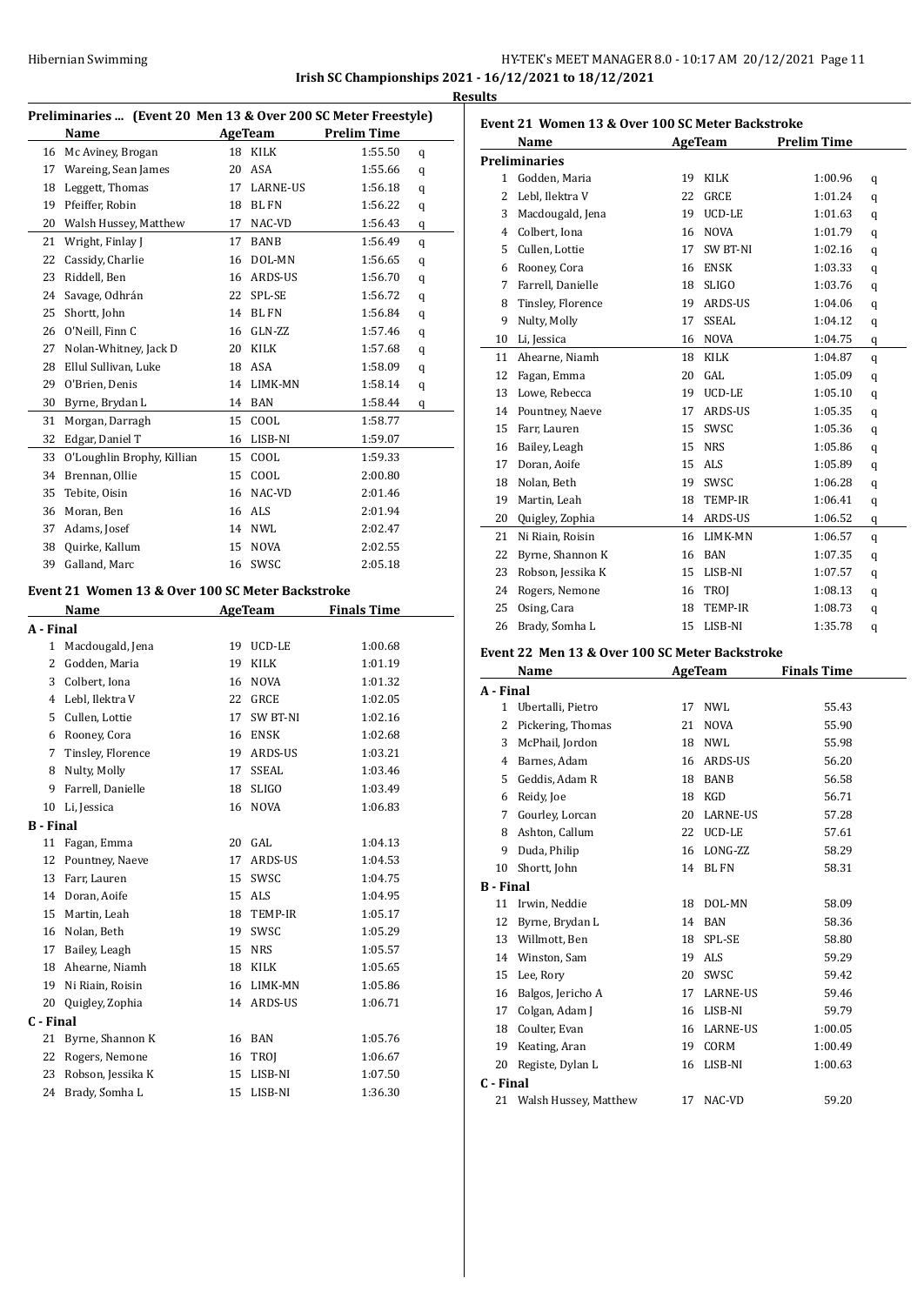# HY-TEK's MEET MANAGER 8.0 - 10:17 AM 20/12/2021 Page 12 **Irish SC Championships 2021 - 16/12/2021 to 18/12/2021 Results**

|           | C - Final  (Event 22 Men 13 & Over 100 SC Meter Backstroke) |    |                 |                    |   |  |  |
|-----------|-------------------------------------------------------------|----|-----------------|--------------------|---|--|--|
|           | Name                                                        |    | AgeTeam         | <b>Finals Time</b> |   |  |  |
| 22        | Ryan, James                                                 | 18 | SWSC            | 59.64              |   |  |  |
| 23        | Noonan, Senan                                               | 17 | ALS             | 59.97              |   |  |  |
|           | 24 Winston, Harry                                           |    | 16 ALS          | 1:00.19            |   |  |  |
| 25        | Adams, Josef                                                |    | 14 NWL          | 1:01.46            |   |  |  |
| 26        | Pfeiffer, Robin                                             |    | 18 BL FN        | 1:01.87            |   |  |  |
| 27        | Pau, David                                                  |    | 15 PORT-LE      | 1:02.03            |   |  |  |
| 28        | Donnellan, Cormac                                           |    | 16 GLN-ZZ       | 1:02.23            |   |  |  |
| 29        | Cook, Aidan                                                 | 17 | KILK            | 1:02.55            |   |  |  |
| 30        | Merrigan, Ben                                               | 15 | DOL-MN          | 1:02.63            |   |  |  |
|           | Event 22 Men 13 & Over 100 SC Meter Backstroke              |    |                 |                    |   |  |  |
|           | Name                                                        |    | AgeTeam         | <b>Prelim Time</b> |   |  |  |
|           | <b>Preliminaries</b>                                        |    |                 |                    |   |  |  |
|           | 1 McPhail, Jordon                                           |    | 18 NWL          | 56.04              | q |  |  |
|           | 2 Ubertalli, Pietro                                         | 17 | NWL             | 56.09              | q |  |  |
| 3         | Pickering, Thomas                                           |    | 21 NOVA         | 56.41              | q |  |  |
|           | 4 Geddis, Adam R                                            |    | 18 BANB         | 56.80              | q |  |  |
| 5         | Gourley, Lorcan                                             |    | 20 LARNE-US     | 57.04              | q |  |  |
| 6         | Reidy, Joe                                                  |    | 18 KGD          | 57.11              | q |  |  |
| 7         | Ashton, Callum                                              |    | 22 UCD-LE       | 57.51              | q |  |  |
| 8         | Barnes, Adam                                                |    | 16 ARDS-US      | 57.52              | q |  |  |
| 9         | Shortt, John                                                |    | 14 BL FN        | 58.17              | q |  |  |
| 10        | Duda, Philip                                                |    | 16 LONG-ZZ      | 58.25              | q |  |  |
| 11        | Irwin, Neddie                                               |    | 18 DOL-MN       | 58.94              | q |  |  |
| 12        | Keating, Aran                                               |    | 19 CORM         | 59.08              | q |  |  |
| 13        | Byrne, Brydan L                                             |    | 14 BAN          | 59.12              | q |  |  |
| 14        | Winston, Sam                                                |    | 19 ALS          | 59.25              | q |  |  |
| 15        | Balgos, Jericho A                                           | 17 | <b>LARNE-US</b> | 59.28              | q |  |  |
| 16        | Colgan, Adam J                                              |    | 16 LISB-NI      | 59.40              | q |  |  |
| 17        | Coulter, Evan                                               |    | 16 LARNE-US     | 59.44              | q |  |  |
| 18        | Mc Menamin, Conor                                           |    | 26 ALS          | 59.45              | q |  |  |
| 19        | Lee, Rory                                                   |    | 20 SWSC         | 59.51              | q |  |  |
| 20        | Willmott, Ben                                               |    | 18 SPL-SE       | 59.63              | q |  |  |
| 21        | Registe, Dylan L                                            |    | 16 LISB-NI      | 59.83              | q |  |  |
| 22        | Walsh Hussey, Matthew                                       | 17 | NAC-VD          | 59.84              | q |  |  |
| 23        | Ryan, James                                                 | 18 | SWSC            | 1:00.11            | q |  |  |
| 24        | Byrne, Stephen                                              | 22 | TALL            | 1:00.26            | q |  |  |
| 25        | Cook, Aidan                                                 | 17 | KILK            | 1:00.34            | q |  |  |
| 26        | Maher, Anthony                                              | 20 | <b>SLIGO</b>    | 1:00.35            | q |  |  |
| 27        | Mc Menamin, Fionnan                                         | 21 | ALS             | 1:00.39            | q |  |  |
| 28        | Noonan, Senan                                               | 17 | ALS             | 1:00.50            | q |  |  |
| 29        | Winston, Harry                                              | 16 | ALS             | 1:00.66            | q |  |  |
| *30       | Pau, David                                                  | 15 | PORT-LE         | 1:01.93            | q |  |  |
| *30       | Cassidy, Charlie                                            | 16 | DOL-MN          | 1:01.93            | q |  |  |
|           | <b>Swim-Off Required</b>                                    |    |                 |                    |   |  |  |
| 32        | Donnellan, Cormac                                           | 16 | GLN-ZZ          | 1:02.02            |   |  |  |
| 33        | Merrigan, Ben                                               | 15 | DOL-MN          | 1:02.18            |   |  |  |
|           | 34 Adams, Josef                                             | 14 | NWL             | 1:02.57            |   |  |  |
| 35        | Pfeiffer, Robin                                             | 18 | BL FN           | 1:02.71            |   |  |  |
| 36        | Morgan, Darragh                                             | 15 | COOL            | 1:03.83            |   |  |  |
|           |                                                             |    |                 |                    |   |  |  |
|           | Event 23 Women 13 & Over 200 SC Meter Breaststroke          |    |                 |                    |   |  |  |
|           | Name                                                        |    | AgeTeam         | <b>Finals Time</b> |   |  |  |
| A - Final |                                                             |    |                 |                    |   |  |  |

| 1 - гшаг |                     |            |         |  |  |  |
|----------|---------------------|------------|---------|--|--|--|
|          | 1 Mc Cartney, Ellie | 16 ARDS-US | 2:27.12 |  |  |  |

| 2                | Fletcher, Cira    | 23 | <b>NOVA</b>    | 2:29.32 |
|------------------|-------------------|----|----------------|---------|
| 3                | Ward, Ellie       | 22 | <b>NOVA</b>    | 2:33.92 |
| 4                | Davison, Grace    | 14 | ARDS-US        | 2:35.45 |
| 5                | Mc Evoy, Lara     | 20 | ALS            | 2:35.48 |
| 6                | Doyle, Eimear     | 20 | LIMK-MN        | 2:36.23 |
| 7                | Micallef, Amy     | 23 | <b>ASA</b>     | 2:36.85 |
| 8                | Brown, Kelly      | 16 | NAC-VD         | 2:37.00 |
| 9                | Gardiner, Beth    | 18 | NAC-VD         | 2:39.35 |
| ---              | Galea, Maya       | 16 | ASA            | DO.     |
| <b>B</b> - Final |                   |    |                |         |
|                  | 11 Jones, Ava     | 13 | PORT-LE        | 2:39.86 |
| 12               | Leonard, Emily    | 15 | NWI.           | 2:39.91 |
| 13               | Aiken, Keira      | 15 | ARDS-US        | 2:40.14 |
|                  | 14 Nolan, Beth    | 19 | SWSC           | 2:40.62 |
| 15               | Lund, Eline       | 15 | NAC-VD         | 2:44.54 |
|                  | 16 Kidney, Isabel | 15 | SWSC           | 2:45.67 |
| 17               | Connery, Niamh    | 13 | SHARK-IR       | 2:46.24 |
| 18               | O'Shea, Michelle  | 15 | DOL-MN         | 2:46.65 |
| 19               | Lucid, Sara       | 18 | KGD            | 2:46.67 |
| ---              | Daybell, Chloe    | 16 | <b>NOVA</b>    | DO.     |
| C - Final        |                   |    |                |         |
| 21               | Jones, Megan      | 15 | PORT-LE        | 2:44.76 |
| 22               | Connell, Leah     | 14 | <b>ATH</b>     | 2:48.78 |
| 23               | Walker, Darcy     | 14 | <b>BANB</b>    | 2:49.21 |
| 24               | Campbell, Ellie   | 14 | <b>TROI</b>    | 2:50.35 |
| 25               | Sherriff, Esme    | 14 | TROJ           | 2:51.08 |
| 26               | Burns. Eve        | 14 | LEA-NI         | 2:55.61 |
| ---              | Maher, Cara       | 15 | <b>TERE-VD</b> | DQ      |
|                  |                   |    |                |         |

#### **Event 23 Women 13 & Over 200 SC Meter Breaststroke**

|              | Name                 |    | AgeTeam        | <b>Prelim Time</b> |   |
|--------------|----------------------|----|----------------|--------------------|---|
|              | <b>Preliminaries</b> |    |                |                    |   |
| $\mathbf{1}$ | Fletcher, Cira       | 23 | <b>NOVA</b>    | 2:31.54            | q |
| 2            | Mc Cartney, Ellie    | 16 | ARDS-US        | 2:31.57            | q |
| 3            | Brown, Kelly         | 16 | NAC-VD         | 2:34.41            | q |
| 4            | Ward, Ellie          | 22 | <b>NOVA</b>    | 2:35.16            | q |
| 5            | Doyle, Eimear        | 20 | LIMK-MN        | 2:35.88            | q |
| 6            | Davison, Grace       | 14 | <b>ARDS-US</b> | 2:35.89            | q |
| 7            | Micallef, Amy        | 23 | ASA            | 2:36.17            | q |
| 8            | Mc Evoy, Lara        | 20 | <b>ALS</b>     | 2:37.60            | q |
| 9            | Gardiner, Beth       | 18 | NAC-VD         | 2:38.97            | q |
| 10           | Galea, Maya          | 16 | <b>ASA</b>     | 2:39.56            | q |
| 11           | Aiken, Keira         | 15 | <b>ARDS-US</b> | 2:39.88            | q |
| 12           | Leonard, Emily       | 15 | NWI.           | 2:40.53            | q |
| 13           | Nolan, Beth          | 19 | SWSC           | 2:41.49            | q |
| 14           | Jones, Ava           | 13 | PORT-LE        | 2:42.28            | q |
| 15           | Urry, Amelia B       | 17 | <b>BAN</b>     | 2:42.31            | q |
| 16           | Friel, Rebekah       | 15 | ADSC           | 2:43.07            | q |
| 17           | Kidney, Isabel       | 15 | SWSC           | 2:43.40            | q |
| 18           | Connery, Niamh       | 13 | SHARK-IR       | 2:45.69            | q |
| 19           | Lucid, Sara          | 18 | <b>KGD</b>     | 2:45.91            | q |
| 20           | Lund, Eline          | 15 | NAC-VD         | 2:46.06            | q |
| 21           | O'Shea, Michelle     | 15 | DOL-MN         | 2:46.24            | q |
| 22           | Daybell, Chloe       | 16 | <b>NOVA</b>    | 2:46.47            | q |
| 23           | Connell, Leah        | 14 | <b>ATH</b>     | 2:46.81            | q |
| 24           | Walker, Darcy        | 14 | <b>BANB</b>    | 2:48.06            | q |
| 25           | Jones, Megan         | 15 | PORT-LE        | 2:48.85            | q |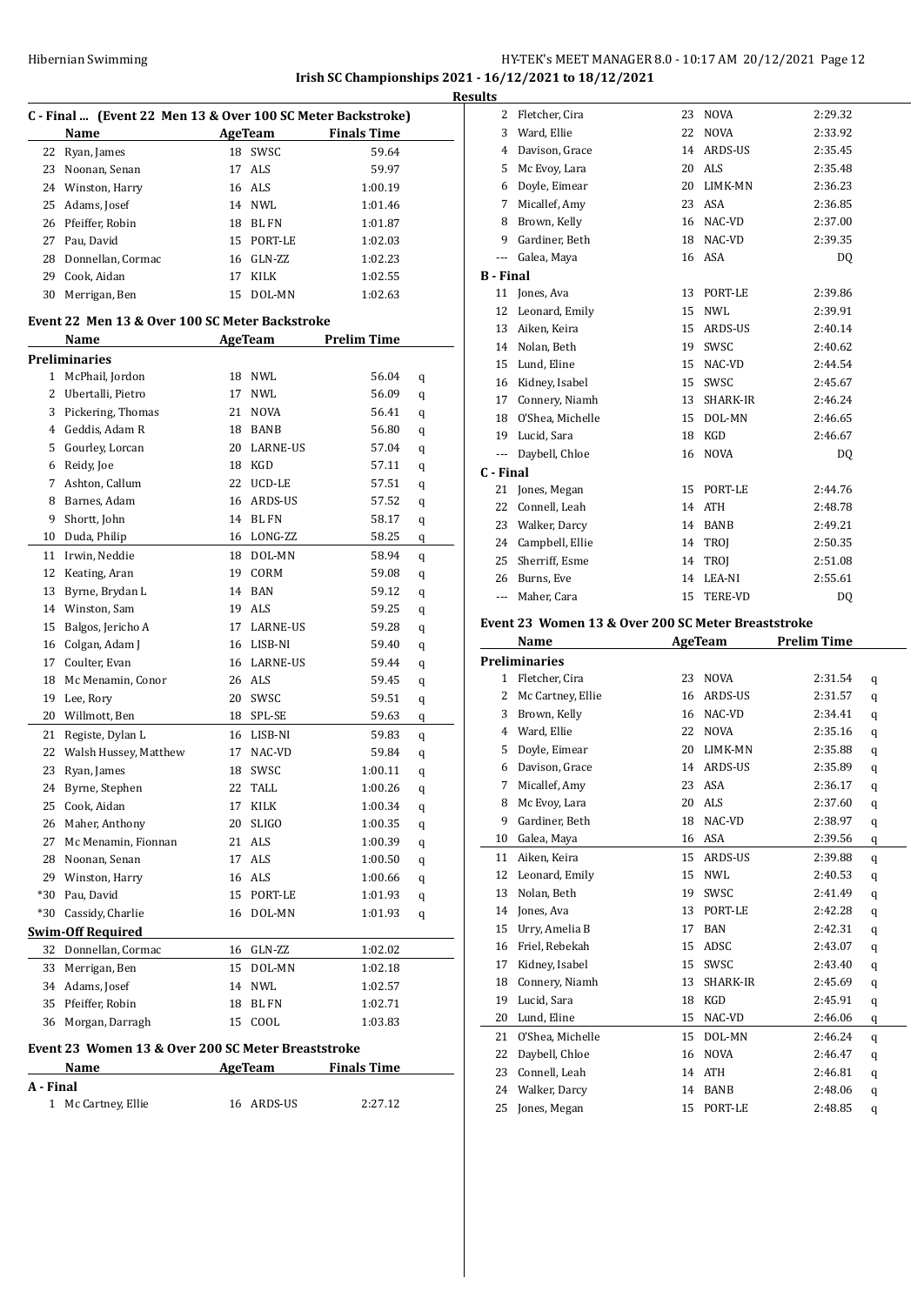# Hibernian Swimming HY-TEK's MEET MANAGER 8.0 - 10:17 AM 20/12/2021 Page 13 **Irish SC Championships 2021 - 16/12/2021 to 18/12/2021**

Preliminaries ... (Event 23 Women 13 & Over 200 SC Meter Breaststrok **Name AgeTeam Prelim Time**  Campbell, Ellie 14 TROJ 2:49.56 q Sherriff, Esme 14 TROJ 2:49.94 q O'Shea, Aoife 18 SWSC 2:51.90 q Bracken, Lucy A 17 ASG-IR 2:52.50 q Maher, Cara 15 TERE-VD 2:53.57 q Burns, Eve 14 LEA-NI 2:54.24 32 Bingham, Ellie M 16 BANB 2:55.47 33 Sheehy, Lily J 16 ASG-IR 2:58.18 **Event 24 Men 13 & Over 200 SC Meter Breaststroke Name Age Team Finals Time A - Final** Cooke, Uiseann 20 TUAM 2:06.81 Corby, Eoin 19 LIMK-MN 2:08.12 Feenan, Andrew 20 SWSC 2:11.81 Berryman, Morgan 24 LARNE-US 2:15.55 White, Thomas 19 NOVA 2:17.38 Naughton, Ben 18 GAL 2:19.16 Hand, Matthew 16 ARDS-US 2:19.93 Mallia, Andrea 19 ASA 2:20.04 Mc Lelland-Maher, Alex 19 KILK 2:21.08 Vedernikov, Nikita 21 NAC-VD 2:22.36 **B - Final** Woodside, Ben 18 LARNE-US 2:20.21 O'Connor, Liam 16 TERE-VD 2:21.44 Rayan, Ali 16 COOL 2:22.00 Murphy, Stephen 17 TEMP-IR 2:27.25 O'Sullivan, Cillian 19 UCD-LE 2:28.29 Kilcoyne, Ronan 16 SLIGO 2:28.47 Kelly, Shane 22 NAC-VD 2:29.54 Maguire, Euan 17 NAC-VD 2:32.26 Carrig, Jack 16 LIMK-MN 2:32.37 Walsh, Eoin 18 CKSTN 2:32.50 **C - Final** 21 Cummings, Benji 15 ARDS-US 2:28.38 Davaadorj, Kim 16 NOVA 2:29.58 23 Mc Sweeney, Richard 17 DOL-MN 2:29.81 Registe, Deaten N 18 LISB-NI 2:32.29 Coogan, Alfie 17 ATH 2:32.83 26 Cardwell, Ben J 16 BAN 2:32.86 Mc Ginley, Ryan 15 NAC-VD 2:34.74 28 Fitzpatrick, Bryn L 15 LISB-NI 2:35.36 Ates, Ryan 15 DOL-MN 2:35.59 Feenan, Michael 17 SWSC 2:37.09

#### **Event 24 Men 13 & Over 200 SC Meter Breaststroke**

|    | Name                 |    | AgeTeam     | <b>Prelim Time</b> |   |  |
|----|----------------------|----|-------------|--------------------|---|--|
|    | <b>Preliminaries</b> |    |             |                    |   |  |
| 1  | Cooke, Uiseann       | 20 | TUAM        | 2:08.68            | q |  |
|    | 2 Corby, Eoin        | 19 | LIMK-MN     | 2:11.79            | q |  |
| 3  | Feenan, Andrew       | 20 | SWSC.       | 2:12.85            | q |  |
| 4  | Berryman, Morgan     | 24 | LARNE-US    | 2:17.75            | q |  |
| 5. | White, Thomas        | 19 | <b>NOVA</b> | 2:18.62            | q |  |
| 6  | Naughton, Ben        | 18 | GAL.        | 2:21.10            | q |  |
|    | Mallia, Andrea       | 19 | ASA         | 2:21.91            | q |  |
|    |                      |    |             |                    |   |  |

|    | <b>Results</b> |                           |    |                 |         |   |  |
|----|----------------|---------------------------|----|-----------------|---------|---|--|
| D. | 8              | Mc Lelland-Maher, Alex    |    | 19 KILK         | 2:22.24 | q |  |
|    | 9              | Hand, Matthew             | 16 | ARDS-US         | 2:22.67 | q |  |
|    | 10             | Vedernikov, Nikita        | 21 | NAC-VD          | 2:23.99 | q |  |
|    | 11             | O'Connor. Liam            | 16 | <b>TERE-VD</b>  | 2:24.07 | q |  |
|    | 12             | Rayan, Ali                | 16 | COOL            | 2:25.87 | q |  |
|    | 13             | Murphy, Stephen           | 17 | <b>TEMP-IR</b>  | 2:25.99 | q |  |
|    | 14             | Woodside, Ben             | 18 | <b>LARNE-US</b> | 2:26.44 | q |  |
|    | 15             | O'Sullivan, Cillian       | 19 | UCD-LE          | 2:27.42 | q |  |
|    | 16             | Mc Ilroy-Sanchez, Conor S | 19 | SW BT-NI        | 2:27.70 | q |  |
|    | 17             | Kilcoyne, Ronan           | 16 | <b>SLIGO</b>    | 2:29.27 | q |  |
|    | 18             | Kelly, Shane              | 22 | NAC-VD          | 2:30.46 | q |  |
|    | 19             | Maguire, Euan             | 17 | NAC-VD          | 2:31.23 | q |  |
|    | 20             | Bourke-Carey, Samuel      | 16 | <b>ST FC</b>    | 2:31.42 | q |  |
|    | 21             | Walsh, Eoin               | 18 | <b>CKSTN</b>    | 2:31.67 | q |  |
|    | 22             | Carrig, Jack              | 16 | LIMK-MN         | 2:32.06 | q |  |
|    | 23             | Cummings, Benji           | 15 | ARDS-US         | 2:32.68 | q |  |
|    | 24             | Mc Sweeney, Richard       | 17 | DOL-MN          | 2:32.73 | q |  |
|    | 25             | Davaadorj, Kim            | 16 | <b>NOVA</b>     | 2:33.24 | q |  |
|    | 26             | Registe, Deaten N         | 18 | LISB-NI         | 2:33.28 | q |  |
|    | 27             | Ates, Ryan                | 15 | DOL-MN          | 2:34.26 | q |  |
|    | 28             | Coogan, Alfie             | 17 | <b>ATH</b>      | 2:34.59 | q |  |
|    | 29             | Foley, Cian               | 22 | <b>NRS</b>      | 2:34.87 | q |  |
|    | 30             | Fitzpatrick, Bryn L       | 15 | LISB-NI         | 2:35.74 | q |  |
|    | 31             | Cardwell, Ben J           | 16 | <b>BAN</b>      | 2:35.90 |   |  |
|    | 32             | Mc Ginley, Ryan           | 15 | NAC-VD          | 2:36.08 |   |  |
|    | 33             | Feenan, Michael           | 17 | SWSC            | 2:36.13 |   |  |
|    | 34             | Black, Zachary            | 15 | LURG            | 2:36.57 |   |  |
|    | 35             | Moyo, Zach R              | 15 | <b>SW BT-NI</b> | 2:37.01 |   |  |
|    | 36             | Morriss, Charlie          | 15 | <b>LARNE-US</b> | 2:37.36 |   |  |
|    | 37             | Lennon, David             | 16 | SHARK-IR        | 2:37.60 |   |  |
|    | 38             | Breheny, Kieran           | 20 | <b>ATH</b>      | 2:38.36 |   |  |
|    | 39             | Hughes, Darragh           | 15 | <b>SLBGH</b>    | 2:39.67 |   |  |

#### **Event 25 Mixed 200 SC Meter Medley Relay**

|    | Team                         | Relay              | <b>Finals Time</b>        |
|----|------------------------------|--------------------|---------------------------|
| 1  | <b>NWL</b>                   | A                  | 1:47.84                   |
| 2  | <b>LARNE-US</b>              | A                  | 1:48.52                   |
|    | 1) Ferguson, Conor M22       |                    | 2) Berryman, Morgan M24   |
|    | 3) Mc Caw, Kaitlyn W25       |                    | 4) Donegan, Éle W18       |
| 3  | <b>NOVA</b>                  | A                  | 1:50.01                   |
|    | 1) Pickering, Thomas M21     |                    | 2) White, Thomas M19      |
|    | 3) Phillips, Connie W15      | 4) Li, Jessica W16 |                           |
| 4  | ARDS-US                      | A                  | 1:50.50                   |
|    | 1) Barnes, Adam M16          |                    | 2) Mc Cartney, Ellie W16  |
|    | 3) Eatwell, Charlie M16      |                    | 4) Davison, Grace W14     |
| 5. | NAC-VD                       | A                  | 1:52.38                   |
|    | 1) Walsh Hussey, Matthew M17 |                    | 2) Brown, Kelly W16       |
|    | 3) Colvin, Cillian M24       |                    | 4) Gardiner, Beth W18     |
| 6  | <b>SWSC</b>                  | A                  | 1:53.47                   |
|    | 1) Ryan, James M18           |                    | 2) Feenan, Andrew M20     |
|    | 3) Semchiy, Sharon W20       |                    | 4) Nolan, Beth W19        |
| 7  | <b>NRS</b>                   | A                  | 1:53.93                   |
|    | 1) Bailey, Sadhbh W17        |                    | 2) Foley, Cian M22        |
|    | 3) Bailey, Evan M16          |                    | 4) Bailey, Leagh W15      |
| 8  | ALS.                         | A                  | 1:54.28                   |
|    | 1) Winston, Sam M19          |                    | 2) Mc Evoy, Lara W20      |
|    | 3) Mc Menamin, Fionnan M21   |                    | 4) Mc Menamin, Hannah W24 |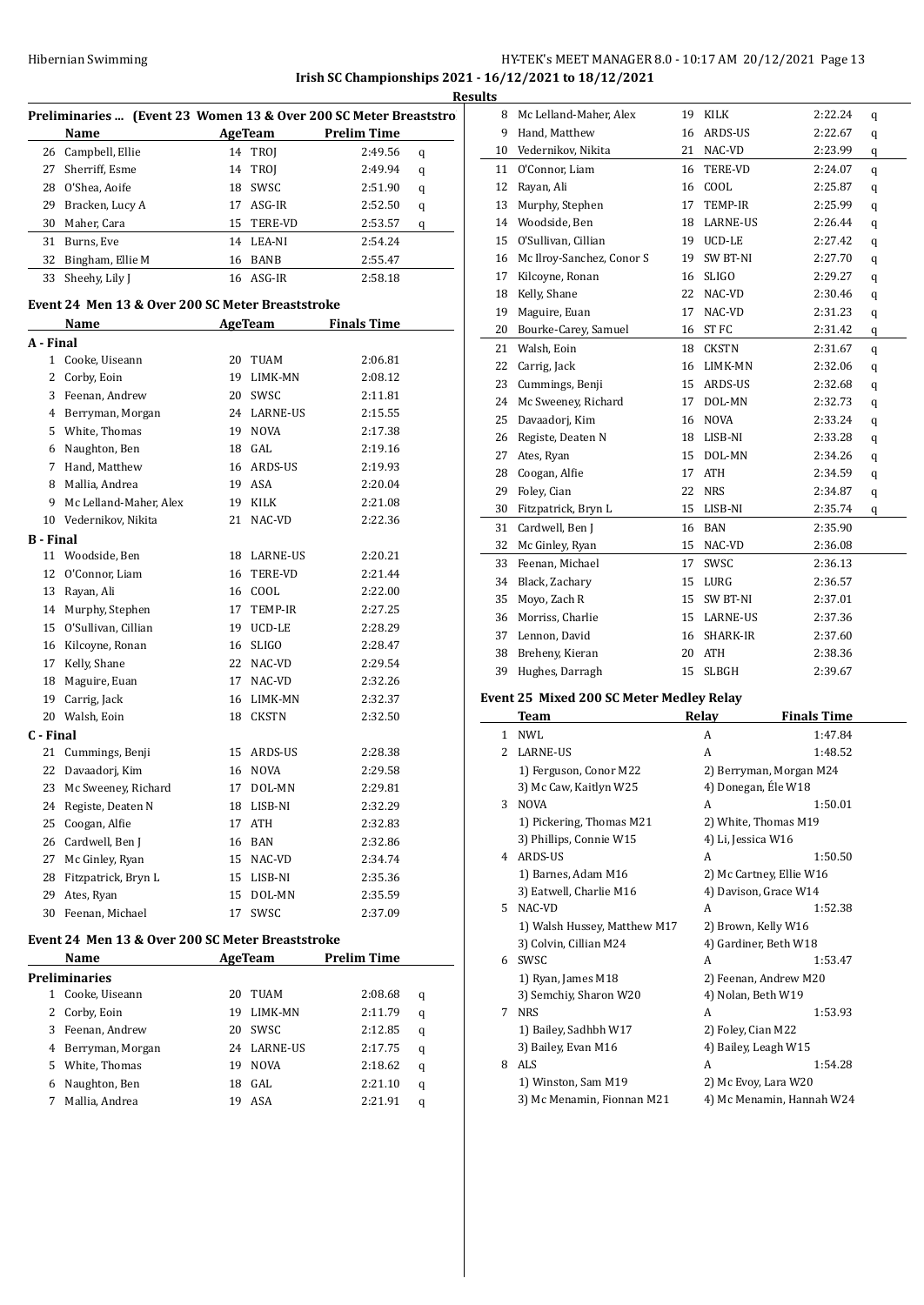# HY-TEK's MEET MANAGER 8.0 - 10:17 AM 20/12/2021 Page 14 **Irish SC Championships 2021 - 16/12/2021 to 18/12/2021**

**Results**

J.

 $\overline{a}$ 

# **(Event 25 Mixed 200 SC Meter Medley Relay)**

|    | Team                       | Relay | <b>Finals Time</b>               |
|----|----------------------------|-------|----------------------------------|
| 9  | ARDS-US                    | B     | 1:54.58                          |
|    | 1) Quigley, Zophia W14     |       | 2) Aiken, Keira W15              |
|    | 3) Hand, Matthew M16       |       | 4) Dunnion, Cody M17             |
| 10 | SPL-SE                     | A     | 1:54.80                          |
|    | 1) Willmott, Ben M18       |       | 2) Savage, Odhrán M22            |
|    | 3) O'Sullivan, Cathy F W17 |       | 4) Corkery, Hannah W16           |
| 11 | DOL-MN                     | B     | 1:56.21                          |
|    | 1) Fane, Heather W16       |       | 2) Ates, Ryan M15                |
|    | 3) Mc Grath, Izzy W15      |       | 4) Cassidy, Charlie M16          |
| 12 | DOL-MN                     | A     | 1:56.98                          |
|    | 1) Irwin, Neddie M18       |       | 2) Fane, Ewan M16                |
|    | 3) O'Shea, Hannah W17      |       | 4) Carroll, Anna W15             |
| 13 | <b>BANB</b>                | A     | 1:58.91                          |
|    | 1) Mc Geown, Niall P M17   |       | 2) Wilson, Adam W M18            |
|    | 3) Burns-Atkin, Alana W15  |       | 4) Logan, Eliza M W15            |
| 14 | <b>SW BT-NI</b>            | A     | 1:59.45                          |
|    | 1) Whitten, Lara W18       |       | 2) Mc Ilroy-Sanchez, Conor S M19 |
|    | 3) Mitchell, Bradley M16   |       | 4) Mathias, Poppy A W15          |
| 15 | GAL.                       | A     | 1:59.61                          |
|    | 1) Fagan, Emma W20         |       | 2) Naughton, Ben M18             |
|    | 3) Mulhall, Ailbhe W18     |       | 4) Mc Aleer, Aleksandr M15       |
| 16 | <b>SLIGO</b>               | A     | 2:02.51                          |
|    | 1) Farrell, Danielle W18   |       | 2) Langton, Killian M16          |
|    | 3) French, Dominic M15     |       | 4) Connaughton Jones, Ciara W16  |
|    | <b>TERE-VD</b>             | A     | DQ                               |
|    | 1) Maher, Cara W15         |       | 2) O'Connor, Liam M16            |
|    | 3) Allen, Naoise W16       |       | 4) Keogh, Michael M17            |

# **Event 26 Mixed 13 & Over 1500 SC Meter Freestyle**

|    | Name                   |    | AgeTeam     | <b>Finals Time</b> |
|----|------------------------|----|-------------|--------------------|
| 1  | Kingsland, Joseph      | 18 | <b>NOVA</b> | 15:46.04           |
| 2  | Jeal, Luke             | 18 | <b>NOVA</b> | 16:01.31           |
| 3  | Moran, Ben             | 16 | <b>ALS</b>  | 16:21.77           |
| 4  | Palmer, Joseph         | 18 | <b>NOVA</b> | 16:23.64           |
| 5  | Fahey, Ronan           | 16 | <b>TROI</b> | 16:23.67           |
| 6  | O'Brien, Denis         | 14 | LIMK-MN     | 16:33.07           |
| 7  | Edgar, Daniel T        | 16 | LISB-NI     | 16:36.46           |
| 8  | Preece, Anya           | 18 | <b>NOVA</b> | 16:37.82           |
| 9  | Hodgins, Grace S       | 16 | <b>TROI</b> | 16:44.61           |
| 10 | Cummings-Candal, James | 16 | ARDS-US     | 16:50.54           |
| 11 | Donnellan, Sean        | 14 | GLN-ZZ      | 16:52.30           |
| 12 | Kingsland, Livia       | 16 | <b>NOVA</b> | 16:59.03           |
| 13 | Murphy, Stephen        | 17 | TEMP-IR     | 17:05.71           |
| 14 | Foley, Cian            | 22 | <b>NRS</b>  | 17:08.11           |
| 15 | Brandom, Jessica       | 14 | NOVA        | 17:22.85           |
| 16 | Carroll, Ella          | 16 | LIMK-MN     | 17:25.21           |
| 17 | Hammond, Katie         | 18 | <b>NOVA</b> | 17:29.56           |
| 18 | Quirke, Kallum         | 15 | NOVA        | 17:35.17           |
| 19 | Robson, Jessika K      | 15 | LISB-NI     | 17:50.65           |
| 20 | Nikishkina, Anna       | 15 | PORT-LE     | 17:56.29           |
| 21 | Cochrane, Grace E      | 14 | LURG        | 18:12.23           |
| 22 | Dawson, Aimee          | 15 | <b>LURG</b> | 18:18.36           |
| 23 | Stewart, Shae          | 15 | <b>NOVA</b> | 18:22.24           |
| 24 | Fahy, Laura A          | 17 | GLN-ZZ      | 18:35.71           |

### **Event 27 Men 13 & Over 50 SC Meter Freestyle**

|                  | Name                     |    | <b>AgeTeam</b> | <b>Finals Time</b> |
|------------------|--------------------------|----|----------------|--------------------|
| A - Final        |                          |    |                |                    |
| 1                | Fannon, Tom              | 23 | LASER          | 21.36              |
| 2                | Moore, Andrew            | 23 | GAL            | 22.25              |
| 3                | Thompson, David J        | 28 | ARDS-US        | 22.37              |
| 4                | Grace, Jack              | 23 | KGD            | 22.75              |
| 5                | Fitzgerald, Conor        | 15 | SPL-SE         | 23.02              |
| 6                | Spiteri, Rudi            | 19 | ASA            | 23.27              |
| 7                | Leong, Bryan             | 18 | <b>NWL</b>     | 23.30              |
| 8                | Winston, Sam             | 19 | ALS            | 23.39              |
| 9                | Trueman, Tom             | 17 | <b>NOVA</b>    | 23.42              |
| 10               | Harris, Myles            | 19 | <b>NOVA</b>    | 23.79              |
| <b>B</b> - Final |                          |    |                |                    |
| 11               | Dunnion, Cody            | 17 | ARDS-US        | 23.27              |
| 12               | O'Keefe Tighe, Cian      | 21 | LIRSC          | 23.66              |
| 13               | Ellul Sullivan, Luke     | 18 | <b>ASA</b>     | 23.68              |
|                  | 14 Mulholland, Daniel J  | 18 | LISB-NI        | 23.72              |
| $*15$            | Winston, Harry           | 16 | <b>ALS</b>     | 23.73              |
| $*15$            | Mc Aviney, Brogan        | 18 | KILK           | 23.73              |
| 17               | Leggett, Thomas          | 17 | LARNE-US       | 23.82              |
| 18               | Tebite, Oisin            | 16 | NAC-VD         | 23.90              |
| 19               | Lynch, Daragh            | 18 | CORM           | 24.10              |
|                  | 20 Walsh Hussey, Matthew | 17 | NAC-VD         | 24.16              |
| C - Final        |                          |    |                |                    |
| 21               | O'Sullivan, Caleb        | 18 | DOL-MN         | 24.18              |
| 22               | Colgan, Adam J           | 16 | LISB-NI        | 24.21              |
| 23               | Duda, Philip             | 16 | LONG-ZZ        | 24.40              |
| 24               | Registe, Dylan L         | 16 | LISB-NI        | 24.51              |
| 25               | Rayan, Ali               | 16 | COOL           | 24.55              |
| 26               | Pfeiffer, Robin          | 18 | <b>BLFN</b>    | 24.63              |
| 27               | Mulhall, John            | 16 | TROJ           | 24.65              |
| 28               | Shortt, John             | 14 | <b>BLFN</b>    | 24.80              |

#### **Event 27 Men 13 & Over 50 SC Meter Freestyle**

|               | <b>Name</b>          |    | <b>AgeTeam</b> | <b>Prelim Time</b> |   |
|---------------|----------------------|----|----------------|--------------------|---|
| Preliminaries |                      |    |                |                    |   |
| 1             | Fannon, Tom          | 23 | LASER          | 21.48              | q |
| 2             | Moore, Andrew        | 23 | GAL            | 22.29              | q |
| 3             | Thompson, David J    | 28 | ARDS-US        | 22.43              | q |
| $*4$          | Grace, Jack          | 23 | KGD            | 22.96              | q |
| $*4$          | Leong, Bryan         | 18 | <b>NWL</b>     | 22.96              | q |
| 6             | Fitzgerald, Conor    | 15 | SPL-SE         | 23.22              | q |
| 7             | Trueman, Tom         | 17 | <b>NOVA</b>    | 23.31              | q |
| 8             | Spiteri, Rudi        | 19 | ASA            | 23.38              | q |
| 9             | Harris, Myles        | 19 | <b>NOVA</b>    | 23.45              | q |
| 10            | Winston, Sam         | 19 | ALS            | 23.54              | q |
| 11            | Dunnion, Cody        | 17 | ARDS-US        | 23.59              | q |
| 12            | Mc Aviney, Brogan    | 18 | KILK           | 23.62              | q |
| $*13$         | Winston, Harry       | 16 | ALS            | 23.63              | q |
| $*13$         | Galea, Matthew       | 25 | ASA            | 23.63              | q |
| 15            | Ellul Sullivan, Luke | 18 | ASA            | 23.77              | q |
| 16            | Evans, Bradley       | 18 | <b>NOVA</b>    | 23.82              | q |
| 17            | Tebite, Oisin        | 16 | NAC-VD         | 23.83              | q |
| 18            | Leggett, Thomas      | 17 | LARNE-US       | 23.86              | q |
| 19            | O'Keefe Tighe, Cian  | 21 | LIRSC          | 23.88              | q |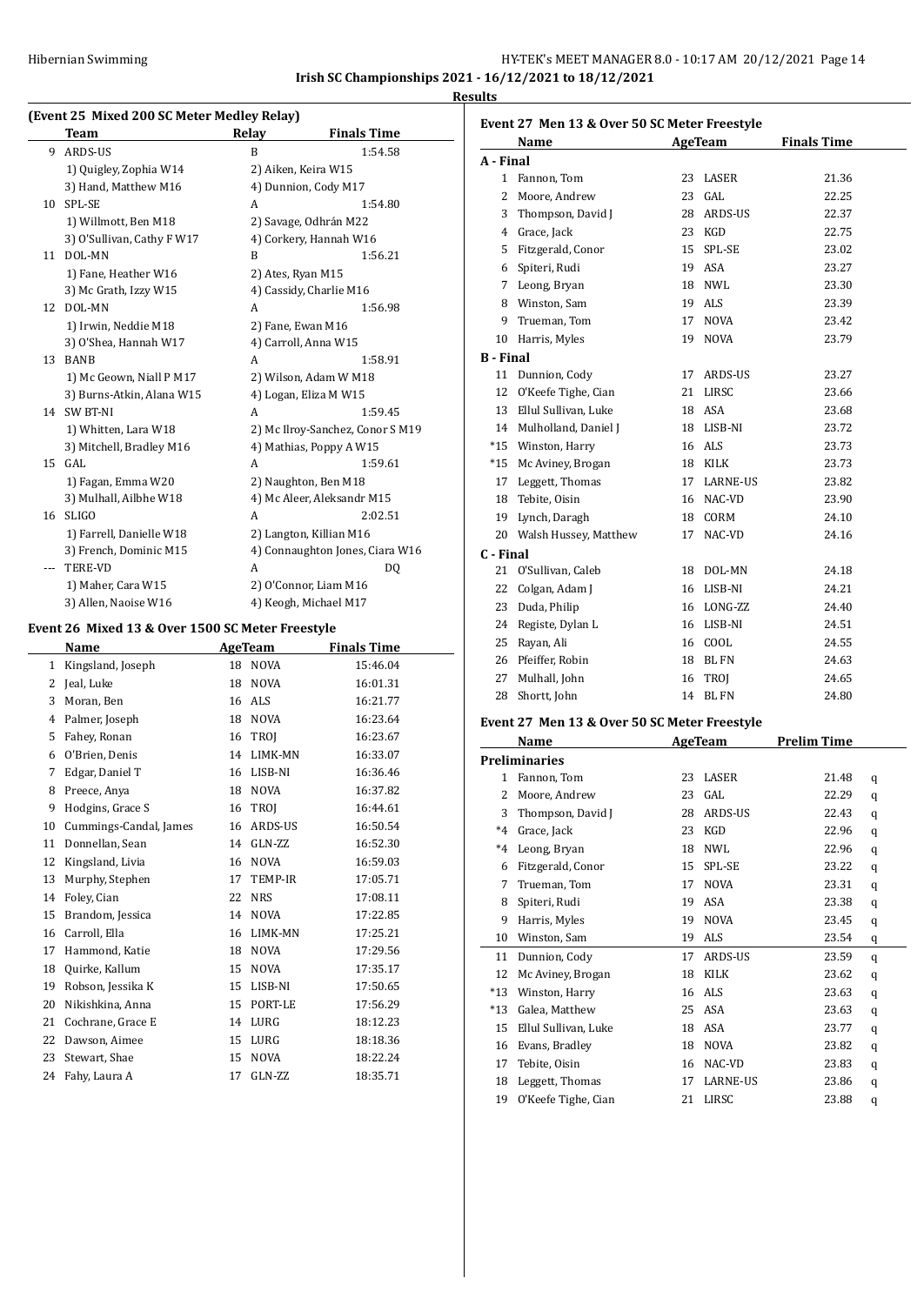### HY-TEK's MEET MANAGER 8.0 - 10:17 AM 20/12/2021 Page 15 **Irish SC Championships 2021 - 16/12/2021 to 18/12/2021 Results**

| Preliminaries  (Event 27 Men 13 & Over 50 SC Meter Freestyle) |                                                |    |              |                    |   |
|---------------------------------------------------------------|------------------------------------------------|----|--------------|--------------------|---|
|                                                               | Name                                           |    | AgeTeam      | <b>Prelim Time</b> |   |
| 20                                                            | Savage, Odhrán                                 | 22 | SPL-SE       | 23.93              | q |
| 21                                                            | Mulholland, Daniel J                           | 18 | LISB-NI      | 23.95              | q |
| 22                                                            | Lynch, Daragh                                  | 18 | CORM         | 23.98              | q |
| 23                                                            | Walsh Hussey, Matthew                          | 17 | NAC-VD       | 23.99              | q |
| 24                                                            | Mc Sharry, Mouric                              | 19 | MAR          | 24.00              | q |
| 25                                                            | Higgins, Peter                                 | 20 | UCD-LE       | 24.03              | q |
| $*26$                                                         | Colgan, Adam J                                 | 16 | LISB-NI      | 24.06              | q |
| $*26$                                                         | Colvin, Cillian                                | 24 | NAC-VD       | 24.06              | q |
| 28                                                            | Barnes, Adam                                   | 16 | ARDS-US      | 24.09              | q |
| 29                                                            | Registe, Dylan L                               | 16 | LISB-NI      | 24.23              | q |
| 30                                                            | Mulhall, John                                  | 16 | TROJ         | 24.27              | q |
| 31                                                            | Mallia, Simon                                  | 19 | ASA          | 24.32              |   |
| 32                                                            | O'Sullivan, Caleb                              | 18 | DOL-MN       | 24.35              |   |
| 33                                                            | Higgins, Paul                                  | 18 | SWSC         | 24.44              |   |
| 34                                                            | Pfeiffer, Robin                                | 18 | <b>BL FN</b> | 24.45              |   |
| 35                                                            | Duda, Philip                                   | 16 | LONG-ZZ      | 24.46              |   |
| 36                                                            | Wareing, Sean James                            | 20 | ASA          | 24.47              |   |
| 37                                                            | Shortt, John                                   | 14 | <b>BL FN</b> | 24.62              |   |
| 38                                                            | Foley, Conor                                   | 17 | DOL-MN       | 24.78              |   |
| 39                                                            | Rayan, Ali                                     | 16 | COOL         | 24.88              |   |
| $*40$                                                         | Sheedy, Liam                                   | 18 | CY DY        | 24.99              |   |
| $*40$                                                         | Behme, Johann                                  | 16 | ECAV-US      | 24.99              |   |
| $*42$                                                         | Cassidy, Charlie                               | 16 | DOL-MN       | 25.00              |   |
| $*42$                                                         | Mason, Cian                                    | 16 | KGD          | 25.00              |   |
| 44                                                            | Adams, Josef                                   | 14 | <b>NWL</b>   | 25.08              |   |
| 45                                                            | O'Neill, Finn C                                | 16 | GLN-ZZ       | 25.14              |   |
| 46                                                            | Cummings, Benji                                | 15 | ARDS-US      | 25.20              |   |
| 47                                                            | Morgan, Darragh                                | 15 | COOL         | 25.23              |   |
| 48                                                            | Pau, David                                     | 15 | PORT-LE      | 25.26              |   |
| 49                                                            | Coulter, Evan                                  | 16 | LARNE-US     | 25.37              |   |
|                                                               | Event 28 Women 13 & Over 50 SC Meter Freestyle |    |              |                    |   |

|               | Name                    |    | <b>AgeTeam</b>  | <b>Finals Time</b> |
|---------------|-------------------------|----|-----------------|--------------------|
| <b>Finals</b> |                         |    |                 |                    |
| $\mathbf{1}$  | Riordan, Erin           | 22 | NAC-VD          | 25.32              |
| 2             | Catterson, Victoria     | 20 | ARDS-US         | 25.71              |
| 3             | Godden, Maria           | 19 | <b>KILK</b>     | 26.20              |
| 4             | Falzon Young, Francesca | 20 | ASA             | 26.46              |
| $*5$          | Brown, Kelly            | 16 | NAC-VD          | 26.51              |
| $*5$          | McAlorum, Mollie        | 16 | LEA-NI          | 26.51              |
| $*5$          | Davison, Grace          | 14 | ARDS-US         | 26.51              |
| 8             | Nulty, Molly            | 17 | <b>SSEAL</b>    | 26.54              |
| 9             | Gordon, Kennedy         | 16 | <b>NWL</b>      | 26.55              |
| 10            | Li, Jessica             | 16 | <b>NOVA</b>     | 26.57              |
| 11            | Mc Caw, Kaitlyn         | 25 | <b>LARNE-US</b> | 26.62              |
| 12            | Farrell, Danielle       | 18 | <b>SLIGO</b>    | 26.70              |
| 13            | Trait, Naomi            | 18 | KILK            | 26.72              |
| 14            | Semchiy, Sharon         | 20 | <b>SWSC</b>     | 26.88              |
| $*15$         | Jones, Ava              | 13 | PORT-LE         | 27.25              |
| $*15$         | Allen, Naoise           | 16 | <b>TERE-VD</b>  | 27.25              |
| 17            | Bailey, Leagh           | 15 | <b>NRS</b>      | 27.34              |
| 18            | Paisley, Tallulah       | 17 | <b>NWL</b>      | 27.37              |
| 19            | Ahearne, Niamh          | 18 | <b>KILK</b>     | 27.58              |
| 20            | Pountney, Naeve         | 17 | ARDS-US         | 27.68              |
| 21            | Jones, Megan            | 15 | PORT-LE         | 27.69              |

| LS. |                       |    |             |       |
|-----|-----------------------|----|-------------|-------|
|     | 22 Rogers, Nemone     |    | 16 TROI     | 27.70 |
|     | 23 Byrne, Shannon K   |    | 16 BAN      | 27.71 |
|     | 24 Liddane, Leanna    |    | 15 LIMK-MN  | 27.75 |
|     | *25 Mc Grath, Izzy    |    | 15 DOL-MN   | 27.87 |
|     | *25 Cullen, Lottie    | 17 | SW BT-NI    | 27.87 |
| 27  | Farr, Lauren          |    | 15 SWSC     | 27.88 |
|     | 28 Miskelly, Olivia E |    | 14 BANB     | 28.15 |
| 29  | Ivory, Aoibheann E    |    | 15 ASG-IR   | 28.17 |
| 30  | Buckley, Marguerite   | 15 | <b>CLNM</b> | 28.34 |

#### **Event 28 Women 13 & Over 50 SC Meter Freestyle**

|                | Name                    | AgeTeam |             | <b>Prelim Time</b> |   |
|----------------|-------------------------|---------|-------------|--------------------|---|
|                | <b>Preliminaries</b>    |         |             |                    |   |
| $\mathbf{1}$   | Riordan, Erin           | 22      | NAC-VD      | 25.22              | q |
| $\overline{c}$ | Catterson, Victoria     | 20      | ARDS-US     | 26.18              | q |
| 3              | Godden, Maria           |         | 19 KILK     | 26.29              | q |
| $\overline{4}$ | Li, Jessica             |         | 16 NOVA     | 26.46              | q |
| 5              | Falzon Young, Francesca |         | 20 ASA      | 26.49              | q |
| 6              | McAlorum, Mollie        |         | 16 LEA-NI   | 26.56              | q |
| 7              | Trait, Naomi            |         | 18 KILK     | 26.59              | q |
| 8              | Mc Caw, Kaitlyn         |         | 25 LARNE-US | 26.66              | q |
| 9              | Davison, Grace          |         | 14 ARDS-US  | 26.70              | q |
| 10             | Brown, Kelly            |         | 16 NAC-VD   | 26.77              | q |
| 11             | Gordon, Kennedy         |         | 16 NWL      | 26.78              | q |
| 12             | Mc Menamin, Hannah      |         | 24 ALS      | 26.82              | q |
| 13             | Nulty, Molly            | 17      | SSEAL       | 26.85              | q |
| 14             | Semchiy, Sharon         |         | 20 SWSC     | 26.88              | q |
| 15             | Cullen, Lottie          |         | 17 SW BT-NI | 26.97              | q |
| 16             | Farrell, Danielle       |         | 18 SLIGO    | 27.08              | q |
| 17             | Jones, Ava              | 13      | PORT-LE     | 27.19              | q |
| 18             | Allen, Naoise           |         | 16 TERE-VD  | 27.27              | q |
| *19            | Jones, Megan            |         | 15 PORT-LE  | 27.36              | q |
| *19            | Ahearne, Niamh          |         | 18 KILK     | 27.36              | q |
| 21             | Whitten, Rosie          |         | 14 SW BT-NI | 27.46              | q |
| 22             | Byrne, Shannon K        |         | 16 BAN      | 27.59              | q |
| 23             | Pountney, Naeve         |         | 17 ARDS-US  | 27.63              | q |
| 24             | Paisley, Tallulah       | 17      | <b>NWL</b>  | 27.64              | q |
| 25             | Liddane, Leanna         |         | 15 LIMK-MN  | 27.81              | q |
| 26             | Bailey, Leagh           | 15      | NRS         | 27.95              | q |
| 27             | Mc Grath, Izzy          |         | 15 DOL-MN   | 27.96              | q |
| *28            | Rogers, Nemone          | 16      | TROJ        | 28.04              | q |
| $*28$          | Buckley, Marguerite     | 15      | CLNM        | 28.04              | q |
| 30             | Farr, Lauren            | 15      | SWSC        | 28.10              | q |
| 31             | Ivory, Aoibheann E      | 15      | ASG-IR      | 28.12              |   |
| 32             | Mc Crea, Alex           |         | 20 SW BT-NI | 28.24              |   |
| 33             | Miskelly, Olivia E      |         | 14 BANB     | 28.31              |   |
| 34             | Delaney, Erin           | 17      | TEMP-IR     | 28.33              |   |
| 35             | Lawless, Roisin         |         | 15 WEX-IR   | 28.64              |   |
| 36             | Logan, Eliza M          | 15      | BANB        | 28.82              |   |
| 37             | Leahy, Aoife            | 19      | GAL         | 29.20              |   |
| 38             | Turner, Nicole          | 19      | NAC-VD      | 36.48              |   |
| 39             | Brady, Somha L          | 15      | LISB-NI     | 41.73              |   |
|                |                         |         |             |                    |   |

# **Event 29 Men 13 & Over 50 SC Meter Breaststroke**

| Name             | AgeTeam     | <b>Finals Time</b> |  |
|------------------|-------------|--------------------|--|
| <b>Finals</b>    |             |                    |  |
| 1 Cooke, Uiseann | TUAM<br>20. | 27.57              |  |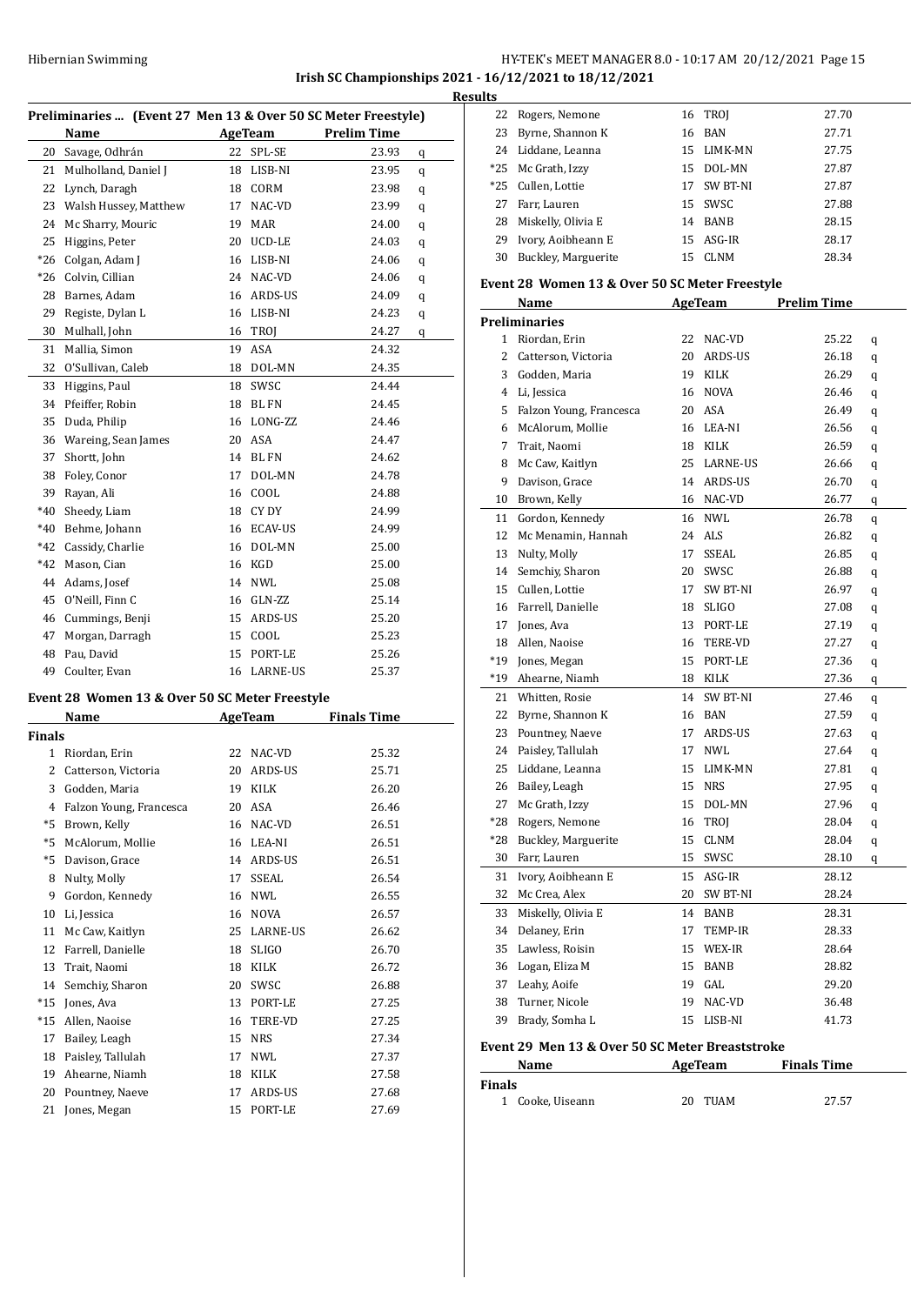#### Hibernian Swimming HY-TEK's MEET MANAGER 8.0 - 10:17 AM 20/12/2021 Page 16 **Irish SC Championships 2021 - 16/12/2021 to 18/12/2021**

**Finals ... (Event 29 Men 13 & Over 50 SC Meter Breaststroke) Name AgeTeam Finals Time** 2 Corby, Eoin 19 LIMK-MN 27.58 3 Mrakovcic, Matko 22 UCD-LE 28.45 4 Berryman, Morgan 24 LARNE-US 28.61 5 Stafrace, Michael 23 ASA 28.87 6 Mc Sharry, Mouric 19 MAR 28.93 7 Mc Ilroy-Sanchez, Conor S 19 SW BT-NI 29.15 8 Mc Lelland-Maher, Alex 19 KILK 29.26 9 White, Thomas 19 NOVA 29.30 10 Mulholland, Daniel J 18 LISB-NI 29.79 **Event 29 Men 13 & Over 50 SC Meter Breaststroke Name AgeTeam Prelim Time Preliminaries** 1 Cooke, Uiseann 20 TUAM 27.72 q 2 Corby, Eoin 19 LIMK-MN 27.83 q 3 Mrakovcic, Matko 22 UCD-LE 28.53 q 4 Berryman, Morgan 24 LARNE-US 28.62 q 5 Stafrace, Michael 23 ASA 28.92 q 6 Mc Sharry, Mouric 19 MAR 29.22 q 7 White, Thomas 19 NOVA 29.27 q 8 Mc Ilroy-Sanchez, Conor S 19 SW BT-NI 29.34 q 9 Mulholland, Daniel J 18 LISB-NI 29.64 q 10 Mc Lelland-Maher, Alex 19 KILK 29.73 q 11 Feenan, Andrew 20 SWSC 29.77 12 Vedernikov, Nikita 21 NAC-VD 29.92 \*13 Cox, Paul Y 19 LISB-NI 29.94 \*13 O'Sullivan, Cillian 19 UCD-LE 29.94 15 Woodside, Ben 18 LARNE-US 30.28 16 Rayan, Ali 16 COOL 30.36 17 Mc Sweeney, Richard 17 DOL-MN 30.39 18 Mallia, Andrea 19 ASA 30.50 19 Mc Namara, Michael 20 CLM 30.67 20 Cummings, Benji 15 ARDS-US 30.70 21 Curley, Patrick 18 ESB-IR 30.82 22 O'Connor, Liam 16 TERE-VD 30.93 23 O'Gara, Hugh 21 ALS 30.99 24 Mulhall, John 16 TROJ 31.03 25 Cardwell, Ben J 16 BAN 31.07 26 Maguire, Euan 17 NAC-VD 31.25 27 Carrig, Jack 16 LIMK-MN 31.49 28 Moyo, Zach R 15 SW BT-NI 31.62 29 Balgos, Jericho A 17 LARNE-US 31.63 \*30 Behme, Johann 16 ECAV-US 31.78 \*30 Foley, Conor 17 DOL-MN 31.78 32 George, Alec 16 LVADY 32.01 33 Harvey, Senan 15 MAL-MN 32.11 34 Hughes, Darragh 15 SLBGH 32.24 35 Lennon, David 16 SHARK-IR 32.39 36 Kelly, Shane 22 NAC-VD 32.51 37 Colac, Egor 15 COOL 32.59 38 Morriss, Charlie 15 LARNE-US 32.65 39 Ates, Ryan 15 DOL-MN 32.66 40 Slagter, Callum 16 BAN 32.69 41 Cowgill, Lorcan 15 BANB 32.80 42 Ilsley, Finn D 15 CASC-NI 33.28

|               | 43 Kenny, Ethan                                   |    | 16 KILK             | 33.86              |   |
|---------------|---------------------------------------------------|----|---------------------|--------------------|---|
|               | 44 Black, Zachary                                 |    | 15 LURG             | 33.89              |   |
|               | Event 30 Women 13 & Over 50 SC Meter Breaststroke |    |                     |                    |   |
|               | Name                                              |    | <b>AgeTeam</b>      | <b>Finals Time</b> |   |
| <b>Finals</b> |                                                   |    |                     |                    |   |
|               | 1 Mc Cartney, Ellie                               |    | 16 ARDS-US          | 31.65              |   |
|               | 2 Fletcher, Cira                                  | 23 | <b>NOVA</b>         | 31.89              |   |
|               | 3 Doyle, Eimear                                   |    | 20 LIMK-MN          | 33.08              |   |
|               | *4 Micallef, Amy                                  |    | 23 ASA              | 33.70              |   |
|               | *4 Kidney, Isabel                                 |    | 15 SWSC             | 33.70              |   |
|               | 6 Ward, Ellie                                     |    | 22 NOVA             | 33.74              |   |
|               |                                                   |    | 24 ALS              | 33.94              |   |
|               | 7 Mc Menamin, Hannah                              |    |                     |                    |   |
|               | 8 Gardiner, Beth                                  |    | 18 NAC-VD<br>15 NWL | 34.05              |   |
|               | *9 Leonard, Emily                                 |    |                     | 34.24              |   |
|               | *9 Mc Evoy, Lara                                  |    | 20 ALS              | 34.24              |   |
|               | Event 30 Women 13 & Over 50 SC Meter Breaststroke |    |                     |                    |   |
|               | Name                                              |    | AgeTeam             | <b>Prelim Time</b> |   |
|               | <b>Preliminaries</b>                              |    |                     |                    |   |
|               | 1 Mc Cartney, Ellie                               |    | 16 ARDS-US          | 32.49              | q |
|               | 2 Fletcher, Cira                                  |    | 23 NOVA             | 33.05              | q |
|               | 3 Doyle, Eimear                                   |    | 20 LIMK-MN          | 33.26              | q |
|               | 4 Kidney, Isabel                                  |    | 15 SWSC             | 33.57              | q |
|               | 5 Micallef, Amy                                   |    | 23 ASA              | 33.64              | q |
|               | 6 Ward, Ellie                                     |    | 22 NOVA             | 33.70              | q |
|               | 7 Mc Menamin, Hannah                              |    | 24 ALS              | 33.89              | q |
|               | 8 Leonard, Emily                                  |    | 15 NWL              | 34.04              | q |
|               | 9 Gardiner, Beth                                  |    | 18 NAC-VD           | 34.38              | q |
|               | 10 Mc Evoy, Lara                                  |    | 20 ALS              | 34.47              | q |
|               | 11 Noble, Amy                                     |    | 15 ASG-IR           | 34.68              |   |
|               | 12 Aiken, Keira                                   |    | 15 ARDS-US          | 34.71              |   |
|               | 13 Urry, Amelia B                                 |    | 17 BAN              | 34.90              |   |
|               | 14 Brennan, Judy                                  |    | 18 ATH              | 34.97              |   |
|               | 15 Daybell, Chloe                                 |    | 16 NOVA             | 35.00              |   |
|               | 16 Lund, Eline                                    |    | 15 NAC-VD           | 35.42              |   |
|               | *17 Galea, Maya                                   |    | 16 ASA              | 35.49              |   |
|               | *17 Lucid, Sara                                   |    | 18 KGD              | 35.49              |   |
| 19            | Connery, Niamh                                    | 13 | SHARK-IR            | 35.66              |   |
| *20           | Martin, Leah                                      |    | 18 TEMP-IR          | 36.07              |   |
|               | *20 Connell, Leah                                 |    | 14 ATH              | 36.07              |   |
|               | 22 Maher, Cara                                    | 15 | TERE-VD             | 36.21              |   |
|               | 23 O'Shea, Aoife                                  |    | 18 SWSC             | 36.43              |   |
|               | 24 Liggett, Molly                                 |    | 15 BASC             | 36.49              |   |
|               | 25 Gibbs, Alison                                  |    | 17 GAL              | 36.64              |   |
|               | 26 Marriott, Aisling                              | 15 | SWAN-VD             | 36.92              |   |
|               |                                                   |    |                     |                    |   |
|               | 27 Donnelly, Evelyn                               |    | 18 ADSC             | 37.64              |   |
|               | 28 Barrett, Ruth                                  |    | 16 ALS              | 37.85              |   |
|               | 29 Keane, Ellen                                   | 26 | NAC-VD<br>LISB-NI   | 38.02<br>54.46     |   |
| 30            | Brady, Somha L                                    | 15 |                     |                    |   |

| Name<br>AgeTeam |                     |    | <b>Finals Time</b> |         |
|-----------------|---------------------|----|--------------------|---------|
| A - Final       |                     |    |                    |         |
|                 | 1 Wiffen, Nathan J  |    | 20 LARNE-US        | 1:57.47 |
|                 | 2 Ubertalli, Pietro | 17 | NWL.               | 1:59.79 |
| 3               | McPhail, Jordon     |    | NWL.               | 2:00.44 |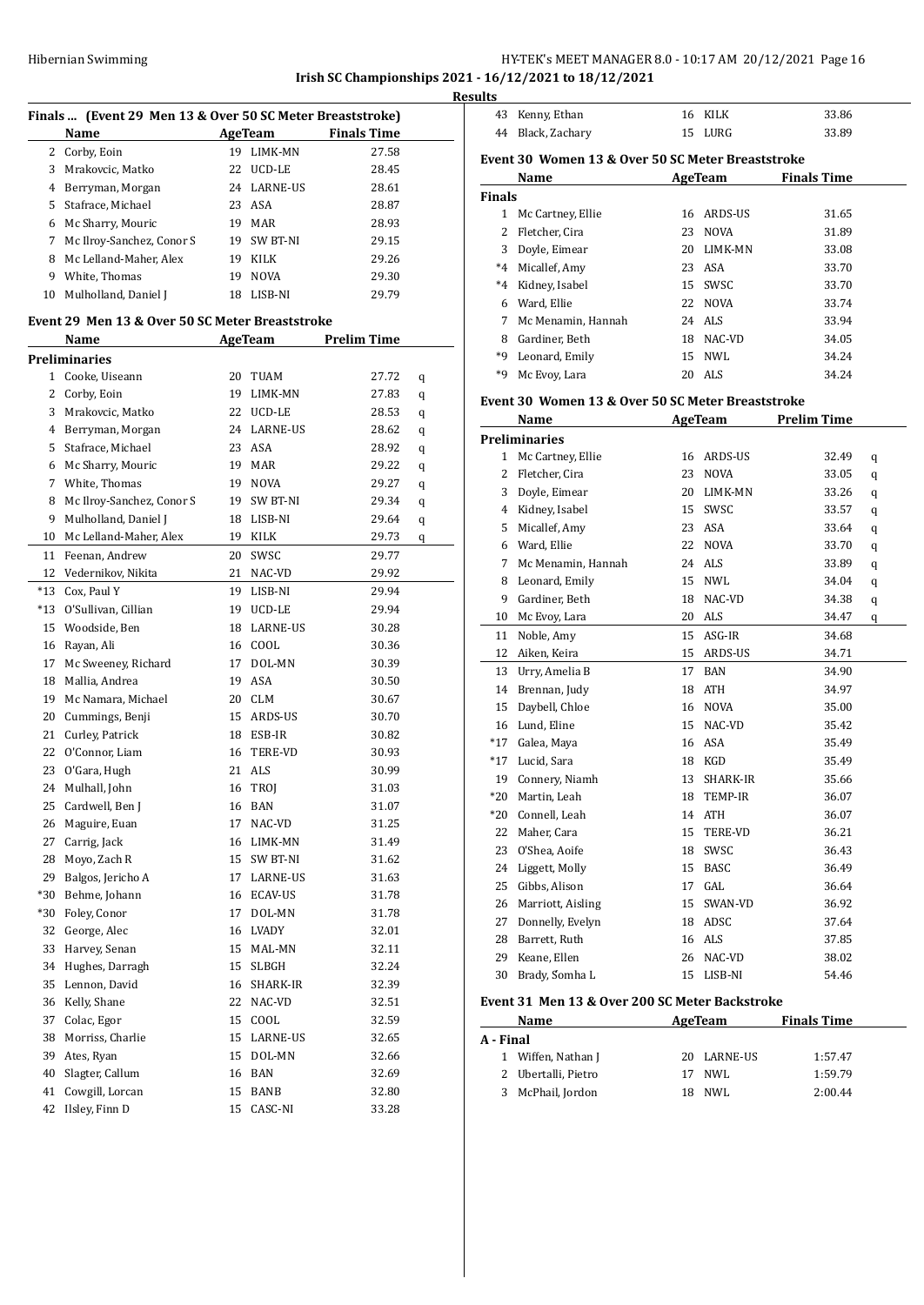# HY-TEK's MEET MANAGER 8.0 - 10:17 AM 20/12/2021 Page 17 **Irish SC Championships 2021 - 16/12/2021 to 18/12/2021**

|           | A - Final  (Event 31 Men 13 & Over 200 SC Meter Backstroke)<br>Name |    | AgeTeam     | <b>Finals Time</b> |  |
|-----------|---------------------------------------------------------------------|----|-------------|--------------------|--|
|           | 4 Gourley, Lorcan                                                   | 20 | LARNE-US    | 2:04.23            |  |
| 5         | Byrne, Brydan L                                                     | 14 | BAN         | 2:04.79            |  |
|           | 6 Irwin, Neddie                                                     |    | 18 DOL-MN   | 2:05.42            |  |
| 7         | Barnes, Adam                                                        |    | 16 ARDS-US  | 2:06.60            |  |
| 8         | Geddis, Adam R                                                      |    | 18 BANB     | 2:06.73            |  |
| 9         | Shortt, John                                                        |    | 14 BL FN    | 2:08.55            |  |
| 10        | Mc Menamin, Conor                                                   |    | 26 ALS      | 2:08.62            |  |
| B - Final |                                                                     |    |             |                    |  |
| 11        | Pickering, Thomas                                                   | 21 | <b>NOVA</b> | 2:05.46            |  |
| 12        | Reidy, Joe                                                          | 18 | KGD         | 2:06.64            |  |
| 13        | Duda, Philip                                                        |    | 16 LONG-ZZ  | 2:06.96            |  |
| 14        | Camilleri, Andre                                                    |    | 17 ASA      | 2:08.22            |  |
| 15        | Lee, Rory                                                           |    | 20 SWSC     | 2:08.35            |  |
|           | 16 Colgan, Adam J                                                   |    | 16 LISB-NI  | 2:09.28            |  |
|           | 17 Walsh Hussey, Matthew                                            |    | 17 NAC-VD   | 2:11.33            |  |
| 18        | Winston, Harry                                                      |    | 16 ALS      | 2:12.53            |  |
| 19        | Donnellan, Cormac                                                   |    | 16 GLN-ZZ   | 2:13.06            |  |
| 20        | Keogh, Michael                                                      | 17 | TERE-VD     | 2:15.02            |  |
| C - Final |                                                                     |    |             |                    |  |
| 21        | Mc Geown, Niall P                                                   | 17 | BANB        | 2:11.13            |  |
| 22        | Ryan, James                                                         | 18 | SWSC        | 2:13.06            |  |
| 23        | Noonan, Senan                                                       | 17 | ALS         | 2:13.97            |  |
| 24        | Pau, David                                                          |    | 15 PORT-LE  | 2:14.77            |  |
| 25        | Adams, Josef                                                        |    | 14 NWL      | 2:15.15            |  |
| 26        | Merrigan, Ben                                                       |    | 15 DOL-MN   | 2:16.57            |  |
| 27        | Morgan, Darragh                                                     |    | 15 COOL     | 2:18.11            |  |
| 28        | Mc Gann, Jack                                                       |    | 16 TROJ     | 2:18.50            |  |
|           |                                                                     |    |             |                    |  |
|           | Event 31 Men 13 & Over 200 SC Meter Backstroke                      |    |             |                    |  |
|           | Name                                                                |    | AgeTeam     | <b>Prelim Time</b> |  |
|           | Preliminaries                                                       |    |             |                    |  |
|           | 1 Wiffen, Nathan J                                                  |    | 20 LARNE-US | 1:58.15<br>q       |  |
| 2         | McPhail, Jordon                                                     |    | 18 NWL      | 2:00.77<br>q       |  |
| 3         | Ubertalli, Pietro                                                   | 17 | NWL         | 2:02.25<br>q       |  |
| 4         | Byrne, Brydan L                                                     |    | 14 BAN      | 2:04.88<br>q       |  |
| 5         | Geddis, Adam R                                                      |    | 18 BANB     | 2:05.34<br>q       |  |
| 6         | Gourley, Lorcan                                                     |    | 20 LARNE-US | 2:05.80<br>q       |  |
|           | 7 Irwin, Neddie                                                     |    | 18 DOL-MN   | 2:07.03<br>q       |  |
| 8         | Barnes, Adam                                                        | 16 | ARDS-US     | 2:07.56<br>q       |  |
| 9         | Mc Menamin, Conor                                                   | 26 | ALS         | 2:07.88<br>q       |  |
| 10        | Shortt, John                                                        | 14 | BL FN       | 2:08.59<br>q       |  |
| 11        | Pickering, Thomas                                                   | 21 | NOVA        | 2:08.61<br>q       |  |
| 12        | Lee, Rory                                                           | 20 | SWSC        | 2:08.64<br>q       |  |
| 13        | Reidy, Joe                                                          | 18 | KGD         | 2:09.08<br>q       |  |
| 14        | Duda, Philip                                                        | 16 | LONG-ZZ     | 2:09.35<br>q       |  |
| 15        | Camilleri, Andre                                                    | 17 | ASA         | 2:09.74<br>q       |  |
| 16        | Colgan, Adam J                                                      | 16 | LISB-NI     | 2:09.80<br>q       |  |
| 17        | Walsh Hussey, Matthew                                               | 17 | NAC-VD      | 2:11.48<br>q       |  |
| 18        | Balgos, Jericho A                                                   | 17 | LARNE-US    | 2:12.03<br>q       |  |
| 19        | Cook, Aidan                                                         | 17 | KILK        | 2:12.59<br>q       |  |
| 20        | Keogh, Michael<br>Donnellan, Cormac                                 | 17 | TERE-VD     | 2:12.72<br>q       |  |
| 21        |                                                                     | 16 | GLN-ZZ      | 2:12.98<br>q       |  |

 Winston, Harry 16 ALS 2:13.56 q Pfeiffer, Robin 18 BL FN 2:13.70 q 24 Mc Geown, Niall P 17 BANB 2:13.75 q

| <b>Results</b> |                          |    |                |         |   |
|----------------|--------------------------|----|----------------|---------|---|
| 25             | Noonan, Senan            |    | 17 ALS         | 2:14.38 | q |
| 26             | Pau, David               | 15 | PORT-LE        | 2:14.98 | q |
| 27             | Ryan, James              | 18 | SWSC           | 2:15.26 | q |
| 28             | Merrigan, Ben            | 15 | DOL-MN         | 2:15.74 | q |
| 29             | Mc Aleer, Aleksandr      |    | 15 GAL         | 2:16.47 | q |
| $*30$          | Adams, Josef             |    | 14 NWL         | 2:16.80 | q |
| $*30$          | Mc Gann, Jack            |    | <b>16 TROI</b> | 2:16.80 | q |
|                | <b>Swim-Off Required</b> |    |                |         |   |
| 32             | Fahey, Ronan             | 16 | TROI           | 2:16.94 |   |
| 33             | Cassidy, Charlie         | 16 | DOL-MN         | 2:18.09 |   |
| 34             | Cousins, Emmet           | 15 | WEX-IR         | 2:18.85 |   |
| 35             | Morgan, Darragh          | 15 | COOL           | 2:19.17 |   |
| 36             | Murphy, Conor M          | 17 | LISB-NI        | 2:19.33 |   |
| 37             | Boyd, Rory               | 15 | KGD            | 2:19.60 |   |
| 38             | Farren, Cormac P         | 14 | BAN            | 2:21.96 |   |

#### **Event 32 Women 13 & Over 200 SC Meter Backstroke**

|                  | Name                 |    | <b>AgeTeam</b> | <b>Finals Time</b> |
|------------------|----------------------|----|----------------|--------------------|
| A - Final        |                      |    |                |                    |
| 1                | Godden, Maria        | 19 | KILK           | 2:11.55            |
| 2                | Kinch, Eleanor       | 20 | <b>NOVA</b>    | 2:12.62            |
| 3                | Colbert, Iona        | 16 | <b>NOVA</b>    | 2:14.57            |
| 4                | Cullen, Lottie       | 17 | SW BT-NI       | 2:15.91            |
| 5                | Macdougald, Jena     | 19 | UCD-LE         | 2:17.05            |
| 6                | Rooney, Cora         | 16 | <b>ENSK</b>    | 2:18.25            |
| 7                | Morris, Kate         | 16 | <b>NOVA</b>    | 2:19.51            |
| 8                | Nolan, Beth          | 19 | SWSC           | 2:19.99            |
| 9                | Farr, Lauren         | 15 | SWSC           | 2:20.34            |
| 10               | Doran, Aoife         | 15 | ALS            | 2:20.73            |
| <b>B</b> - Final |                      |    |                |                    |
| 11               | Byrne, Shannon K     | 16 | <b>BAN</b>     | 2:21.60            |
| 12               | Pountney, Naeve      | 17 | ARDS-US        | 2:22.00            |
| 13               | Osing, Cara          | 18 | <b>TEMP-IR</b> | 2:22.07            |
| 14               | Fagan, Emma          | 20 | GAL            | 2:23.20            |
| 15               | Fane, Heather        | 16 | DOL-MN         | 2:24.24            |
| 16               | Li, Jessica          | 16 | <b>NOVA</b>    | 2:24.38            |
| 17               | Quigley, Zophia      | 14 | ARDS-US        | 2:24.89            |
| 18               | Whelan O'Connor, Mia | 17 | ESB-IR         | 2:25.54            |
| 19               | Rogers, Nemone       | 16 | <b>TROI</b>    | 2:25.65            |
| 20               | Lawless, Roisin      | 15 | WEX-IR         | 2:31.78            |

#### **Event 32 Women 13 & Over 200 SC Meter Backstroke**

| Name |                      | AgeTeam |                 | <b>Prelim Time</b> |   |
|------|----------------------|---------|-----------------|--------------------|---|
|      | <b>Preliminaries</b> |         |                 |                    |   |
| 1.   | Godden, Maria        | 19      | <b>KILK</b>     | 2:11.63            | q |
| 2    | Colbert, Iona        | 16      | <b>NOVA</b>     | 2:14.50            | q |
| 3    | Macdougald, Jena     | 19      | UCD-LE          | 2:15.13            | q |
| 4    | Cullen, Lottie       | 17      | <b>SW BT-NI</b> | 2:16.21            | q |
| 5    | Kinch, Eleanor       | 20      | <b>NOVA</b>     | 2:16.45            | q |
| 6    | Nolan, Beth          | 19      | SWSC            | 2:19.28            | q |
| 7    | Doran, Aoife         | 15      | ALS.            | 2:19.40            | q |
| 8    | Farr, Lauren         | 15      | SWSC            | 2:19.46            | q |
| 9    | Morris, Kate         | 16      | <b>NOVA</b>     | 2:19.60            | q |
| 10   | Rooney, Cora         | 16      | ENSK            | 2:20.51            | q |
| 11   | Henderson, Emma R    | 23      | LEA-NI          | 2:22.50            | q |
| 12   | Fagan, Emma          | 20      | GAL.            | 2:23.53            | q |
| 13   | Fane, Heather        | 16      | DOL-MN          | 2:25.24            | q |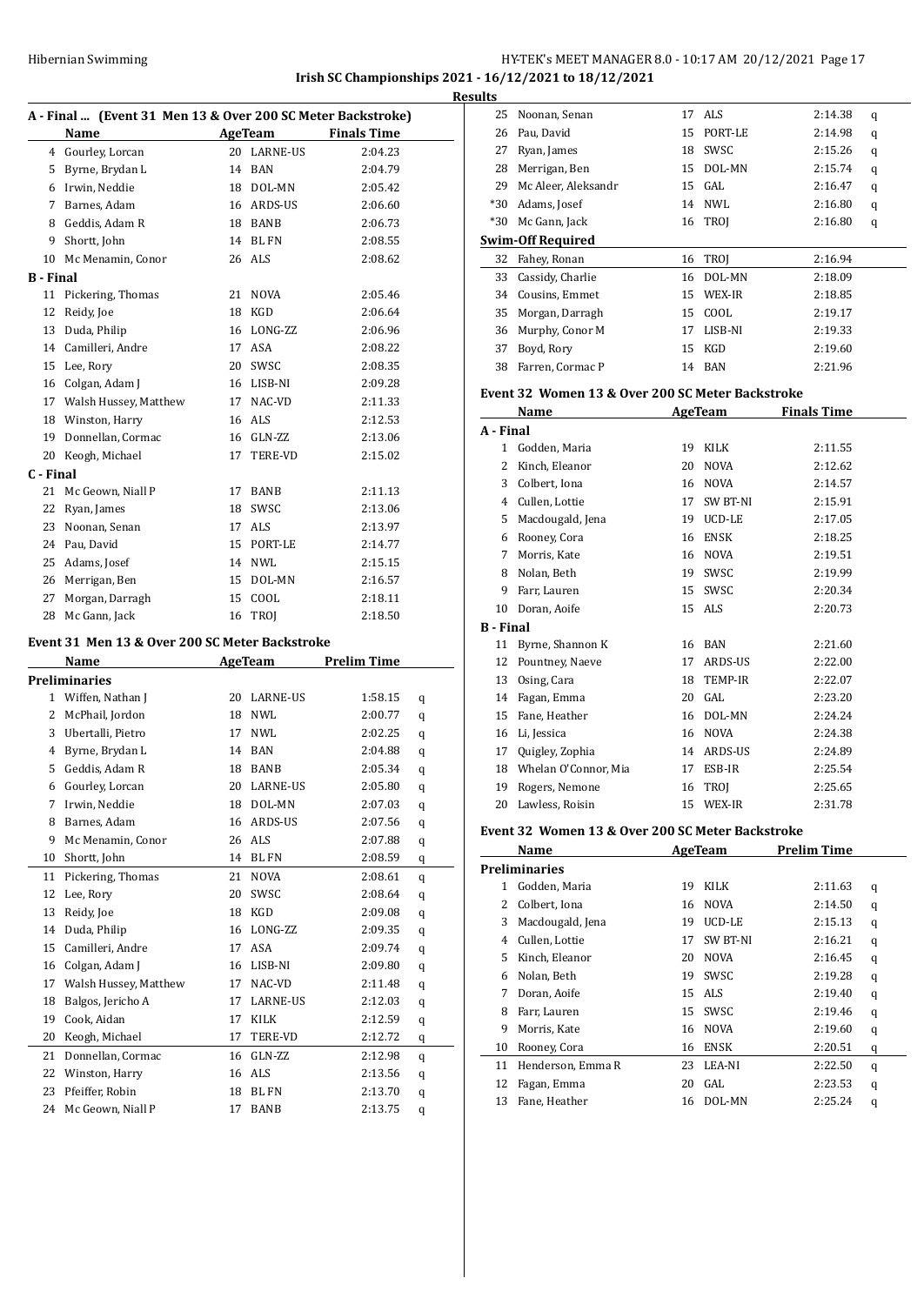### Hibernian Swimming **HY-TEK's MEET MANAGER 8.0 - 10:17 AM 20/12/2021** Page 18 **Irish SC Championships 2021 - 16/12/2021 to 18/12/2021 Results**

|                              | Preliminaries  (Event 32 Women 13 & Over 200 SC Meter Backstroke |          |                |                    |   |
|------------------------------|------------------------------------------------------------------|----------|----------------|--------------------|---|
|                              | Name                                                             |          | <b>AgeTeam</b> | <b>Prelim Time</b> |   |
| 14                           | Osing, Cara                                                      |          | 18 TEMP-IR     | 2:25.44            | q |
| 15                           | Pountney, Naeve                                                  | 17       | ARDS-US        | 2:25.71            |   |
| 16                           | Li, Jessica                                                      | 16       | NOVA           | 2:25.77            | q |
| 17                           | Byrne, Shannon K                                                 | 16       | BAN            | 2:25.83            | q |
| 18                           | Quigley, Zophia                                                  |          | 14 ARDS-US     | 2:26.15            | q |
|                              |                                                                  |          |                |                    | q |
| 19<br>20                     | Rogers, Nemone<br>Lawless, Roisin                                | 16<br>15 | <b>TROJ</b>    | 2:26.78            | q |
|                              |                                                                  |          | WEX-IR         | 2:28.36            | q |
| 21                           | Whelan O'Connor, Mia                                             | 17       | ESB-IR         | 2:30.28            | q |
| 22                           | Bingham, Ellie M                                                 | 16       | <b>BANB</b>    | 2:33.00            | q |
|                              | Event 33 Men 13 & Over 100 SC Meter Butterfly                    |          |                |                    |   |
|                              | Name                                                             |          | AgeTeam        | <b>Finals Time</b> |   |
| A - Final                    |                                                                  |          |                |                    |   |
|                              | 1 Bailey, Evan                                                   |          | 16 NRS         | 53.72              |   |
|                              | 2 Cassin, Jack                                                   | 17       | DOL-MN         | 54.38              |   |
| 3                            | Leong, Bryan                                                     | 18       | NWL            | 54.55              |   |
| 4                            | Day, Elliot                                                      | 19       | <b>NOVA</b>    | 55.47              |   |
| 5                            | Cooke, Uiseann                                                   | 20       | <b>TUAM</b>    | 55.73              |   |
|                              | 6 Eatwell, Charlie                                               | 16       | ARDS-US        | 56.13              |   |
|                              | 7 Mc Lelland-Maher, Alex                                         | 19       | KILK           | 56.19              |   |
| 8                            | Mc Aviney, Brogan                                                | 18       | KILK           | 56.24              |   |
| 9                            | Ashton, Callum                                                   | 22       | UCD-LE         | 56.72              |   |
| 10                           | Nolan-Whitney, Jack D                                            | 20       | KILK           | 56.94              |   |
| <b>B</b> - Final             |                                                                  |          |                |                    |   |
| 11                           | Registe, Dylan L                                                 | 16       | LISB-NI        | 56.98              |   |
| 12                           | Mallia, Simon                                                    | 19       | ASA            | 57.25              |   |
| 13                           | Higgins, Peter                                                   | 20       | UCD-LE         | 57.26              |   |
| 14                           | Johnson, Conor                                                   | 17       | KILK           | 57.32              |   |
| 15                           | Lynch, Daragh                                                    | 18       | CORM           | 57.44              |   |
|                              | 16 Higgins, Paul                                                 | 18       | SWSC           | 57.46              |   |
| 17                           | Tebite, Oisin                                                    | 16       | NAC-VD         | 57.58              |   |
| 18                           | Mc Menamin, Fionnan                                              | 21       | ALS            | 57.67              |   |
| 19                           | Dunnion, Cody                                                    | 17       | ARDS-US        | 58.29              |   |
| 20                           | Kilcoyne, Ronan                                                  | 16       | <b>SLIGO</b>   | 59.53              |   |
| C - Final                    |                                                                  |          |                |                    |   |
| 21                           | Edgar, Daniel T                                                  | 16       | LISB-NI        | 58.64              |   |
| 22                           | Donnellan, Sean                                                  | 14       | GLN-ZZ         | 59.08              |   |
| 23                           | Calwell, Luke                                                    |          | 16 LARNE-US    | 1:00.23            |   |
|                              |                                                                  |          |                |                    |   |
|                              | Event 33 Men 13 & Over 100 SC Meter Butterfly                    |          |                |                    |   |
|                              | Name                                                             |          | AgeTeam        | <b>Prelim Time</b> |   |
|                              | <b>Preliminaries</b>                                             |          |                |                    |   |
| $1 \ \overline{\phantom{0}}$ | Cassin, Jack                                                     | 17       | DOL-MN         | 54.04              | q |
| 2                            | Bailey, Evan                                                     | 16       | NRS            | 54.24              | q |
| 3                            | Leong, Bryan                                                     | 18       | NWL            | 54.57              | q |
| 4                            | Eatwell, Charlie                                                 | 16       | ARDS-US        | 55.45              | q |
| 5                            | Day, Elliot                                                      | 19       | <b>NOVA</b>    | 55.55              | q |
| 6                            | Mc Lelland-Maher, Alex                                           | 19       | KILK           | 56.04              | q |
| 7                            | Mc Aviney, Brogan                                                | 18       | KILK           | 56.13              | q |
| 8                            | Nolan-Whitney, Jack D                                            | 20       | KILK           | 56.84              | q |
| 9                            | Cooke, Uiseann                                                   | 20       | TUAM           | 56.85              | q |
| 10                           | Ashton, Callum                                                   | 22       | UCD-LE         | 56.93              | q |
| 11                           | Johnson, Conor                                                   | 17       | KILK           | 56.96              | q |
| 12                           | Higgins, Paul                                                    | 18       | SWSC           | 56.98              | q |
| 13                           | Registe, Dylan L                                                 | 16       | LISB-NI        | 57.53              | q |

| uits |                     |    |               |         |   |
|------|---------------------|----|---------------|---------|---|
| 14   | Mallia, Simon       | 19 | ASA           | 57.56   | q |
| 15   | Tebite, Oisin       | 16 | NAC-VD        | 57.71   | q |
| 16   | Lynch, Daragh       | 18 | CORM          | 57.78   | q |
| 17   | Dunnion, Cody       | 17 | ARDS-US       | 57.80   | q |
| 18   | Spiteri, Rudi       | 19 | ASA           | 57.99   | q |
| 19   | Mc Menamin, Fionnan | 21 | ALS           | 58.10   | q |
| 20   | Higgins, Peter      | 20 | <b>UCD-LE</b> | 58.22   | q |
| 21   | Gorman, Colin       | 23 | <b>SLBGH</b>  | 58.41   | q |
| 22   | Wareing, Sean James | 20 | ASA           | 59.23   | q |
| 23   | Kilcoyne, Ronan     | 16 | <b>SLIGO</b>  | 59.24   | q |
| 24   | Donnellan, Sean     | 14 | GLN-ZZ        | 59.29   | q |
| 25   | Millar, Michael     | 18 | <b>SLBGH</b>  | 59.37   | q |
| 26   | Edgar, Daniel T     | 16 | LISB-NI       | 1:00.36 | q |
| 27   | Calwell, Luke       | 16 | LARNE-US      | 1:00.67 | q |

# **Event 34 Women 13 & Over 100 SC Meter Butterfly**

|                  | Name                |    | AgeTeam         | <b>Finals Time</b> |
|------------------|---------------------|----|-----------------|--------------------|
| A - Final        |                     |    |                 |                    |
| $\mathbf{1}$     | Phillips, Connie    | 15 | <b>NOVA</b>     | 1:01.45            |
| 2                | Donegan, Éle        | 18 | <b>LARNE-US</b> | 1:02.33            |
| 3                | Cox, Andrea S       | 18 | LISB-NI         | 1:02.99            |
| $*4$             | Farrell, Danielle   | 18 | <b>SLIGO</b>    | 1:03.11            |
| $*4$             | Brown, Kelly        | 16 | NAC-VD          | 1:03.11            |
| 6                | Semchiy, Sharon     | 20 | SWSC            | 1:03.28            |
| 7                | Gordon, Kennedy     | 16 | NWL             | 1:03.48            |
| 8                | Erskine, Emma       | 17 | <b>NOVA</b>     | 1:03.52            |
| 9                | Paisley, Tallulah   | 17 | NWI.            | 1:05.57            |
| 10               | O'Shea, Hannah      | 17 | DOL-MN          | 1:05.75            |
| <b>B</b> - Final |                     |    |                 |                    |
| 11               | Burns-Atkin, Alana  | 15 | <b>BANB</b>     | 1:04.29            |
| 12               | Jamison, Toni M     | 16 | LISB-NI         | 1:04.64            |
| 13               | Mc Cabrey, Hannah A | 16 | LURG            | 1:04.84            |
| 14               | Mc Grath, Izzy      | 15 | DOL-MN          | 1:04.89            |
| 15               | Heyburn, Faith      | 17 | SW BT-NI        | 1:05.65            |
| 16               | Mulhall, Pippa      | 19 | TROJ            | 1:06.00            |
| 17               | Domingo, Mikaila    | 19 | UCD-LE          | 1:06.02            |
| 18               | Demicoli, Sarah     | 21 | <b>ASA</b>      | 1:06.51            |
| 19               | Coyle, Grace M      | 17 | <b>BAN</b>      | 1:06.56            |
| 20               | Ahearne, Niamh      | 18 | <b>KILK</b>     | 1:06.80            |
| C - Final        |                     |    |                 |                    |
| 21               | Harris, Rachael     | 16 | <b>NWL</b>      | 1:07.27            |
| 22               | Jones, Megan        | 15 | PORT-LE         | 1:07.86            |
| 23               | Kenny, Nevaeh       | 16 | ALS             | 1:08.34            |
| 24               | Bayley, Eva         | 14 | <b>NRS</b>      | 1:08.75            |
| 25               | Sheridan, Amy       | 17 | NAC-VD          | 1:20.12            |

#### **Event 34 Women 13 & Over 100 SC Meter Butterfly**

|                      | Name<br>AgeTeam   |    | <b>Prelim Time</b> |         |   |  |
|----------------------|-------------------|----|--------------------|---------|---|--|
| <b>Preliminaries</b> |                   |    |                    |         |   |  |
|                      | Phillips, Connie  |    | 15 NOVA            | 1:02.16 | q |  |
| 2                    | Donegan, Éle      | 18 | <b>LARNE-US</b>    | 1:02.26 | q |  |
| 3                    | Cox, Andrea S     | 18 | LISB-NI            | 1:02.70 | q |  |
|                      | 4 Semchiy, Sharon | 20 | <b>SWSC</b>        | 1:03.20 | q |  |
| 5.                   | Gordon, Kennedy   |    | 16 NWL             | 1:04.19 | q |  |
| 6                    | Brown, Kelly      | 16 | NAC-VD             | 1:04.49 | q |  |
|                      | Erskine, Emma     | 17 | <b>NOVA</b>        | 1:04.53 | q |  |
| 8                    | Farrell, Danielle | 18 | <b>SLIGO</b>       | 1:04.55 | q |  |
|                      |                   |    |                    |         |   |  |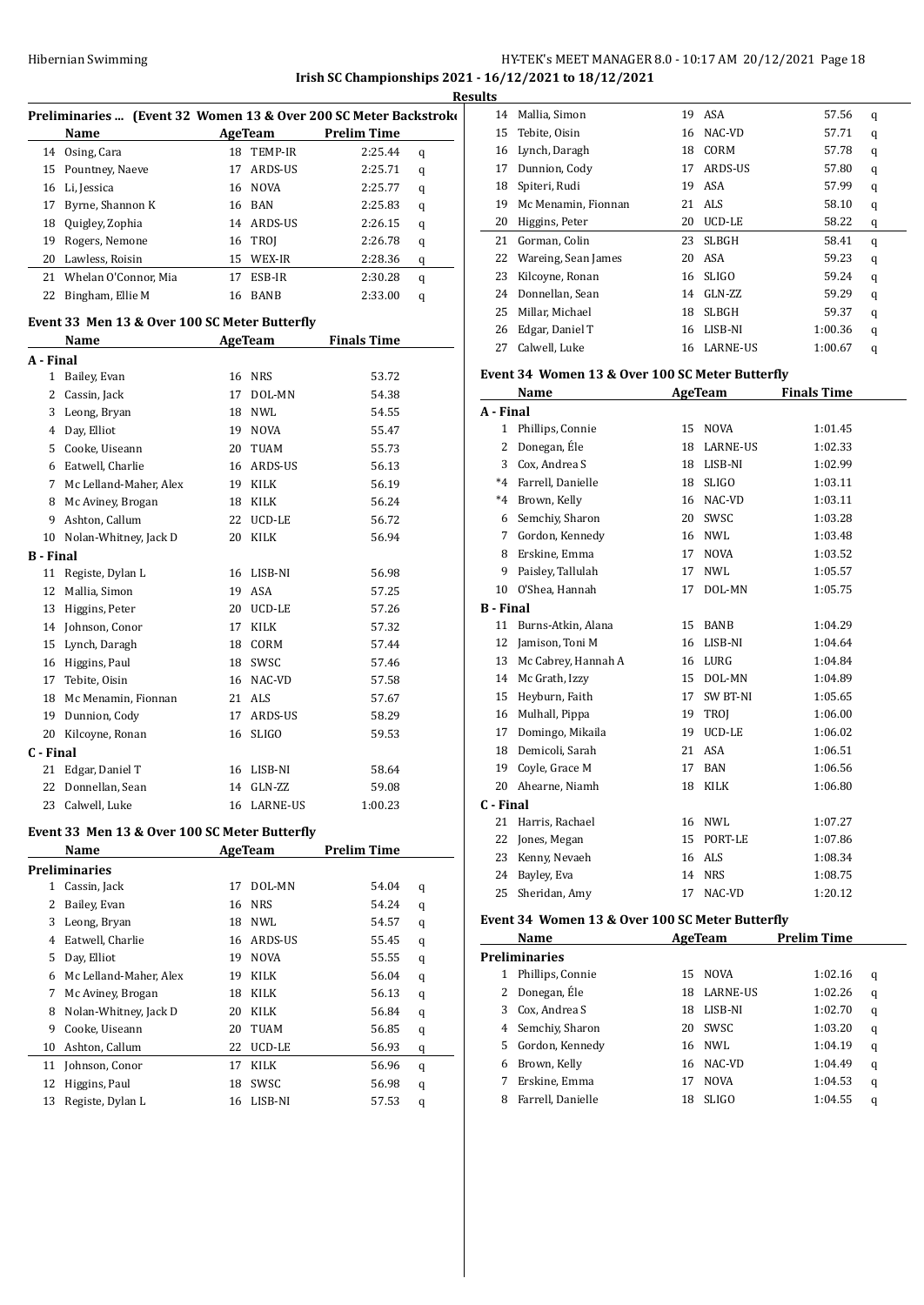# HY-TEK's MEET MANAGER 8.0 - 10:17 AM 20/12/2021 Page 19 **Irish SC Championships 2021 - 16/12/2021 to 18/12/2021**

**Results**

|                  | Preliminaries  (Event 34 Women 13 & Over 100 SC Meter Butterfly) |    |                |                    |   |
|------------------|------------------------------------------------------------------|----|----------------|--------------------|---|
|                  | Name                                                             |    | <b>AgeTeam</b> | <b>Prelim Time</b> |   |
| 9                | O'Shea, Hannah                                                   | 17 | DOL-MN         | 1:04.78            | q |
| 10               | Paisley, Tallulah                                                | 17 | NWL            | 1:05.12            | q |
| 11               | Burns-Atkin, Alana                                               | 15 | BANB           | 1:05.34            | q |
| 12               | Mc Cabrey, Hannah A                                              |    | 16 LURG        | 1:05.37            | q |
| 13               | O'Hara, Brogán                                                   |    | 23 LEA-NI      | 1:05.74            | q |
| 14               | Wolseley, Rachel                                                 | 18 | SW BT-NI       | 1:05.79            | q |
| 15               | Mc Grath, Izzy                                                   |    | 15 DOL-MN      | 1:05.80            | q |
| 16               | Coyle, Grace M                                                   | 17 | <b>BAN</b>     | 1:05.90            | q |
| 17               | Mulhall, Pippa                                                   | 19 | TROJ           | 1:05.97            | q |
| 18               | Jamison, Toni M                                                  | 16 | LISB-NI        | 1:05.99            | q |
| 19               | Domingo, Mikaila                                                 | 19 | UCD-LE         | 1:06.14            | q |
| 20               | Ahearne, Niamh                                                   | 18 | KILK           | 1:06.22            | q |
| 21               | Micallef, Amy                                                    |    | 23 ASA         | 1:06.24            | q |
| 22               | Demicoli, Sarah                                                  | 21 | ASA            | 1:06.42            |   |
| 23               | Heyburn, Faith                                                   | 17 | SW BT-NI       | 1:06.73            | q |
| 24               | Whitten, Rosie                                                   | 14 | SW BT-NI       | 1:07.03            | q |
| 25               | Harris, Rachael                                                  |    | 16 NWL         | 1:07.27            | q |
| 26               | Mc Crea, Alex                                                    |    | 20 SW BT-NI    | 1:07.78            | q |
| *27              | Buckley, Marguerite                                              |    | 15 CLNM        | 1:08.11            | q |
| *27              | Jones, Megan                                                     |    | 15 PORT-LE     | 1:08.11            | q |
| 29               | Bayley, Eva                                                      | 14 | <b>NRS</b>     | 1:08.27            | q |
| 30               | Feenan, Anna                                                     |    | 18 SWSC        | 1:08.28            | q |
|                  | Falls, Ellie                                                     |    | 18 LARNE-US    | 1:09.54            | q |
| 31               |                                                                  |    |                |                    |   |
| 32               | Ivory, Aoibheann E                                               |    | 15 ASG-IR      | 1:09.65            |   |
| 33               | Kenny, Nevaeh                                                    |    | 16 ALS         | 1:09.68            |   |
| 34               | Mulhall, Ailbhe                                                  | 18 | GAL            | 1:13.63            |   |
| 35               | Sheridan, Amy                                                    | 17 | NAC-VD         | 1:19.86            |   |
|                  | Event 35 Men 13 & Over 200 SC Meter IM                           |    |                |                    |   |
|                  | Name                                                             |    | AgeTeam        | <b>Finals Time</b> |   |
| A - Final        |                                                                  |    |                |                    |   |
|                  | 1 Corby, Eoin                                                    |    | 19 LIMK-MN     | 2:00.27            |   |
| $\overline{2}$   | Mc Carthy, Cadan                                                 |    | 21 MAL-MN      | 2:01.92            |   |
| 3                | Bailey, Evan                                                     |    | 16 NRS         | 2:02.51            |   |
|                  | 4 Cassin, Jack                                                   |    | 17 DOL-MN      | 2:03.73            |   |
|                  | 5 Cooke, Uiseann                                                 | 20 | TUAM           | 2:03.97            |   |
|                  | 6 Wilson, Adam W                                                 |    | 18 BANB        | 2:05.91            |   |
|                  | 7 Hand, Matthew                                                  |    | 16 ARDS-US     | 2:06.13            |   |
|                  | 8 White, Thomas                                                  | 19 | <b>NOVA</b>    | 2:06.79            |   |
|                  | 9 Hanson-Scheiper, Cyril                                         | 19 | NOVA           | 2:08.79            |   |
|                  | 10 Jeal, Luke                                                    | 18 | NOVA           | 2:15.10            |   |
| <b>B</b> - Final |                                                                  |    |                |                    |   |
| 11               | Evans, Bradley                                                   |    | 18 NOVA        | 2:10.67            |   |
| 12               | Cox, Paul Y                                                      |    | 19 LISB-NI     | 2:10.73            |   |
|                  | 13 O'Connor, Liam                                                |    | 16 TERE-VD     | 2:11.62            |   |
|                  | 14 Kilcoyne, Ronan                                               |    | 16 SLIGO       | 2:13.04            |   |
|                  | 15 Mc Geown, Niall P                                             |    | 17 BANB        | 2:13.83            |   |
|                  | 16 Byrne, Brydan L                                               |    | 14 BAN         | 2:14.25            |   |
|                  | 17 Fahey, Ronan                                                  |    | 16 TROJ        | 2:14.81            |   |
|                  | 18 Mulhall, John                                                 |    | 16 TROJ        | 2:15.72            |   |
|                  | 19 Cummings, Benji                                               |    | 15 ARDS-US     | 2:16.51            |   |
|                  | 20 Cooke, Aonghus                                                | 16 | LIMK-MN        | 2:17.65            |   |
| C - Final        |                                                                  |    |                |                    |   |
| 21               | Murphy, Stephen                                                  | 17 | TEMP-IR        | 2:14.76            |   |

|    | Event 35 Men 13 & Over 200 SC Meter IM |    |                |                    |   |
|----|----------------------------------------|----|----------------|--------------------|---|
|    | Name                                   |    | AgeTeam        | <b>Prelim Time</b> |   |
|    | <b>Preliminaries</b>                   |    |                |                    |   |
| 1  | Mc Carthy, Cadan                       | 21 | MAL-MN         | 2:01.38            | q |
| 2  | Corby, Eoin                            | 19 | LIMK-MN        | 2:03.44            | q |
| 3  | Cassin, Jack                           | 17 | DOL-MN         | 2:04.31            | q |
| 4  | Bailey, Evan                           | 16 | <b>NRS</b>     | 2:04.59            | q |
| 5  | Cooke, Uiseann                         | 20 | TUAM           | 2:07.13            | q |
| 6  | White, Thomas                          | 19 | <b>NOVA</b>    | 2:07.25            | q |
| 7  | Wilson, Adam W                         | 18 | <b>BANB</b>    | 2:07.41            | q |
| 8  | Hanson-Scheiper, Cyril                 | 19 | <b>NOVA</b>    | 2:07.48            | q |
| 9  | Hand, Matthew                          | 16 | ARDS-US        | 2:07.94            | q |
| 10 | Ubertalli, Pietro                      | 17 | <b>NWL</b>     | 2:08.64            | q |
| 11 | Jeal, Luke                             | 18 | <b>NOVA</b>    | 2:10.90            | q |
| 12 | Evans, Bradley                         | 18 | <b>NOVA</b>    | 2:11.51            | q |
| 13 | Kilcoyne, Ronan                        | 16 | <b>SLIGO</b>   | 2:12.37            | q |
| 14 | Cox, Paul Y                            | 19 | LISB-NI        | 2:12.69            | q |
| 15 | O'Connor, Liam                         | 16 | <b>TERE-VD</b> | 2:13.60            | q |
| 16 | Reidy, Joe                             | 18 | KGD            | 2:14.13            | q |
| 17 | Byrne, Brydan L                        | 14 | <b>BAN</b>     | 2:14.76            | q |
| 18 | Mulhall, John                          | 16 | TROJ           | 2:15.34            | q |
| 19 | Fahey, Ronan                           | 16 | TROJ           | 2:15.45            | q |
| 20 | Cummings, Benji                        | 15 | ARDS-US        | 2:16.25            | q |
| 21 | Mc Geown, Niall P                      | 17 | <b>BANB</b>    | 2:16.39            | q |
| 22 | Cooke, Aonghus                         | 16 | LIMK-MN        | 2:16.49            | q |
| 23 | Fitzgerald, Conor                      | 15 | SPL-SE         | 2:16.63            | q |
| 24 | Harmon, Patrick                        | 19 | TALL           | 2:16.65            | q |
| 25 | Balgos, Jericho A                      | 17 | LARNE-US       | 2:19.06            | q |
| 26 | Leggett, David                         | 15 | LARNE-US       | 2:19.89            | q |
| 27 | Murphy, Stephen                        | 17 | TEMP-IR        | 2:20.53            | q |
| 28 | Sheedy, Liam                           | 18 | CY DY          | 2:22.66            | q |
| 29 | Riddell, Ben                           | 16 | ARDS-US        | 2:23.03            | q |
|    | Csarodai-Nagy, Krisztian               | 18 | <b>NRS</b>     | DQ                 |   |

|                  | <b>Name</b>         |    | <b>AgeTeam</b> | <b>Finals Time</b> |  |
|------------------|---------------------|----|----------------|--------------------|--|
| A - Final        |                     |    |                |                    |  |
| 1                | Mc Cartney, Ellie   | 16 | ARDS-US        | 2:15.14            |  |
| 2                | Davison, Grace      | 14 | ARDS-US        | 2:18.01            |  |
| 3                | Morris, Kate        | 16 | <b>NOVA</b>    | 2:18.20            |  |
| 4                | Erskine, Emma       | 17 | <b>NOVA</b>    | 2:19.88            |  |
| 5                | Macdougald, Jena    | 19 | UCD-LE         | 2:20.87            |  |
| 6                | Aiken, Keira        | 15 | ARDS-US        | 2:23.19            |  |
| 7                | Valletta, Martina   | 18 | ASA            | 2:23.43            |  |
| 8                | Jones, Ava          | 13 | PORT-LE        | 2:23.93            |  |
| 9                | Cullen, Lottie      | 17 | SW BT-NI       | 2:23.97            |  |
| 10               | Doran, Aoife        | 15 | ALS            | 2:30.63            |  |
| <b>B</b> - Final |                     |    |                |                    |  |
| 11               | Jones, Megan        | 15 | PORT-LE        | 2:24.90            |  |
| 12               | Urry, Amelia B      | 17 | <b>BAN</b>     | 2:25.10            |  |
| 13               | Mc Evoy, Lara       | 20 | ALS            | 2:26.26            |  |
| 14               | Fane, Heather       | 16 | DOL-MN         | 2:26.49            |  |
| 15               | Johnson, Evie       | 14 | <b>NOVA</b>    | 2:27.40            |  |
| 16               | Noble, Amy          | 15 | ASG-IR         | 2:29.40            |  |
| 17               | Buckley, Marguerite | 15 | <b>CLNM</b>    | 2:29.48            |  |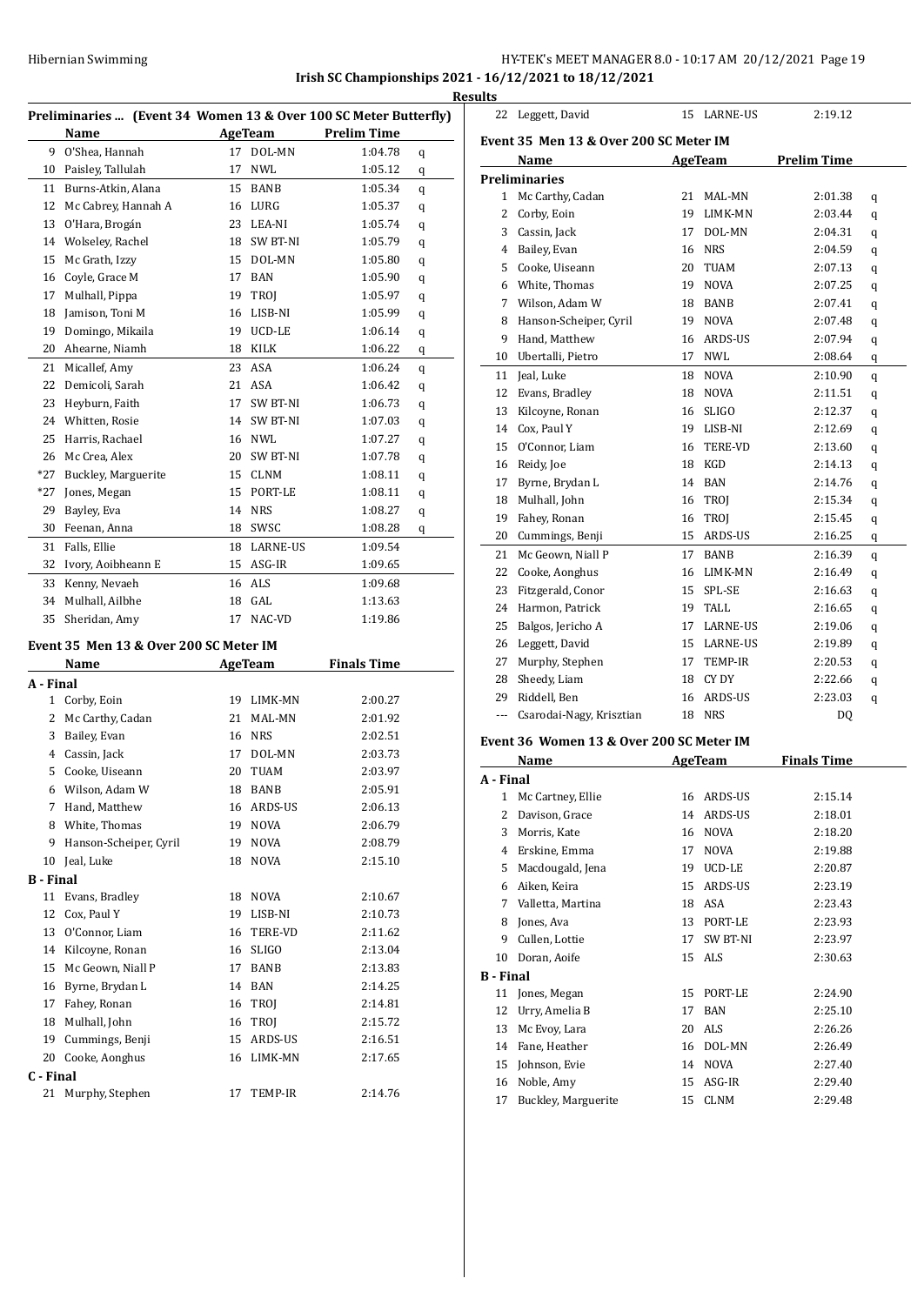### HY-TEK's MEET MANAGER 8.0 - 10:17 AM 20/12/2021 Page 20 **Irish SC Championships 2021 - 16/12/2021 to 18/12/2021 Results**

| B - Final  (Event 36 Women 13 & Over 200 SC Meter IM) |                                           |          |                      |                    |   |  |
|-------------------------------------------------------|-------------------------------------------|----------|----------------------|--------------------|---|--|
|                                                       | Name                                      |          | AgeTeam              | <b>Finals Time</b> |   |  |
| 18                                                    | Demandt, Emma                             | 15       | <b>NOVA</b>          | 2:29.51            |   |  |
| 19                                                    | Bayley, Eva                               |          | 14 NRS               | 2:29.67            |   |  |
| 20                                                    | Kidney, Isabel                            | 15       | SWSC                 | 2:30.02            |   |  |
| C - Final                                             |                                           |          |                      |                    |   |  |
| 21                                                    | Walker, Darcy                             |          | 14 BANB              | 2:28.74            |   |  |
| 22                                                    | Parkins, Emily                            | 14       | <b>NOVA</b>          | 2:28.75            |   |  |
| 23                                                    | Leonard, Emily                            |          | 15 NWL               | 2:29.12            |   |  |
| 24                                                    | Miskelly, Olivia E                        |          | 14 BANB              | 2:30.31            |   |  |
| 25                                                    | Campbell, Ellie                           | 14       | TROJ                 | 2:30.61            |   |  |
| 26                                                    | O'Shea, Michelle                          | 15       | DOL-MN               | 2:30.63            |   |  |
| 27                                                    | Ivory, Aoibheann E                        | 15       | ASG-IR               | 2:31.45            |   |  |
|                                                       | Event 36  Women 13 & Over 200 SC Meter IM |          |                      |                    |   |  |
|                                                       | Name                                      |          | AgeTeam              | <b>Prelim Time</b> |   |  |
|                                                       | <b>Preliminaries</b>                      |          |                      |                    |   |  |
| 1                                                     | Mc Cartney, Ellie                         |          | 16 ARDS-US           | 2:18.39            | q |  |
| 2                                                     | Macdougald, Jena                          |          | 19 UCD-LE            | 2:18.95            |   |  |
| 3                                                     | Davison, Grace                            |          | 14 ARDS-US           | 2:19.60            | q |  |
| 4                                                     | Morris, Kate                              |          | 16 NOVA              | 2:20.09            | q |  |
| 5                                                     | Erskine, Emma                             | 17       | <b>NOVA</b>          | 2:20.10            | q |  |
| 6                                                     | Valletta, Martina                         |          | 18 ASA               | 2:24.35            | q |  |
| *7                                                    | Aiken, Keira                              |          | 15 ARDS-US           | 2:24.59            | q |  |
| $*7$                                                  | Cullen, Lottie                            |          | 17 SW BT-NI          | 2:24.59            | q |  |
| 9                                                     | Jones, Ava                                |          | 13 PORT-LE           | 2:25.56            | q |  |
| 10                                                    | Doran, Aoife                              |          | 15 ALS               | 2:25.70            | q |  |
|                                                       |                                           | 17       | BAN                  |                    | q |  |
| 11<br>12                                              | Urry, Amelia B                            |          |                      | 2:26.14            | q |  |
|                                                       | Mc Evoy, Lara                             |          | 20 ALS               | 2:26.45            | q |  |
| *13                                                   | Friel, Rebekah                            |          | 15 ADSC              | 2:27.95            | q |  |
| *13                                                   | Jones, Megan                              |          | 15 PORT-LE           | 2:27.95            | q |  |
| 15<br>16                                              | Kidney, Isabel<br>Ahearne, Niamh          |          | 15 SWSC              | 2:28.28            | q |  |
| 17                                                    |                                           |          | 18 KILK              | 2:28.96            | q |  |
|                                                       | Johnson, Evie<br>Fane, Heather            |          | 14 NOVA              | 2:29.23            | q |  |
| 18<br>19                                              | Bayley, Eva                               | 16<br>14 | DOL-MN<br><b>NRS</b> | 2:29.60            | q |  |
|                                                       |                                           |          | 15 CLNM              | 2:30.25            | q |  |
| 20<br>21                                              | Buckley, Marguerite<br>Demandt, Emma      |          |                      | 2:30.81            | q |  |
|                                                       |                                           | 15       | <b>NOVA</b>          | 2:31.03            | q |  |
| 22                                                    | Leonard, Emily                            | 15       | <b>NWL</b>           | 2:31.06            | q |  |
| 23                                                    | Noble, Amy                                | 15       | ASG-IR               | 2:31.19            | q |  |
| 24                                                    | Miskelly, Olivia E                        | 14       | BANB                 | 2:31.35            | q |  |
| 25                                                    | Parkins, Emily                            | 14       | NOVA                 | 2:31.51            | q |  |
| 26                                                    | O'Shea, Michelle                          | 15       | DOL-MN               | 2:32.36            | q |  |
| 27                                                    | Walker, Darcy                             | 14       | BANB                 | 2:32.72            | q |  |
| 28                                                    | Campbell, Ellie                           | 14       | TROJ                 | 2:33.07            | q |  |
| 29                                                    | Ivory, Aoibheann E                        | 15       | ASG-IR               | 2:37.27            | q |  |
| ---                                                   | Gibbs, Alison                             | 17       | GAL                  | DQ                 |   |  |

# **Event 37 Men 13 & Over 400 SC Meter Freestyle**

| Name      |                     |    | AgeTeam     | <b>Finals Time</b> |  |
|-----------|---------------------|----|-------------|--------------------|--|
| A - Final |                     |    |             |                    |  |
| 1         | Kennedy, Daniel     |    | 17 ARDS-US  | 3:56.25            |  |
|           | 2 Kingsland, Joseph | 18 | <b>NOVA</b> | 3:56.70            |  |
|           | 3 Morgan, Danny     | 17 | COOL.       | 3:56.71            |  |
|           | 4 Fleming, Jack H   | 20 | LISB-NI     | 4:00.75            |  |
| 5.        | Jeal, Luke          | 18 | <b>NOVA</b> | 4:01.48            |  |
| 6         | Palmer, Joseph      | 18 | <b>NOVA</b> | 4:03.51            |  |

| . |                  |                            |    |              |         |
|---|------------------|----------------------------|----|--------------|---------|
|   | 7                | O'Brien, Denis             | 14 | LIMK-MN      | 4:04.70 |
|   | 8                | Pfeiffer, Robin            | 18 | <b>BL FN</b> | 4:06.99 |
|   | 9                | Cook, Aidan                | 17 | KILK         | 4:13.77 |
|   | 10               | Edgar, Daniel T            | 16 | LISB-NI      | 4:15.03 |
|   | <b>B</b> - Final |                            |    |              |         |
|   | 11               | Moran, Ben                 | 16 | ALS          | 4:10.48 |
|   | 12               | Wright, Finlay J           | 17 | BANB         | 4:13.57 |
|   | 13               | Scully, Michael J          | 18 | LIMK-MN      | 4:13.72 |
|   | 14               | Cummings-Candal, James     | 16 | ARDS-US      | 4:14.83 |
|   | 15               | Irwin, Neddie              | 18 | DOL-MN       | 4:16.05 |
|   | 16               | O'Loughlin Brophy, Killian | 15 | COOL         | 4:16.23 |
|   | 17               | Foley, Cian                | 22 | <b>NRS</b>   | 4:16.75 |
|   | 18               | Kilcoyne, Ronan            | 16 | <b>SLIGO</b> | 4:19.94 |
|   | 19               | Quirke, Kallum             | 15 | <b>NOVA</b>  | 4:21.48 |
|   | 20               | Shortt, John               | 14 | <b>BLFN</b>  | 4:24.91 |
|   | C - Final        |                            |    |              |         |
|   | 21               | Riddell, Ben               | 16 | ARDS-US      | 4:15.41 |
|   | 22               | Donnellan, Cormac          | 16 | GLN-ZZ       | 4:20.05 |
|   | 23               | Mc Carthy, Donnacha        | 14 | <b>NRS</b>   | 4:26.31 |
|   |                  |                            |    |              |         |

# **Event 37 Men 13 & Over 400 SC Meter Freestyle**

|                      | Name                       |    | <b>AgeTeam</b> | <b>Prelim Time</b> |   |
|----------------------|----------------------------|----|----------------|--------------------|---|
| <b>Preliminaries</b> |                            |    |                |                    |   |
| 1                    | Kingsland, Joseph          | 18 | <b>NOVA</b>    | 3:58.65            | q |
| 2                    | Morgan, Danny              | 17 | COOL           | 3:58.87            | q |
| 3                    | Fleming, Jack H            | 20 | LISB-NI        | 3:59.60            | q |
| 4                    | Kennedy, Daniel            | 17 | ARDS-US        | 4:00.86            | q |
| 5                    | Jeal, Luke                 | 18 | <b>NOVA</b>    | 4:02.97            | q |
| 6                    | Palmer, Joseph             | 18 | <b>NOVA</b>    | 4:07.10            | q |
| 7                    | O'Brien, Denis             | 14 | LIMK-MN        | 4:08.35            | q |
| 8                    | Pfeiffer, Robin            | 18 | <b>BLFN</b>    | 4:08.40            | q |
| 9                    | Cassidy, Charlie           | 16 | DOL-MN         | 4:11.57            | q |
| 10                   | Edgar, Daniel T            | 16 | LISB-NI        | 4:12.24            | q |
| 11                   | Cook, Aidan                | 17 | <b>KILK</b>    | 4:12.73            | q |
| 12                   | Wright, Finlay J           | 17 | <b>BANB</b>    | 4:12.83            | q |
| 13                   | Scully, Michael J          | 18 | LIMK-MN        | 4:13.00            | q |
| 14                   | Moran, Ben                 | 16 | <b>ALS</b>     | 4:14.00            | q |
| 15                   | David, Ben R               | 20 | UCD-LE         | 4:17.36            | q |
| 16                   | Foley, Cian                | 22 | <b>NRS</b>     | 4:17.48            | q |
| 17                   | Cummings-Candal, James     | 16 | <b>ARDS-US</b> | 4:18.64            | q |
| 18                   | O'Loughlin Brophy, Killian | 15 | COOL           | 4:19.23            | q |
| 19                   | Irwin, Neddie              | 18 | DOL-MN         | 4:19.52            | q |
| 20                   | Shortt, John               | 14 | <b>BLFN</b>    | 4:19.65            | q |
| 21                   | Kilcoyne, Ronan            | 16 | <b>SLIGO</b>   | 4:23.83            | q |
| 22                   | Quirke, Kallum             | 15 | <b>NOVA</b>    | 4:24.31            | q |
| 23                   | Donnellan, Cormac          | 16 | GLN-ZZ         | 4:25.38            | q |
| 24                   | Mc Carthy, Donnacha        | 14 | <b>NRS</b>     | 4:25.56            | q |
| 25                   | Riddell, Ben               | 16 | <b>ARDS-US</b> | 4:26.78            | q |
|                      |                            |    |                |                    |   |

#### **Event 38 Women 13 & Over 400 SC Meter Freestyle**

| Name      |                       | AgeTeam |         | <b>Finals Time</b> |  |
|-----------|-----------------------|---------|---------|--------------------|--|
| A - Final |                       |         |         |                    |  |
|           | 1 Colbert, Freya      | 17      | NOVA    | 4:05.67            |  |
|           | 2 Catterson, Victoria | 20      | ARDS-US | 4:13.31            |  |
|           | 3 Lebl, Ilektra V     | 22.     | GRCE    | 4:14.21            |  |
|           | 4 Preece, Anya        | 18      | NOVA    | 4:16.08            |  |
| 5         | Hodgins, Grace S      | 16      | TROI    | 4:19.14            |  |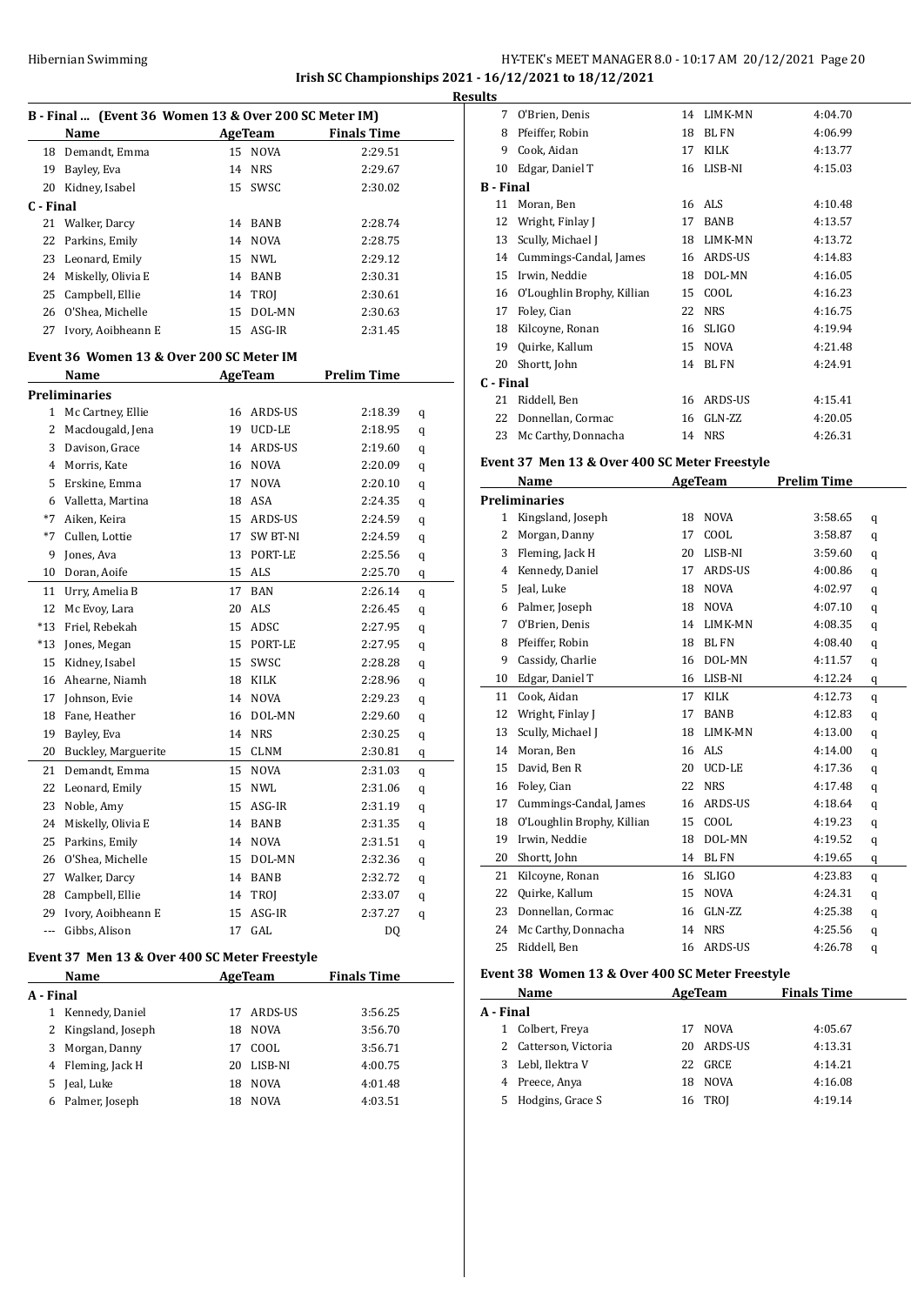# Hibernian Swimming **HY-TEK's MEET MANAGER 8.0 - 10:17 AM 20/12/2021** Page 21 **Irish SC Championships 2021 - 16/12/2021 to 18/12/2021**

**Results**

 $\overline{a}$ 

| A - Final  (Event 38 Women 13 & Over 400 SC Meter Freestyle) |                                                 |    |                    |                    |   |
|--------------------------------------------------------------|-------------------------------------------------|----|--------------------|--------------------|---|
|                                                              | Name                                            |    | <b>AgeTeam</b>     | <b>Finals Time</b> |   |
|                                                              | 6 Kingsland, Livia                              |    | 16 NOVA            | 4:19.38            |   |
|                                                              | 7 Carroll, Ella                                 |    | 16 LIMK-MN         | 4:23.28            |   |
|                                                              | 8 O'Shea, Hannah                                |    | 17 DOL-MN          | 4:24.72            |   |
|                                                              | 9 Farrell, Danielle                             |    | 18 SLIGO           | 4:26.16            |   |
|                                                              | 10 McAlorum, Mollie                             |    | 16 LEA-NI          | 4:31.05            |   |
| <b>B</b> - Final                                             |                                                 |    |                    |                    |   |
| 11                                                           | Brandom, Jessica                                |    | 14 NOVA            | 4:26.05            |   |
| 12                                                           | Nikishkina, Anna                                |    | 15 PORT-LE         | 4:30.12            |   |
|                                                              | 13 Friel. Rebekah                               |    | 15 ADSC            | 4:32.49            |   |
|                                                              | 14 O' Bric, Molly                               |    | 15 ASG-IR          | 4:34.17            |   |
|                                                              |                                                 |    |                    |                    |   |
|                                                              | 15 Kelly, Ruth                                  |    | 16 NRS             | 4:36.20            |   |
|                                                              | 16 Bentley, Hazel C                             |    | 17 ASG-IR          | 4:37.51            |   |
|                                                              | 17 Quigley, Zophia                              |    | 14 ARDS-US         | 4:39.26            |   |
|                                                              | 18 Ni Riain, Roisin                             |    | 16 LIMK-MN         | 4:39.55            |   |
|                                                              | 19 Potts, Laura                                 |    | 13 TEMP-IR         | 4:40.64            |   |
|                                                              | 20 Lee, Danielle M                              |    | 16 ASG-IR          | 4:41.06            |   |
| C - Final                                                    |                                                 |    |                    |                    |   |
| 21                                                           | Walshe, Eva                                     | 14 | TEMP-IR            | 4:43.86            |   |
|                                                              | Event 38 Women 13 & Over 400 SC Meter Freestyle |    |                    |                    |   |
|                                                              | Name                                            |    | AgeTeam            | Prelim Time        |   |
|                                                              | <b>Preliminaries</b>                            |    |                    |                    |   |
|                                                              | 1 Colbert, Freya                                |    | 17 NOVA            | 4:11.28            | q |
|                                                              | 2 Lebl, Ilektra V                               |    | 22 GRCE            | 4:12.18            | q |
|                                                              | 3 Preece, Anya                                  |    | 18 NOVA            | 4:16.31            | q |
|                                                              | 4 Hodgins, Grace S                              |    | 16 TROJ            | 4:19.28            | q |
|                                                              | 5 Catterson, Victoria                           |    | 20 ARDS-US         | 4:19.32            | q |
|                                                              | 6 Kingsland, Livia                              |    | 16 NOVA            | 4:23.12            |   |
|                                                              | 7 O'Shea, Hannah                                |    | 17 DOL-MN          | 4:24.88            | q |
|                                                              | 8 Carroll, Ella                                 |    | 16 LIMK-MN         | 4:25.98            | q |
| 9                                                            | McAlorum, Mollie                                |    | 16 LEA-NI          | 4:27.98            | q |
|                                                              | 10 Farrell, Danielle                            |    |                    |                    | q |
|                                                              |                                                 |    | 18 SLIGO           | 4:27.99            | q |
|                                                              | 11 Brandom, Jessica                             |    | 14 NOVA<br>18 KILK | 4:29.56            | q |
|                                                              | 12 Trait, Naomi                                 |    |                    | 4:29.76            | q |
| 13                                                           | Nikishkina, Anna                                |    | 15 PORT-LE         | 4:32.33            | q |
| 14                                                           | Jones, Ava                                      |    | 13 PORT-LE         | 4:33.66            | q |
| 15                                                           | Brown, Kelly                                    |    | 16 NAC-VD          | 4:35.01            | q |
| 16                                                           | Dawson, Aimee                                   | 15 | LURG               | 4:36.89            | q |
| 17                                                           | Jamison, Toni M                                 | 16 | LISB-NI            | 4:37.11            | q |
| 18                                                           | Bentley, Hazel C                                | 17 | ASG-IR             | 4:38.11            | q |
| 19                                                           | Kelly, Ruth                                     | 16 | <b>NRS</b>         | 4:39.13            | q |
| 20                                                           | Cochrane, Grace E                               | 14 | ${\rm LURG}$       | 4:39.40            | q |
| 21                                                           | O' Bric, Molly                                  | 15 | ASG-IR             | 4:39.66            | q |
| 22                                                           | Friel, Rebekah                                  | 15 | ADSC               | 4:40.20            | q |
| 23                                                           | Ni Riain, Roisin                                | 16 | LIMK-MN            | 4:40.94            | q |
| 24                                                           | Lee, Danielle M                                 | 16 | ASG-IR             | 4:41.36            | q |
| 25                                                           | Potts, Laura                                    | 13 | TEMP-IR            | 4:41.83            | q |
| 26                                                           | O'Hara, Brogán                                  | 23 | LEA-NI             | 4:42.95            | q |
| 27                                                           | Quigley, Zophia                                 | 14 | ARDS-US            | 4:44.43            | q |
| 28                                                           | Walshe, Eva                                     | 14 | TEMP-IR            | 4:47.62            | q |
| 29                                                           | Sheridan, Amy                                   | 17 | NAC-VD             | 5:16.94            | q |

|                | <b>Team</b>              | Relay              | <b>Finals Time</b>        |  |  |
|----------------|--------------------------|--------------------|---------------------------|--|--|
|                | 1 NOVA                   | A                  | 1:56.11                   |  |  |
|                | 1) Colbert, Iona 16      |                    | 2) Fletcher, Cira 23      |  |  |
|                | 3) Phillips, Connie 15   | 4) Li, Jessica 16  |                           |  |  |
|                | 2 ARDS-US                | A                  | 1:57.40                   |  |  |
|                | 1) Pountney, Naeve 17    |                    | 2) Mc Cartney, Ellie 16   |  |  |
|                | 3) Davison, Grace 14     |                    | 4) Catterson, Victoria 20 |  |  |
| 3              | NWL                      | A                  | 1:59.05                   |  |  |
|                | 1) Paisley, Tallulah 17  |                    | 2) Leonard, Emily 15      |  |  |
|                | 3) Harris, Rachael 16    |                    | 4) Gordon, Kennedy 16     |  |  |
|                | 4 NAC-VD                 | A                  | 1:59.71                   |  |  |
|                | 1) Gardiner, Beth 18     | 2) Lund, Eline 15  |                           |  |  |
|                | 3) Brown, Kelly 16       |                    | 4) Riordan, Erin 22       |  |  |
|                | 5 SWSC                   | A                  | 2:00.32                   |  |  |
|                | 1) Farr, Lauren 15       |                    | 2) Kidney, Isabel 15      |  |  |
|                | 3) Semchiy, Sharon 20    | 4) Nolan, Beth 19  |                           |  |  |
|                | 6 SW BT-NI               | A                  | 2:02.33                   |  |  |
|                | 1) Cullen, Lottie 17     |                    | 2) Wolseley, Rachel 18    |  |  |
|                | 3) Heyburn, Faith 17     |                    | 4) Whitten, Rosie 14      |  |  |
| 7              | ALS                      | A                  | 2:02.55                   |  |  |
|                | 1) Doran, Aoife 15       |                    | 2) Mc Evoy, Lara 20       |  |  |
|                | 3) Kenny, Nevaeh 16      |                    | 4) Mc Menamin, Hannah 24  |  |  |
|                | 8 DOL-MN                 | A                  | 2:04.87                   |  |  |
|                | 1) Fane, Heather 16      |                    | 2) O'Shea, Michelle 15    |  |  |
|                | 3) Mc Grath, Izzy 15     |                    | 4) Carroll, Anna 15       |  |  |
| 9              | BANB                     | A                  | 2:08.19                   |  |  |
|                | 1) Logan, Eliza M 15     |                    | 2) Walker, Darcy 14       |  |  |
|                | 3) Burns-Atkin, Alana 15 |                    | 4) Miskelly, Olivia E 14  |  |  |
|                | 10 GAL                   | A                  | 2:08.67                   |  |  |
|                | 1) Fagan, Emma 20        |                    | 2) Gibbs, Alison 17       |  |  |
|                | 3) Mulhall, Ailbhe 18    | 4) Leahy, Aoife 19 |                           |  |  |
| 11             | <b>NRS</b>               | A                  | 2:09.18                   |  |  |
|                | 1) Bailey, Sadhbh 17     |                    | 2) Kenny, Roisin 17       |  |  |
|                | 3) Kelly, Ruth 16        |                    | 4) Bailey, Leagh 15       |  |  |
| $\overline{a}$ | TEMP-IR                  | A                  | DQ                        |  |  |
|                | 1) Osing, Cara 18        |                    | 2) Martin, Leah 18        |  |  |
|                | 3) Walshe, Eva 14        | 4) Potts, Laura 13 |                           |  |  |
|                |                          |                    |                           |  |  |

# **Event 40 Men 200 SC Meter Medley Relay**

|   | Team                        | Relav                    | <b>Finals Time</b>    |  |
|---|-----------------------------|--------------------------|-----------------------|--|
| 1 | <b>LARNE-US</b>             | A                        | 1:41.88               |  |
|   | 1) Ferguson, Conor 22       |                          | 2) Woodside, Ben 18   |  |
|   | 3) Berryman, Morgan 24      |                          | 4) Leggett, Thomas 17 |  |
| 2 | NOVA                        | A                        | 1:43.49               |  |
|   | 1) Pickering, Thomas 21     |                          | 2) White, Thomas 19   |  |
|   | 3) Day, Elliot 19           |                          | 4) Trueman, Tom 17    |  |
| 3 | ARDS-US                     | A                        | 1:43.66               |  |
|   | 1) Barnes, Adam 16          |                          | 2) Hand, Matthew 16   |  |
|   | 3) Eatwell, Charlie 16      |                          | 4) Dunnion, Cody 17   |  |
| 4 | NAC-VD                      | A                        | 1:44.38               |  |
|   | 1) Walsh Hussey, Matthew 17 | 2) Vedernikov, Nikita 21 |                       |  |
|   | 3) Colvin, Cillian 24       |                          | 4) Tebite, Oisin 16   |  |
|   | 5 NWL                       | A                        | 1:44.52               |  |
|   | 1) Ubertalli, Pietro 17     |                          | 2) Leong, Bryan 18    |  |
|   | 3) McPhail, Jordon 18       |                          | 4) Adams, Josef 14    |  |
| 6 | LISB-NI                     | A                        | 1:45.01               |  |
|   | 1) Mulholland, Daniel J 18  | 2) Cox, Paul Y 19        |                       |  |
|   | 3) Registe, Dylan L 16      |                          | 4) Colgan, Adam J 16  |  |